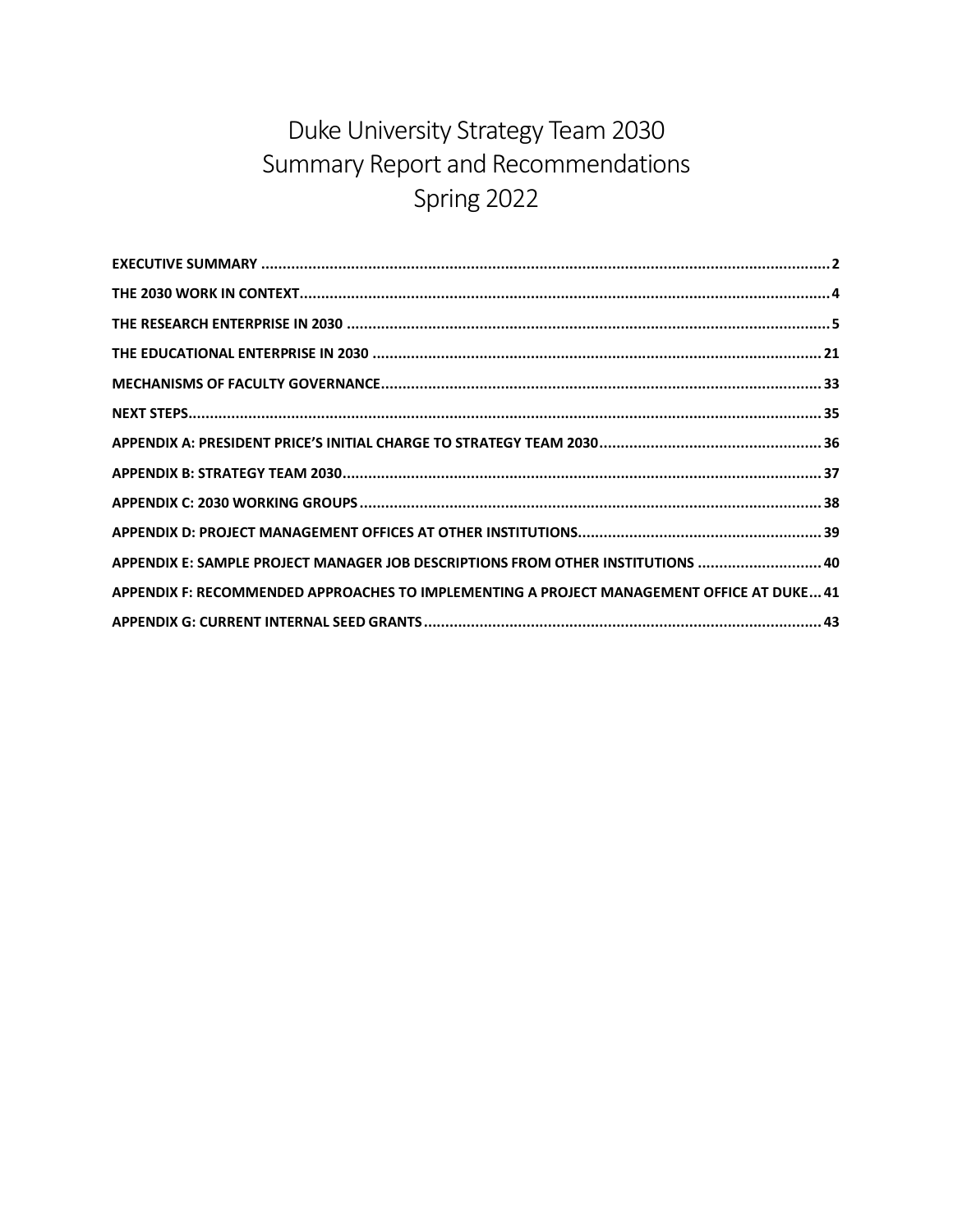## <span id="page-1-0"></span>Executive Summary

President Price charged university leadership in the spring of 2020 to look beyond our current circumstances and think deeply and collaboratively about Duke's most important aspirations. He challenged the university not simply to define where we wish Duke to be by 2030, but also to identify actionable steps that would enable the university to achieve those goals.

Strategy Team 2030 began its work in 2020 with a comprehensive review of the changing higher education landscape, identifying different approaches Duke might take to navigate those changes. Over the course of the past year, four working groups have built upon that work to develop a vision and concrete recommendations for Duke to become the university of our aspirations by 2030 in relation to research, education and models for governance and finance.

### The Research Enterprise in 2030 [\(Jump to this section\)](#page-4-0)

*We seek to facilitate risk-taking and lower the barriers to collaboration, whether across the boundaries of disciplines or schools, or with partners at other universities and beyond academia.*

To achieve this vision, the research working group recommends a holistic approach that includes: 1) Recruiting and retaining a world-class faculty; 2) Providing a robust research infrastructure to support those faculty; 3) Creating a culture of partnership in research excellence; 4) Re-allocating existing resources to magnify our impact; 5) Creating connections across and outside of Duke; and 5) Rewarding and celebrating what we value.

Specific recommendations for large-scale investment call for the university to:

- Create a menu of supports for mid-career faculty tailored to their ambitions.
- Develop a centralized data infrastructure spanning the university and School of Medicine.
- Expand access to data-related resources for faculty across disciplines.
- Create a cadre of project managers to facilitate the success of complex projects.
- Change the culture of the research administration enterprise at Duke to facilitate research excellence, understood as fostering creativity along with integrity and compliance.
- Ensure that we maintain flexible resources to recruit excellent interdisciplinary faculty.

## The Educational Enterprise in 2030 [\(Jump to this section\)](#page-20-0)

*We seek to provide our students with more integrated intellectual pathways and deepen their engagement with research, central objectives that depend on cultivating and rewarding faculty who are passionate about teaching and pedagogical innovation, and building more flexibility into our basic structures and systems.*

The education working group identified three levers of change towards this vision: 1) Deepen the coherence of learning journeys and more firmly build research into the student experience; 2) Attract and retain top faculty teachers by incentivizing innovative pedagogy and high-touch teaching and mentoring; and 3) Reimagine structures and systems to enhance flexibility and integration.

Specific recommendations to support these levers include:

- Introduce university courses that cover pressing topics like race relations and climate change.
- Develop a new curriculum that integrates curricular and co-curricular programs.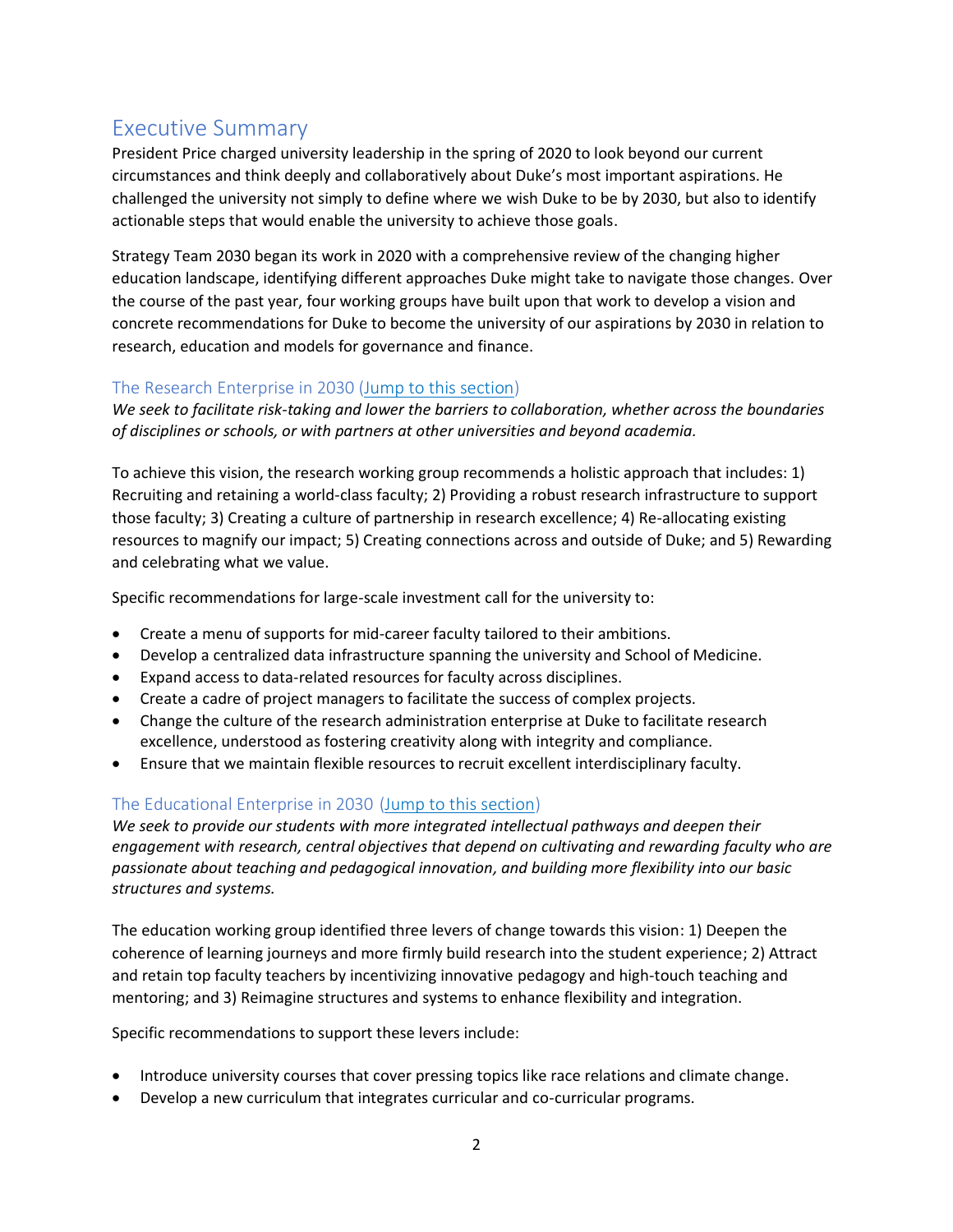- Feature and expand capstone experiences.
- Work more closely with students to develop personalized intellectual pathways.
- Support more high-touch faculty teaching and mentoring, with a focus on research.
- Enable deeper collaborations between professional school faculty and students across Duke.
- Measure mastery of content and the development of critical skills and habits of mind.
- Make the academic calendar more flexible, explore hybrid course modalities, and expand opportunities for deeper experiential activities.
- Re-imagine Duke as a perpetual learning community that expands beyond campus.
- Embed incentives for faculty to meet our goals for student-centered learning.
- Ensure that physical learning spaces reflect and enable high-quality teaching and learning.

### *Graduate and Professional Education*

Given the decentralized approach to graduate and professional education, as well as existing efforts already under way to improve graduate education, the working group spent less time on these crucial contexts, but does recommend the following:

- Embed more experiential learning into Graduate School Ph.D. and Master's programs.
- Expand the avenues for student intellectual engagement across programs and schools.
- Accelerate the diversification of student cohorts, and invest in greater supports for students from underrepresented groups and international students.
- Achieve greater consistency in excellent faculty advising.

### Mechanisms of Faculty Governance [\(Jump to this section\)](#page-32-0)

The faculty governance working group re-affirmed the important role of Duke's robust faculty governance structure, recommending several opportunities for improvement, as well as issues requiring additional deliberation.

Key recommendations include:

- Clarify expectations for consultation with Academic Council.
- Broaden representation on the undergraduate curriculum committee.
- Clarify ownership over the curriculum.
- Re-evaluate the relevance, composition, and charge of Presidential and Provostial committees on a regular basis.

Collectively, these recommendations will strengthen Duke's capacity to attract and retain stellar faculty, drive discovery, and equip our students to become grounded leaders who make a positive difference in their post-graduation lives.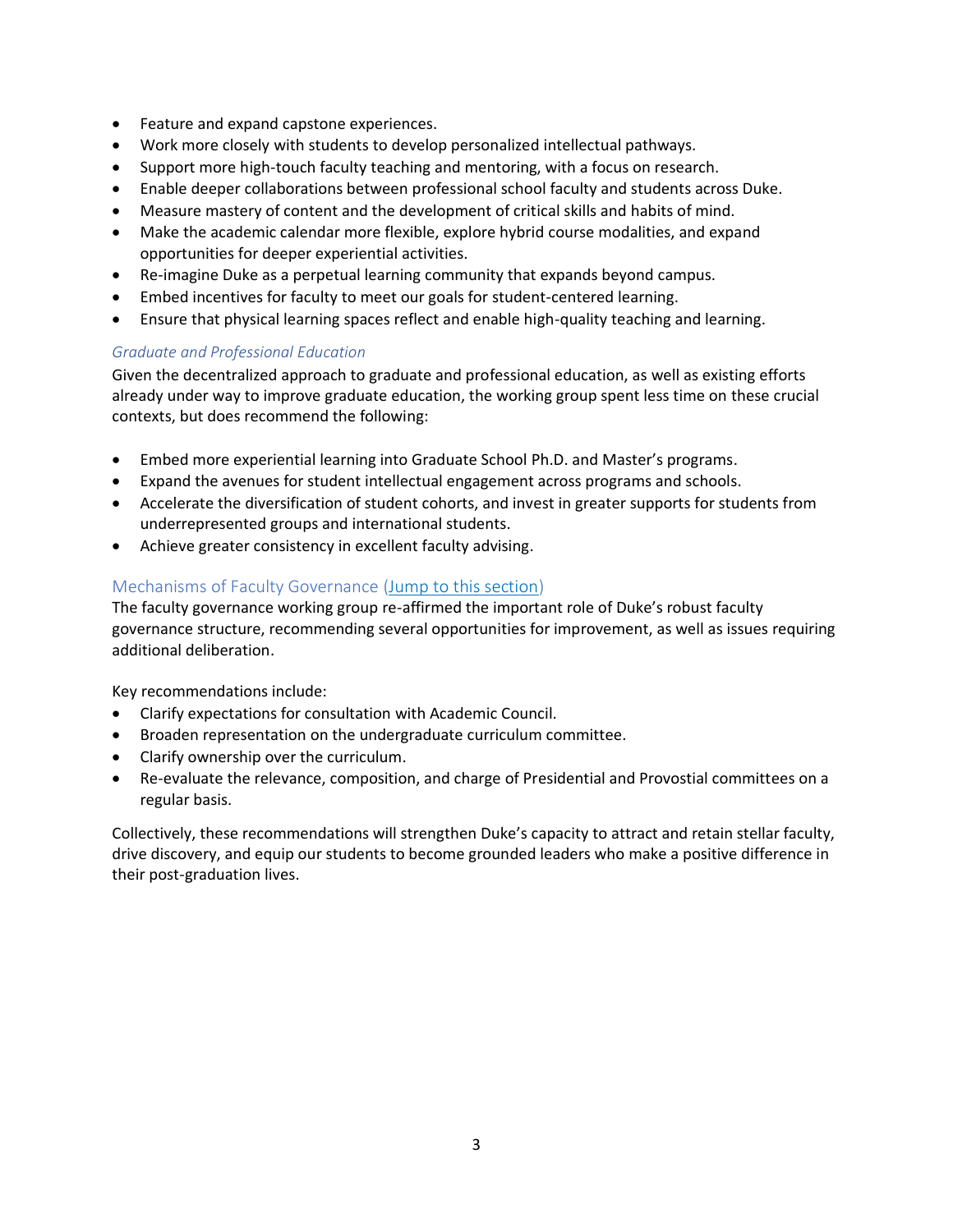## <span id="page-3-0"></span>The 2030 Work in Context

The work by the 2030 committee built on the President's Strategic Framework, *Toward Our Second Century*, and the Provost's Strategic Plan, *Together Duke*, and has proceeded along a number of fronts. In the past several years, we have made substantial progress in advancing key academic priorities, including the Duke Science and Technology initiative, which aims to increase Duke's cohort of stellar STEM faculty, and the climate initiative, which seeks to move Duke to the forefront of climate change research, education, and policy engagement.

With regard to the crucial work of Diversity, Equity, Inclusion, and Belonging, we have invested significantly in scholarship and education to combat racism and build more inclusive learning and research communities. This past spring, Duke conducted its first ever university-wide campus climate survey. Every school and interdisciplinary unit has developed action plans, informed partly by survey results, and moved to implement those plans. Our faculty hiring procedures now include best practices for constructing broad pools of candidates and ensuring holistic evaluation of their qualifications, work that has already resulted in the most diverse cohorts of new faculty in Duke's history. A Racial Equity Advisory Council is defining campus-wide objectives, monitoring progress, and ensuring the diffusion of good ideas and practices that emerge in one part of Duke.

Through the work of the Duke-Durham Task Force, the university has laid out a new approach to partnering with our community, predicated on the identification of community priorities, and the streamlining of entry points to university resources, and the harnessing of those resources to address community priorities through sustained, equitable engagement.

In response to President Price's charge, a 2030 committee was convened during the 2020-2021 academic year to build on these priorities, chart new directions and develop a roadmap to realize these plans by 2030. To dovetail this planning work with the financial realities of the university, groups of senior administrators and faculty also met to discuss the key missions of research and education, with an eye both to areas deserving cutbacks or consolidation, and those calling for more investment.

In the spring of 2021 Provost Sally Kornbluth charged two working groups with refining our direction with regard to path-breaking research and innovative educational experiences. Since progress on those fronts depends on effective mechanisms of university governance, Kornbluth asked a third group to examine a series of issues related to that set of institutional responsibilities. Each of the working groups worked through the summer and fall, and produced substantive reports. *This document pulls together the key findings and recommendations of those working group reports.* (Additional work also continues, under the direction of EVP Daniel Ennis, to rethink our financial structures so that they can maximally support the efforts detailed here.)

The 2030 working groups focused on themes, issues, and priorities with salience across many departments, programs, and schools. Layered on this are a plethora of local activities that evolve in response to emerging intellectual currents, changing faculty expertise, and shifting student interests. That said, with the right incentive structures, resources, and mechanisms for coordination and sharing of innovations and best practices, as outlined in this report, there are many opportunities for the whole of these activities to exceed the sum of the parts.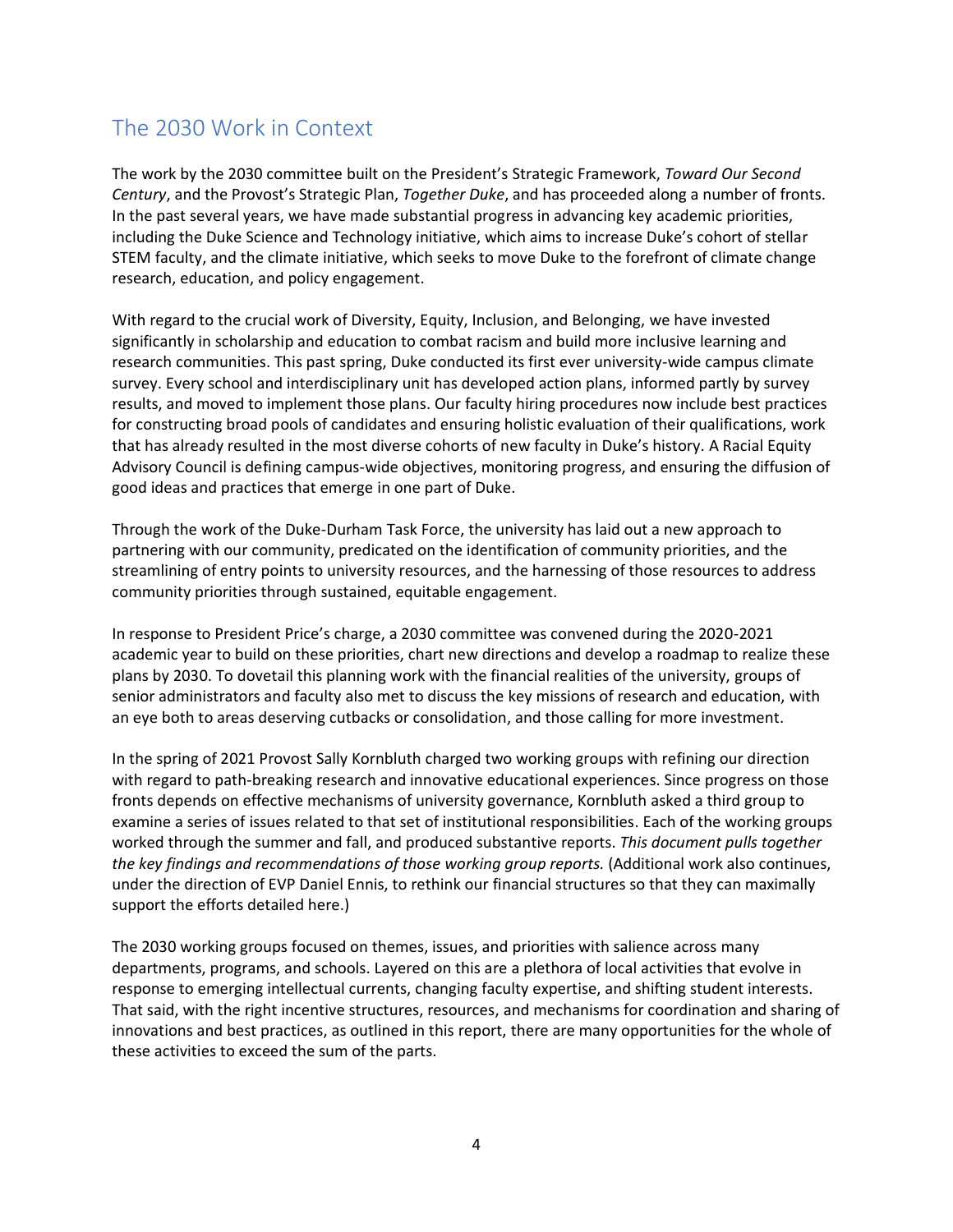This overview of outcomes from the 2030 process begins with recommendations for the research enterprise, reflecting the extent to which other core missions, such as education, patient care, and community engagement, depend on the ingenuity that our researchers demonstrate through discovery, critique, and translation. It then discusses the vision put forward for education, which stresses the imperative to embed research and experiential learning into curricular and co-curricular opportunities across campus, at all levels. Finally, a short section covers the findings of the governance working group, which stressed the crucial importance of updating our institutional structures to address current needs.

## <span id="page-4-0"></span>The Research Enterprise in 2030

## Context Setting

Duke's excellence in research paves the way for critical discoveries that enhance scholarship, public understanding, and applications of knowledge at home and across the world. The track record of our research enterprise allows Duke to recruit world-class faculty, build strategic partnerships, and secure the resources needed to propel new discoveries and analyses that have impact.

As the working group surveyed Duke's current strengths in research and learned about its thorniest challenges, we identified great potential for our faculty to gain even more traction in tackling the most pressing questions of our time. As President Price has made clear in Duke's Strategic Framework, *Toward Our Second Century*, we need to focus investments on the talented people across our university. We have no greater task before us than to cultivate a truly world-class research environment.

What will it take to ensure that we have such a conducive environment for pathbreaking, salient research? First, we must take account of the remarkable heterogeneity of the inquiry that goes on across Duke's ten schools and within its many institutes, initiatives, and centers. All leading major research universities now encompass a wide variety of intellectual activity. Duke reflects that vital pluralism, but also has significant comparative advantage in linking across modes of knowledge creation. *The pivotal questions before us are how to hone those strengths and leverage them even more effectively.*

Our intellectual ecosystem has many niches: humanistic scholars who set up ethnographic field sites, scour archives, or engage deeply with texts to understand the many layers and historical roots of a problem like racial injustice; social scientists who probe the evolving behavior of firms and consumers, track the impact of early childhood trauma on the life course, or uncover patterns in the digital spread of misinformation; scientists whose laboratory teams strive to understand brain circuitry, develop effective vaccines, or create novel nanomaterials; community-engaged researchers from every division of knowledge who build durable, equitable partnerships with organizations beyond campus, around such issues as the improvement of early childhood education or the empowerment of small businesses. Our strategies must provide appropriate support to the superb faculty who pursue all of these varied methods and approaches.

At the same time, we must beware of the pitfalls of hyper-specialization and the tendencies of many academic communities to look inward, to pursue depth and precision at the expense of broader impact. We must stay alert to the trade-offs between maintaining longstanding areas of excellence and investing in emerging fields of inquiry. We must recognize that Duke will never be able to cover every area, nor focus resources equally on every domain. We must also work hard to ensure that our bureaucracy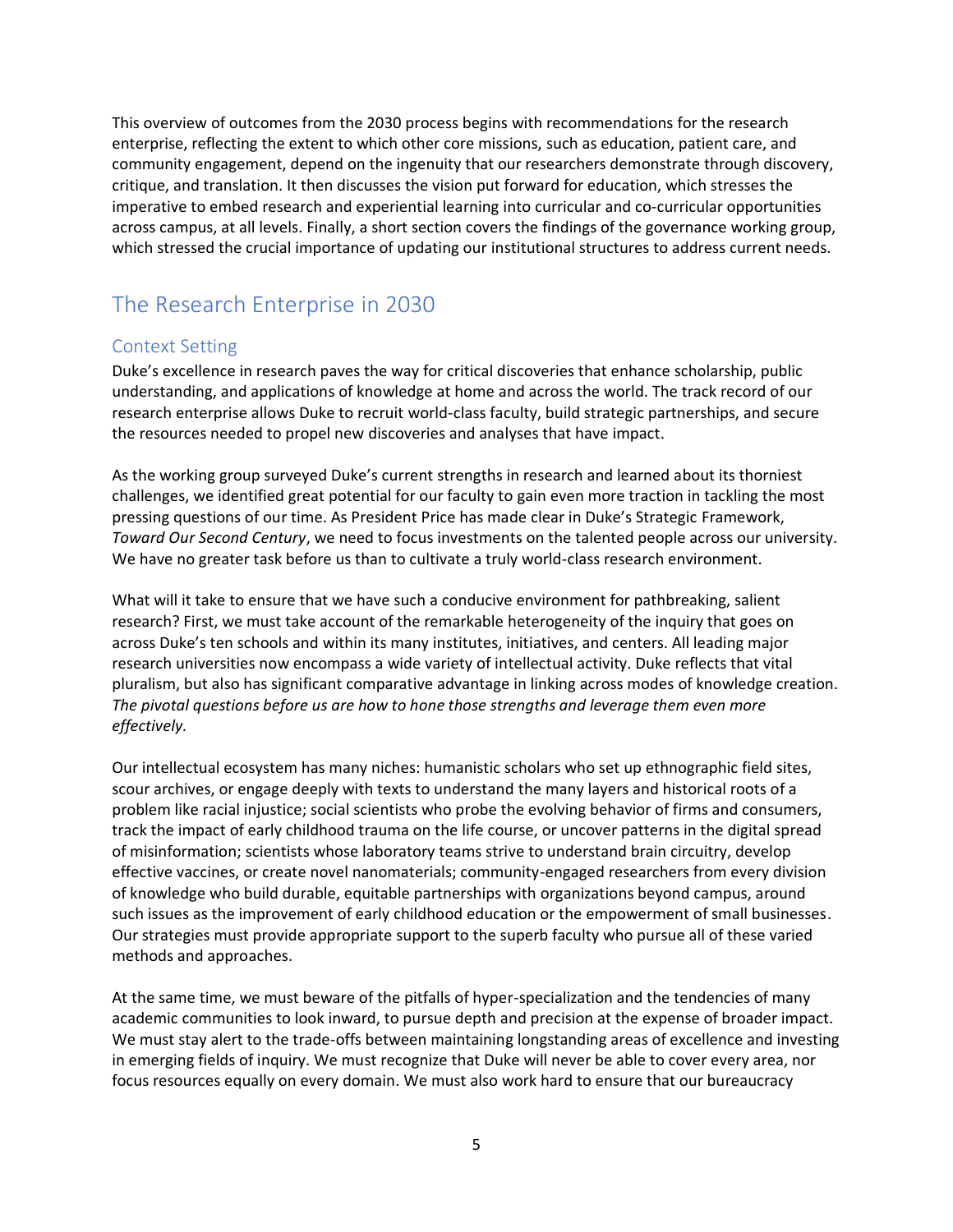remains committed to facilitating great research and reducing burdens wherever possible, and that we centralize functions and responsibilities only when the case is clear to do so.

### The Vision: Research at Duke in 2030

*We seek to facilitate risk-taking and lower the barriers to collaboration, whether across the boundaries of disciplines or schools, or with partners at other universities and beyond academia.*

In peering ahead to 2030, we foresee an energized and diverse faculty that brings a full range of perspective and talent to the intellectual puzzles they try to solve. We anticipate the development of innovative programs that direct resources strategically to allow mid-career faculty to take intellectual risks. We imagine even better support structures and access to data that smooth the intellectual road for our faculty, allowing them to address the most vexing questions and bring their ingenuity to answering them. We envisage a campus that regularly connects our most inventive researchers across the divides of schools and disciplines, so that we build sufficient capacity in priority areas, such as mitigation of climate change and the building of climate resilience. And we look forward to even more productive strategic relationships with universities, healthcare providers, and industry partners, both close to home and far afield, as we coordinate the most complex research agendas with collaborators who possess complementary strengths.

As we work to cultivate the robust and generative research environment that we intend Duke to have in 2030, we must nurture creative interdisciplinary groups that can compete effectively for the most prestigious external grants. That goal will depend, in part, on deploying our campus space flexibly to enable the right clusters of scholars to work in proximity. We must similarly equip our researchers to partner with community organizations, here in Durham and across the globe, to co-create research agendas with the genuine promise of impact. Once our scholars have completed research and analysis, we must have the engagement and communication capacity to increase the likelihood that their findings, arguments, and inventions reshape policy and practice.

We can achieve some of the more particular goals that we describe below with better deployment and coordination of existing budgets. To meet our full aspirations, though—to link Duke Health even more closely to the rest of our campus, to seed exploratory ideas for understanding our most vexing challenges and empowering our faculty to engage in translation as well as critique and discovery—we will require new resources. This report charts crucial paths toward a refreshed configuration of our collective outrageous ambition.

### Important Presuppositions

Our recommendations presuppose that Duke's schools and departments remain firm in their commitment to recruit, retain, and support a superb community of diverse faculty—along with postdocs, graduate students, undergraduates, and staff—because ultimately our research is only as good as our people.

Our recommendations similarly assume that Duke will retain a constructive balance between key tensions that characterize academic research both in general and on our campus, including:

• **Disciplinary and interdisciplinary approaches**. Interdisciplinary undertakings almost always depend on disciplinary strength; but disciplinary communities can put up walls, preferring narrow specializations and communication within those confines, while framing interdisciplinarity as insufficiently rigorous and discouraging individuals from pursuing collaborations elsewhere. Since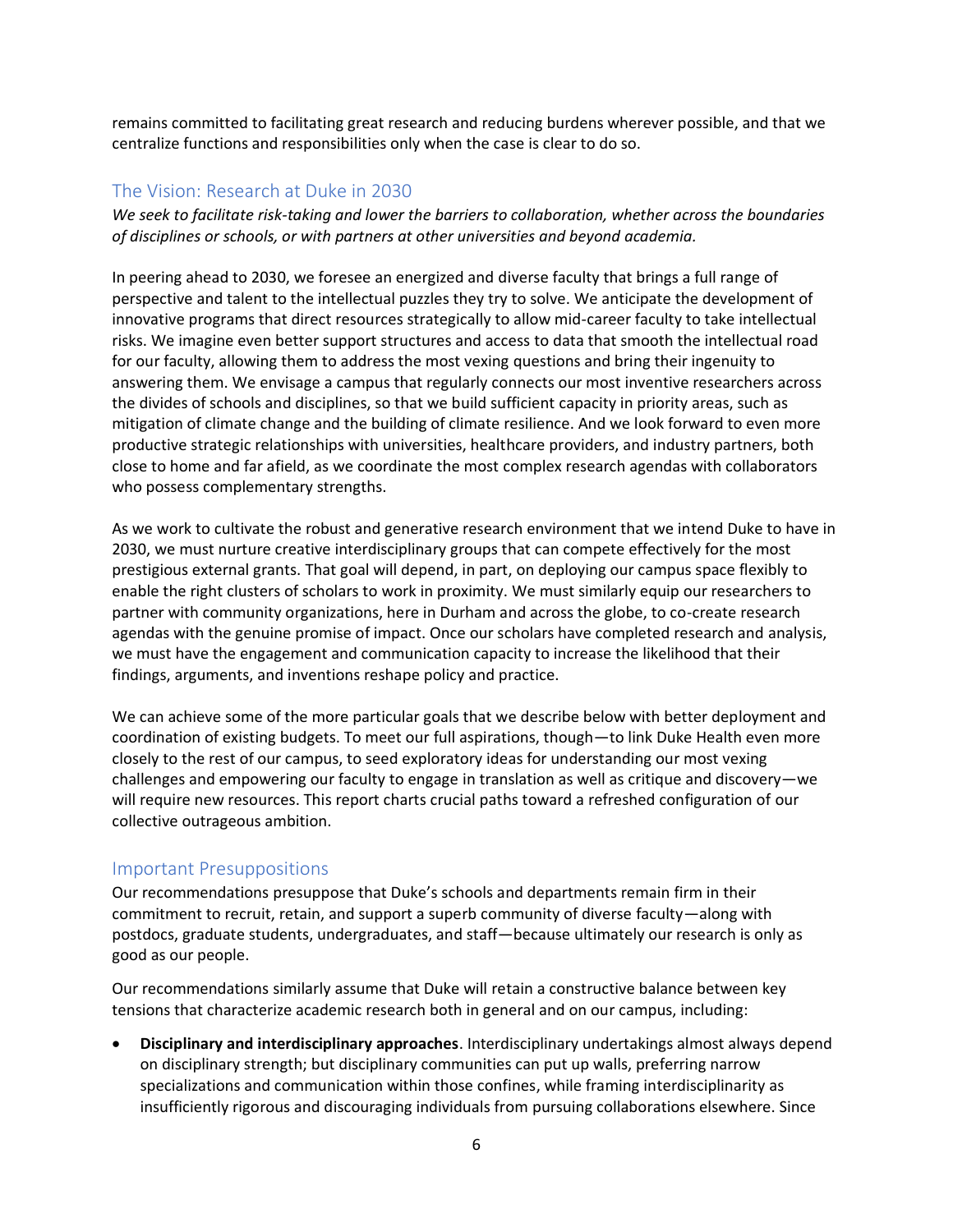we organize the great bulk of scholarly activity around departments and disciplines, it is essential to ensure that the resulting incentive structures do not inhibit interdisciplinary efforts, especially in areas where Duke has significant comparative advantages.

- **Curiosity-driven fundamental inquiry and goal-driven applied research**. Major universities must provide ample space for scholarly investigations that pursue knowledge for its own sake. As the beneficiaries of extensive public funding and stewards of philanthropic resources, research universities also have an obligation to tackle the most pressing societal issues, whether at local, regional, national, or global scale. Fundamental and applied research, of course, can be synergistic; applied research can generate new questions, findings, and angles of vision that recalibrate theoretical work, while breakthroughs in curiosity-driven research can generate unexpected applications.
- **Team-based and more individualistic modes of scholarly production.** Complex problems lend themselves to collaborative organization of research, which in turn requires attention to mechanisms of collective decision-making, project management, and distribution of credit. Equally important, the largest grant opportunities increasingly presume the participation of convergent teams. At the same time, we must retain our capacity to nurture robust intellectual community and interaction among the many scholars who continue, in the main, to chart their own avenues of question-framing, research, and writing.
- **Investments in intellectual frontiers and maintenance of longstanding, core facets of research and training infrastructures**. Duke has a strong record of directing strategic resources toward emerging arenas for research. We must retain sufficient adaptability to seize such opportunities as they arise. But we must also ensure that vital aspects of our research enterprise, such as adequate support for Ph.D. education and our world-class libraries, remain strong.

## Recognition of Barriers

Research at R1 universities takes place in an increasingly complicated and rapidly evolving landscape. Our conversations found that sheer complexity, alongside long-standing cultural norms and expectations, can lead to significant frustrations for faculty, and even derail important research altogether. These barriers include:

- A research compliance posture, necessitated by our obligations to federal agencies such as NIH, that has the potential to swing too far toward the goal of eliminating all risks.
- Patchy mechanisms of support for faculty who lead complex research projects.
- Lack of a unified information technology system, and a unified data management and sharing system, among the Schools of Medicine and Nursing and the university. Data sharing and management challenges also present barriers to external collaborations.
- A culture—reinforced by appointment, promotion, and tenure standards that have been slow to change in many departments and schools—that primarily celebrates individualized accomplishments, rests on assumptions of deep disciplinary success, and can discourage research that is collaborative, interdisciplinary, community-engaged, or high-risk/high-reward.
- Lack of time and often funding to explore and build new collaborations, alongside a knotty and timeconsuming process of negotiating the financial implications of partnerships that span Duke schools, and an insufficient number of skilled staff needed to facilitate complex grants, especially in the areas of project management, data analysis/management, and community engaged research.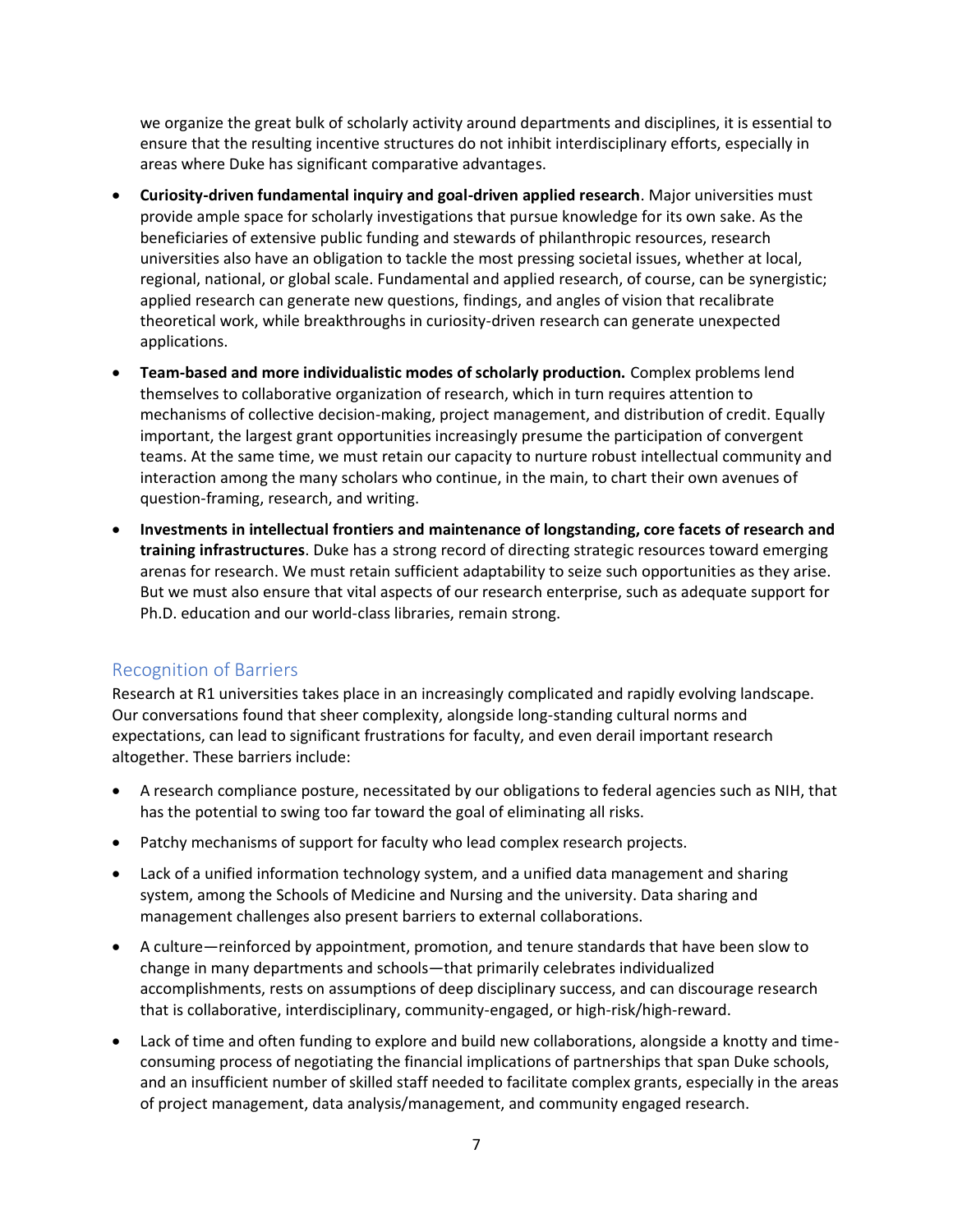Few of these challenges are unique to Duke, but if we can lead the way in addressing them, we will enhance our research productivity, expand the impact of our research, and build a culture that is highly attractive to world-class scholars. Achieving these objectives will give us powerful advantages in recruiting great faculty and in rooting them in Durham. There is no scholarly asset harder to recreate than a robust, generative intellectual community.

#### Recommendations

Below we sketch a holistic system of research support that will extend Duke's capacity to recruit and retain a world-class faculty, embed those faculty in a thriving research ecosystem, and celebrate and reward research that we value. To achieve those goals, we have focused on a discrete set of especially important changes to our culture, infrastructure, and operations.



These recommendations fall in six categories, depicted above, and framed around the themes of: "inputs"—chiefly recruiting and retaining the most creative and collaborative scholars; a slew of essential research "supports;" and pivotal "reinforcements" to solidify a culture around research that makes a difference. Throughout, we distinguish "big ideas" that will require a significant investment of money or effort but that this working group believes are critical to advancing research at Duke. We do not lose sight, however, of a number of secondary recommendations that pose few challenges of implementation, that are already underway but need amplification, or that call for further investigation.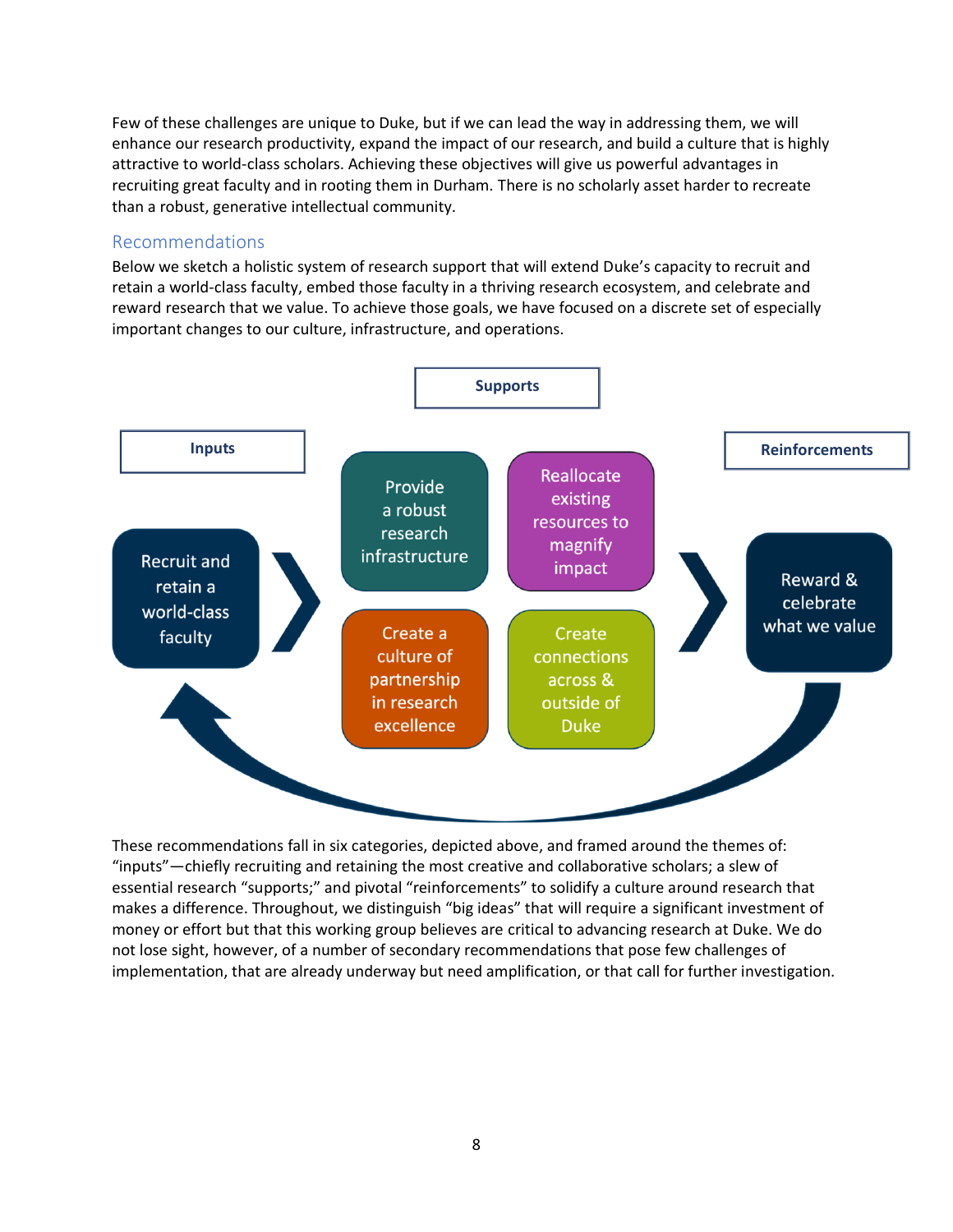#### Major Recommendations

| Recruit & retain a  | Create a menu of supports for mid-career faculty that can be tailored to |
|---------------------|--------------------------------------------------------------------------|
| world-class faculty | support their future research ambitions                                  |
|                     |                                                                          |

*Note: The term mid-career faculty used here is defined as all regular rank faculty (tenure- and non-tenure track) who have been recently promoted to the associate level, with the expectation that supports would be tailored to the focus/needs of each faculty group.*

The quality of a university's faculty drives its excellence. The best faculty want to work at institutions that support their research ambitions, partner with them to pursue bold ideas, and recognize and reward a full range of creative scholarship. We must continue to recruit the best faculty, being attuned to the need to attract interdisciplinary scholars whose interests cross the boundaries of our traditional structures, and then support them throughout their careers.

The transition to the associate level often presents difficult challenges. Duke frequently provides new assistant professors with start-up packages and junior leave, as well as structured guidance from senior faculty about how to stay on track to promotion, and some degree of protection from time-consuming service assignments. When faculty members reach the associate level, they generally receive signals to spread their intellectual wings, but simultaneously face much more significant service expectations and often receive less guidance about how to develop and execute more ambitious research agendas. Moreover, faculty at this stage may have depleted any start-up resources, but not yet have strong external funding for new intellectual directions. At the same time, mid-career scholars often have reached a stage in the life cycle during which they face growing demands outside of work, such as child or elder care. The result of these various pressures is that too many faculty stagnate at this stage, while others look to move to another institution to secure new resources and supports.

We have every reason to invest in the faculty whom we have judged deserving of promotion to associate professor. It makes no sense for scholars to have to relocate to rejuvenate their research programs, and Duke has much to gain from amplifying the tendency of creative faculty who have recently received the security of tenure to venture out in bold new directions.

Accordingly, we propose providing mid-career faculty with a range of supports—some competitive, others available to all—that will help facilitate the capacity of faculty to be more expansive and willing to take risks at this pivotal career stage. Based on our landscape analysis of other universities, we believe that this approach will stand out, demonstrating Duke's distinctive investment in, and commitment to, our rising faculty—and it will generate the kind of high-risk, high-reward research that can have transformative impact. Once Duke has established the support structures that we call for below, those resources will become a powerful advantage as we recruit prospective faculty, since they will know what they can expect as they move through the system.

**Competitive research funding:** Recognizing that some faculty may need significant resources to pursue particularly promising new directions, we recommend creating a high-dollar internal grant competition limited to recently promoted faculty. These grants might be applied to purchasing a more expensive piece of equipment; allowing scholars or members of their teams to undertake extensive field work; expanding staff support for a significant project; providing funding for a graduate student or postdoc;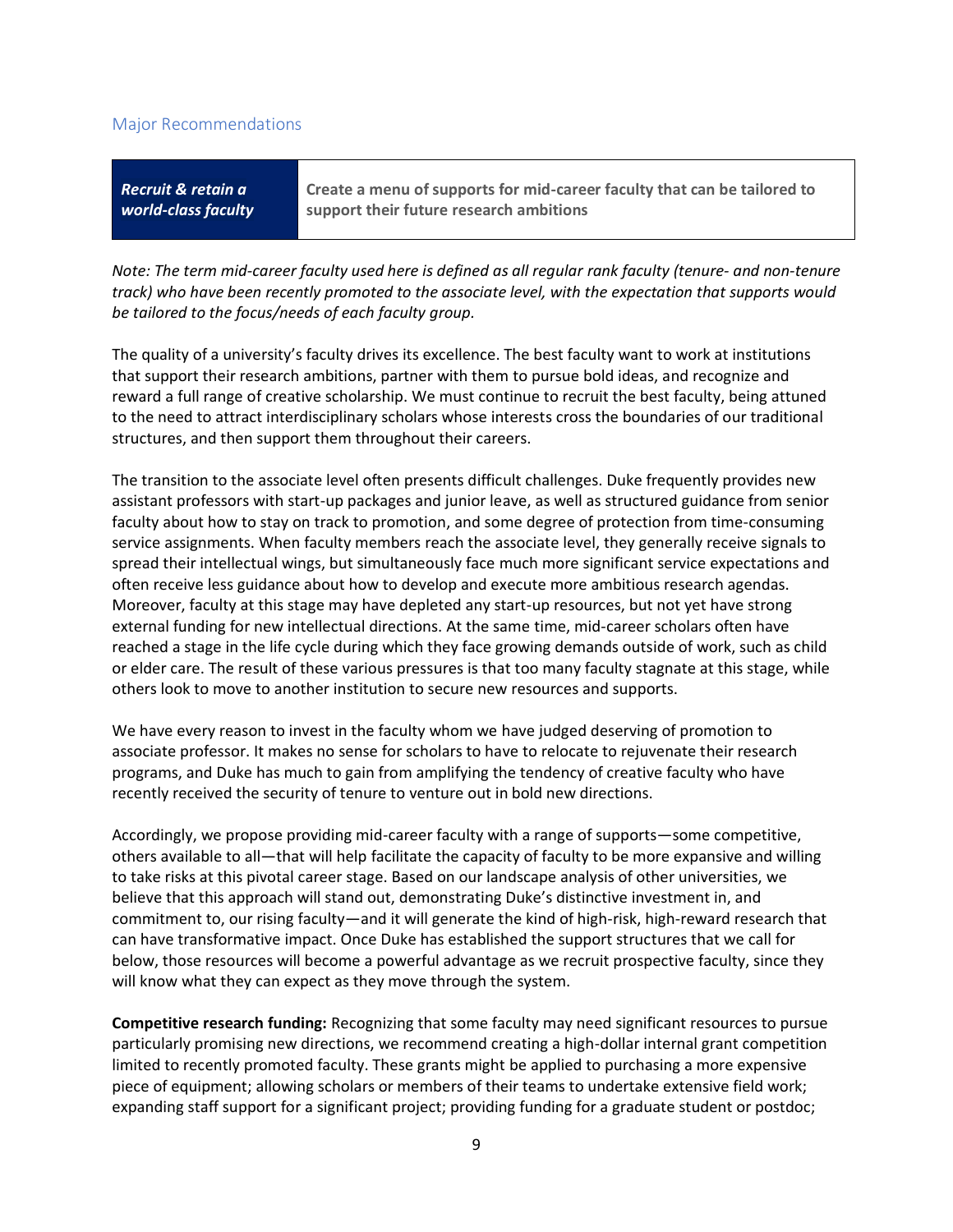etc. Funding would be awarded to those projects that: 1) seem most likely to push intellectual boundaries in promising directions; 2) have needs that are unlikely to be funded externally without initial research to furnish pilot data and/or clarify goals and methods; and/or 3) would benefit broader intellectual communities at Duke (e.g., equipment that would be a shared resource, a collaborative project, the extension of a current resource to a new group, etc.).

Such an initiative would nicely complement Duke's other seed grant programs (see Appendix G). As with those programs, our approach here would have a flavor of venture investing, as we support compelling ideas, with the expectation that some fraction will not pan out.

### *Proposed owner:* Office of the Provost

**"Choose your own adventure" vouchers—for all regular rank faculty at promotion to the associate level:** While some mid-career faculty may have needs that require special and larger-scale investments, we also see a strong case for recognizing the significance of this career juncture for *all* faculty. We also recognize that faculty will have different needs, and goals, at promotion. To provide inclusive support, all newly promoted faculty, approximately fifty individuals a year, will receive a "voucher" they can apply to a menu of options, including:

- Fee-for-service research supports such as project management, data analysis or editing support.
- Training.
- Seed funds for new projects/directions.
- $\bullet$  A course release to enable faculty to explore a new area of interest, as by auditing a Duke course.<sup>1</sup>
- Funding to provide partial support to a postdoc or graduate student.
- Equipment and materials.
- Supercomputer usage/access to software or datasets.

Costs will vary to some extent with need, but we anticipate that such a program would entail something on the scale of \$500,000 per year.

*Proposed owner:* Resources will be provided centrally, but deans, working with department chairs, will work with faculty to facilitate this process.

**Mentoring and coaching—available to all regular rank faculty:** Through a series of focus groups, midcareer faculty expressed a strong interest in having mentoring or coaching from certified career coaches and/or other mid-career or senior faculty at this career stage to develop a plan for the next phase of their career. Building the strength of current mid-career faculty will serve the university well in establishing a strong cohort of senior faculty for the 2030's and beyond. The Office for Faculty Advancement, established following the recommendations of *Together Duke*, is currently piloting a group coaching program for entry-level faculty and a 1:1 coaching program for select faculty. Early evaluations suggest that group coaching provides a crucial space for faculty to hear from peers about their own challenges, identify priorities in a supportive environment, and develop action plans for moving forward on those priorities. In addition to deepening community across departmental and

<sup>&</sup>lt;sup>1</sup> Course releases might be more difficult to offer to faculty in some professional schools with smaller faculties.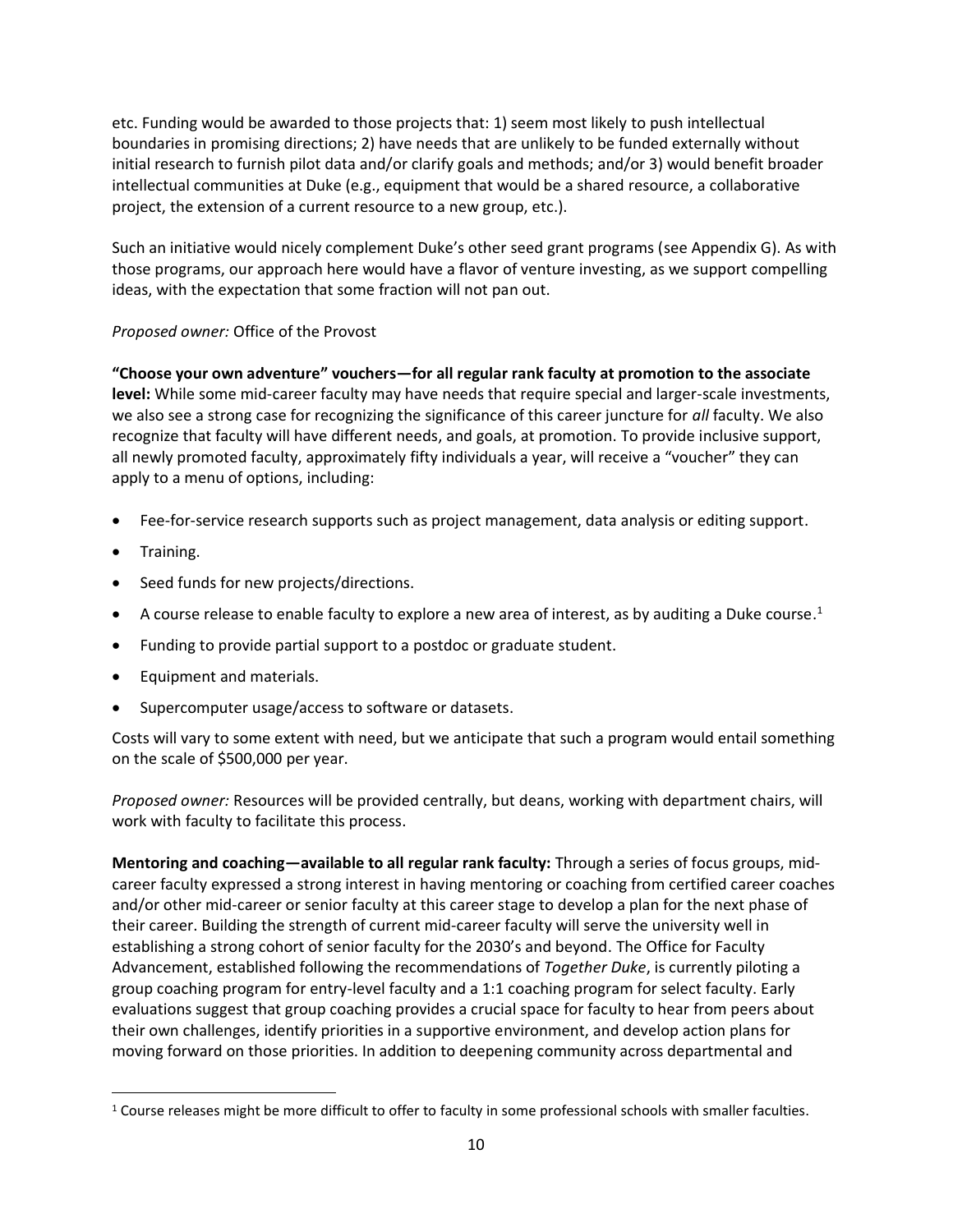school lines, participation can help faculty navigate the pressures associated with promotion and heightened responsibilities. We recommend expanding these offerings to include the following offerings for associate professors who express interest: 1) group coaching/mentoring; 2) 1:1 mentoring, which may include a mentor inside, or outside, of Duke; or 3) 1:1 coaching.

*Proposed owner:* Office for Faculty Advancement

| Provide a robust        | Develop a centralized data sharing and data access information technology |
|-------------------------|---------------------------------------------------------------------------|
| research infrastructure | infrastructure that spans the university and the School of Medicine       |

Currently, the School of Medicine and the university operate using distinct IT systems, which creates barriers to cross-disciplinary collaborations. Further, in response to tight regulations on the use of certain types of data (e.g., health records), Duke has tended towards a "one-size-fits-all" regulatory stance, creating new burdens on research that on its own requires far less regulation. The capacity to leverage complex, mammoth data sets stands out as one of the crucial avenues for cutting-edge research, from evaluating the social determinants of health and genetic sequencing of viruses, to identifying patterns in renewable energy use and analyzing polarization in political discourse. It is essential that Duke has the infrastructure to handle data—to merge datasets responsibly, to partner with government agencies and firms around sensible, quickly negotiated data use agreements, and to systematically archive both data and the modes of analysis to facilitate replication.

We recommend the following:

- Unify relevant IT data systems between the university and the School of Medicine to support cutting-edge health-relevant research across the university.
- Conduct a thorough review of current data management and data sharing policies, with a goal of reducing unnecessary regulatory burdens. This process should be done with thorough input from faculty, particularly in the fields most affected by current policies (computational social sciences).
- Ensure that we have adequate numbers of research staff who support data management efforts and that those staff, as well as the faculty with whom they work, have the appropriate skills, training, and cultural mindset to *partner* on: 1) problem-solving and facilitating data access, data management, and data use agreements with external partners; 2) accommodating differences in methods across different areas of knowledge; and 3) applying the appropriate level of regulatory oversight based on the situation.

*Proposed owner:* Office of Information Technology; Office of Research & Innovation

| Provide a robust<br><b>research infrastructure</b> | <b>Expand access to data science resources</b> |  |
|----------------------------------------------------|------------------------------------------------|--|
|                                                    |                                                |  |

Data procurement, cleaning, analysis, and management are increasingly important to research projects in nearly every realm of the university. Yet, for complex projects, these tasks require someone with data science training, which can be hard to find. As a result, many faculty members attempt to complete this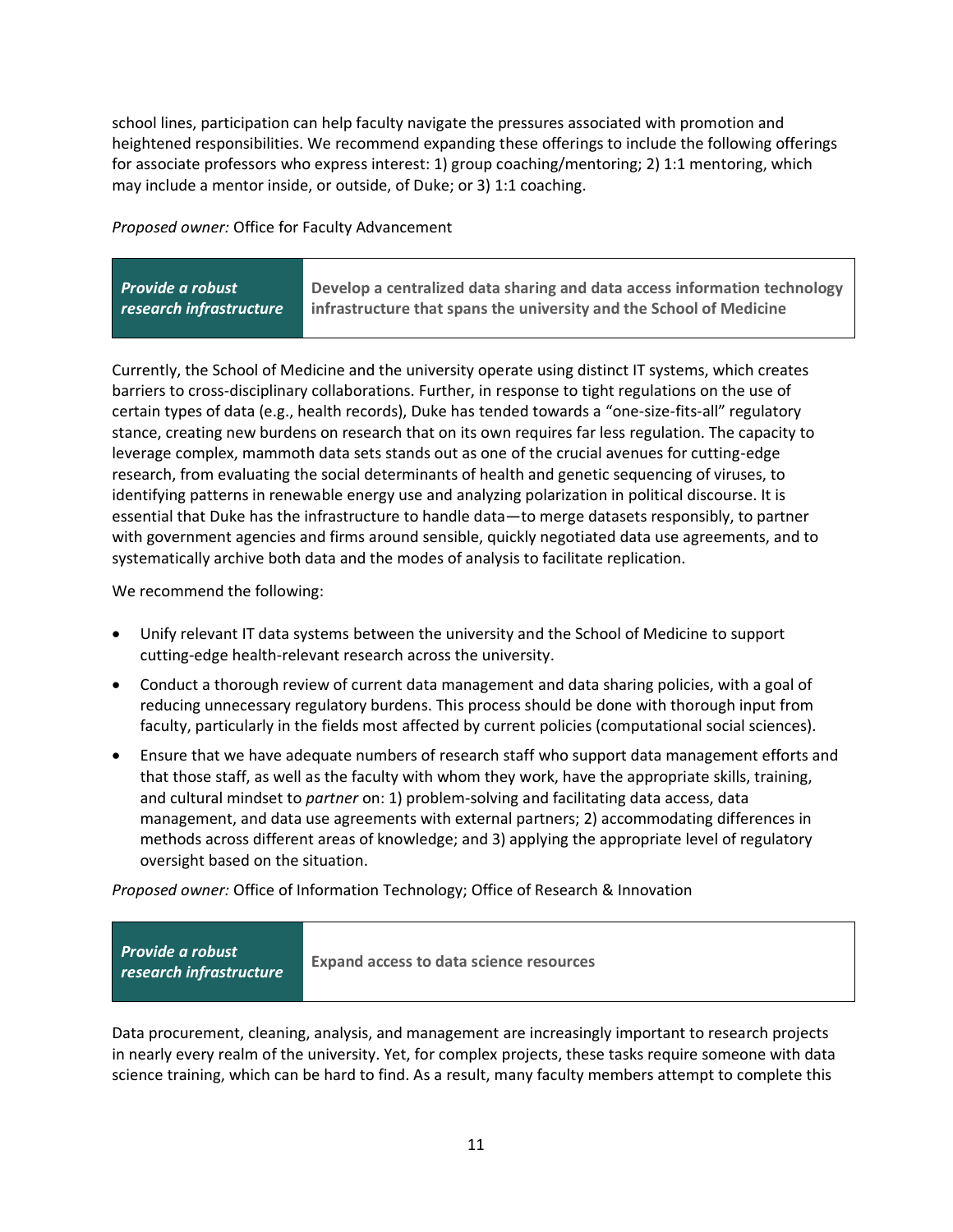work on their own, call on students who may not have the training or interest in supporting the project, or altogether avoid doing data-heavy research.

The Center for Data and Visualization Sciences within Duke Libraries currently provides well-regarded training, guidance, and advice to students and faculty on data management, use, and analysis. We recommend that the Libraries work with the provost to explore creative funding models to expand services. One option might be a fee-for-service approach, through which researchers purchase a portion of a data scientist's time to have them join a research project, whether to design complex data collection studies, manage and analyze data, or contribute data analysis to publications and other research outputs. As demand increases, we need to identify ways that the Libraries can support a small cadre of data scientists, each with data expertise in different disciplinary divisions.

*Proposed owner:* Duke Libraries; Office of Research & Innovation

| <b>Provide a robust</b> | Create a cadre of project managers to facilitate the success of complex |
|-------------------------|-------------------------------------------------------------------------|
| research infrastructure | l projects                                                              |

Many forms of research have increased in complexity over the past few decades, whether because of more stringent regulatory demands; cross-disciplinary work; partnerships with companies, community organizations, or other academic institutions; or some combination thereof. Heightened complexity is often accompanied by greater potential payoffs, such as extending research into new terrains and enhancing translational impacts. All too often, however, the challenges of organizing more complicated research place significant burdens on faculty and divert their energies from core intellectual matters. Consequences range from burnout and decreased research productivity, to increased risk to the research and regulatory compliance, and failure to fully disseminate and translate important research findings.

We recommend creating a project management team, organized and managed by a centralized group of campus research support offices, that will make a pool of project managers available to support complex research projects, collectively possessing expertise across the divisions of knowledge. The assistance of these specialists will be especially important in early phases, before projects have achieved sufficiently large and long-term funding to enable the hiring of a dedicated project manager. Common tasks undertaken by project managers might include managing timelines, budgets, and resources; facilitating the development of a common set of methodological understandings among collaborators from different disciplines and between faculty and external stakeholders; hiring and onboarding staff and students; compiling reports; helping disseminate research findings; overseeing financial processing and contracting; communicating with project stakeholders; and managing regulatory requirements such as IRB, data management, and animal care.

Over the longer term, these positions will primarily be funded by building staff time into grants. Some degree of institutional support, however, will be needed as a backstop and/or to enable project managers to support high-potential projects that are too early for funding and important research in fields where external funding is limited. See Appendices D–G for information about analogous programs at other universities, and recommendations for implementation at Duke.

*Proposed owner:* Office of Research & Innovation, Duke Libraries, Office of Interdisciplinary Studies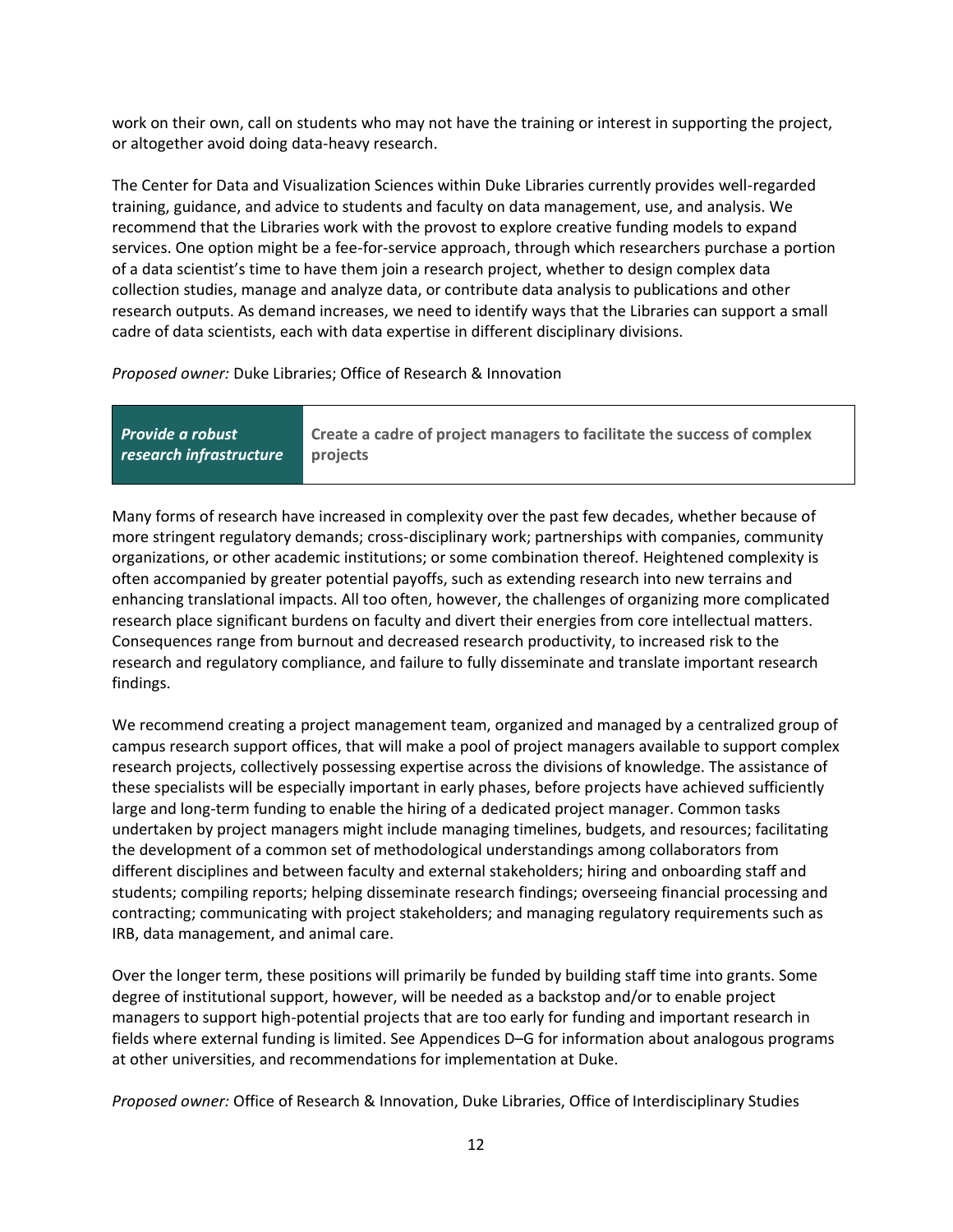*Create a culture of partnership in research excellence*

**Change the culture of the research administration enterprise at Duke to facilitate research excellence, understood as fostering creativity along with integrity and compliance**

Great universities interweave the imperatives of compliance and integrity into a general culture of creativity and excellence, never shifting focus from questions of how to foster the most searching critical inquiry. The current mission of the Office of Research and Innovation (OR&I) stresses this fundamental point, noting that the office "has overall responsibility for **facilitating** the research enterprise at Duke and works to **encourage and support** the development, promotion, and application of Duke's intellectual property and our world-renowned researchers, students, and facilities" (emphasis added).

Yet, in response to past episodes of research misconduct and a more demanding regulatory environment, research administration at Duke has, in the view of a growing number of faculty, become hyper-regulated, often adding unnecessary complexity and burden, or requiring "one-size-fits-all" approaches that hamstring important research projects or prevent them altogether. Perhaps most importantly, these dynamics have created a culture in which faculty and research administrators are often at odds with one another, where they should be working in partnership to facilitate research while maintaining a strong culture of compliance and integrity. Former Interim Vice President for Research & Innovation, Sandy Williams, has acknowledged this compliance-heavy culture and its impact on how faculty engage with OR&I. This is a crucial issue for Duke's newly appointed Vice President for Research & Innovation, Jennifer Lodge, to tackle.

This working group underscores that OR&I needs to re-dedicate itself towards engaging with faculty to find creative ways to support and enable research, while staying attuned to compliance. The new Vice President for Research & Innovation should have a mandate to change organizational culture where necessary; dedicate attention to the training, management, and hiring of staff; and constructively engage with faculty to understand and resolve pressure points. In developing overall strategy, the new Vice President for Research & Innovation should work closely with the Executive Research Oversight Committee and ensure that the committee has appropriate faculty representation from all disciplinary areas.

As OR&I launches its new plan to create local "Quality Officers<sup>2</sup>," it might consider designing these positions as partnerships with faculty peers to connect them to resources; troubleshoot around barriers to progress; and ensure that faculty understand necessary compliance issues and provide input on how to reduce the burdens associated with compliance. Moreover, there should be careful consideration of the financial model supporting these positions to avoid placing an undue burden on schools and departments. If done effectively and with appropriate consultation and support, we also see an opportunity for these individuals to become points of contact in their communities about the resources that Duke furnishes to facilitate research, and to help faculty connect with peers outside of their discipline who have overlapping research interests.

Equally important, Duke's current pre-award services tend to focus on providing support for institutionally-limited nominations or large foundation grant opportunities. Our landscape analysis revealed that some universities have more robust pre-award services to support large, complex grants.

<sup>&</sup>lt;sup>2</sup> We recommend that OR&I consider alternatives to this name that also suggest the opportunity for partnership and support (e.g., Resource and Compliance Partners)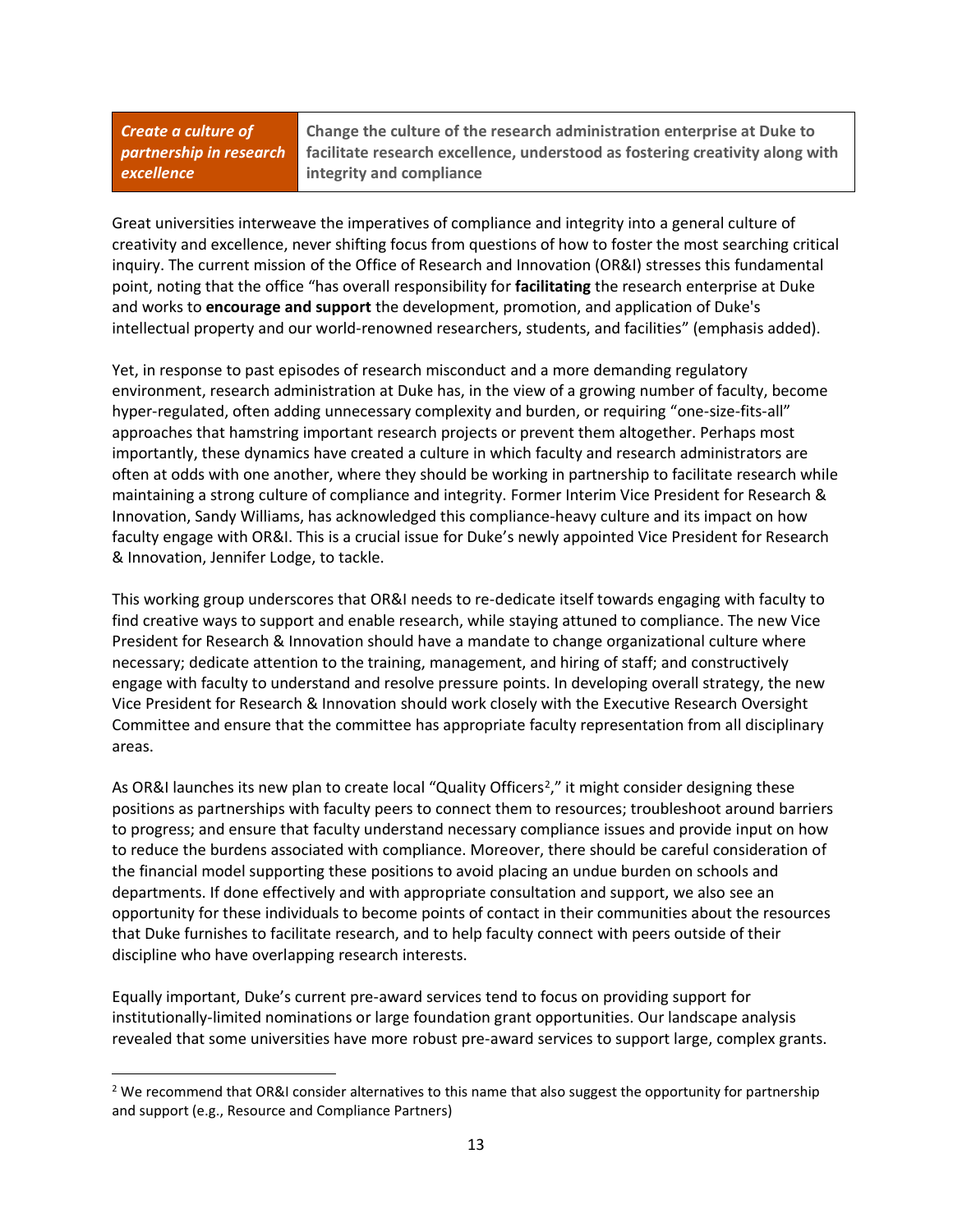We recommend expanding the capacity of the Office of Campus Research Support and the Office of Foundation Relations to provide more robust pre-award management services. The focus should be on proactively identifying funding opportunities and reaching out to faculty to match them with those opportunities (particularly targeted towards units without existing staff in this role). For large, complex submissions (e.g., grants of \$5M+ with multiple PIs in the sciences, and a lower appropriate threshold in the social sciences and humanities), these offices could extend the work that they already provide, including: a project manager to coordinate the compilation of the proposal on time, grant writing support for non-technical elements, substantive editing and proofreading, budget development, collecting letters of support, and if needed, re-packaging of unfunded proposals for re-submissions. The aforementioned project management office should be integrated into this function to allow seamless planning, starting with the project initiation.

*Proposed owners:* Office of Research & Innovation (including the Office of Campus Research Support), Foundation Relations

### Secondary Recommendations

The following recommendations are labeled as secondary because, while potentially significant, they fall in one of three categories: 1) they are already in process but require some amplification; 2) they identify significant issues where the possible solution set needs further investigation; or 3) they are new and well-defined, but more minor in scale and import.

*Provide a robust research infrastructure* **Ensure that basic research support functions are effectively resourced by knowledgeable staff**

For our research enterprise to achieve its full potential, we need consistent excellence in grants management and other facets of research administration. In addition to attracting a steady stream of talented individuals into entry level positions, Duke must provide strong avenues for professional development, a clearly defined career trajectory, and appropriate coordination and diffusion of best practices across campus.

Research administration, however, is currently fragmented—drawing on a mix of departmental/school administrators, university administration, and School of Medicine administration. The impact of this system is mixed—some units have strong support structures whereas others do not. In units with weaker support structures, faculty encounter unnecessary complexity and staff receive limited training, mentoring, and opportunities for career progression. In smaller units there is also a lack of redundancy, creating gaps when a vacancy arises. In areas such as the IRB, staff shortages have resulted in backlogs that inhibit timely research progress. These backlogs are only poised to increase as Duke seeks to create more opportunities for students to engage in research and as the university prioritizes communityengaged research.

We recommend that each school re-evaluate whether their faculty would be better served by a centralized research administration unit housed in the Office of Research & Innovation, or by a unit-level research administration function. Any unit-level research functions should have a matrixed relationship with OR&I, and OR&I should be responsible for creating a consistent culture and knowledge base for research administration across Duke. This would include common policies, but also developing a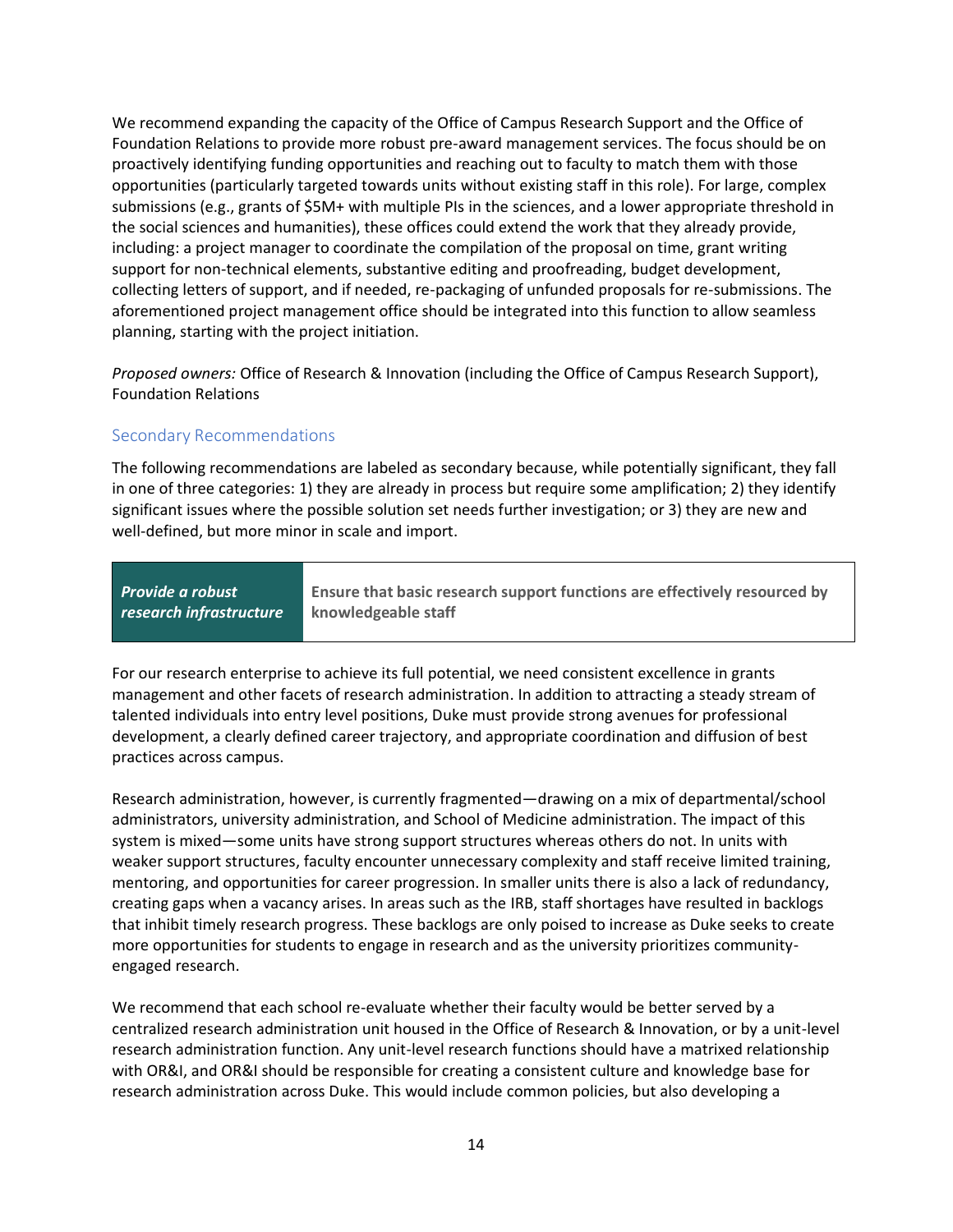community of practice for sharing best practices, developing a robust training and mentorship system for research administrators, and re-evaluating the research administration career family to ensure progression for staff.

For central research administration support functions, such as the IRB, we must ensure that these functions are appropriately resourced, and that we plan appropriately for predictable expansions in demand.

Due to labor shortages, it is difficult to recruit and retain talented grants managers. We recommend a university-wide, entry level training and recruitment program for grants managers akin to that piloted in the School of Medicine. These individuals could be deployed centrally or to the schools, as appropriate.

#### *Proposed owner:* Office of Research & Innovation

| <b>Create connections</b> | Develop the right kind of funding mechanism to facilitate the ongoing   |
|---------------------------|-------------------------------------------------------------------------|
| across & outside of       | recruitment of excellent interdisciplinary faculty and the fostering of |
| <b>Duke</b>               | exciting interdisciplinary research within UICs                         |

Over the last quarter century, Duke has established a strong reputation for interdisciplinarity. As Duke has increasingly fostered research collaborations spanning schools, a healthy tension continues to exist between the impulse to strengthen disciplinary areas of excellence and the imperative to foster greater integration across disciplines. Here, as elsewhere, our structures of organization (departments/schools) often reinforce and support disciplinary divisions, creating challenges to recruiting excellent interdisciplinary faculty, especially when a potential recruit spans multiple schools and/or connects to a university-wide interdisciplinary unit, creating complicated funding negotiations.

From 2008 to 2016, Duke responded to these challenges with a Provost's fund to encourage joint appointments with University Institutes and Centers (UICs), based on a five-year walkdown of costs to schools. Seventeen faculty were hired through this fund, with several others being hired with significant assistance from UICs in recent years. Partly because of these investments, interdisciplinarity is now strong in all nine of Duke's schools that make faculty appointments. Within schools that have departments, joint and secondary appointments have become common. The same is the case for appointments that cross two schools, or that also include robust engagement with one of Duke's UICs.

Some pivotal recent hires, though, make clear that schools at least occasionally need financial assistance and clear connections beyond the tenure unit to recruit especially compelling interdisciplinary faculty. How should we support such efforts? In developing any plan, we should remain mindful that the walkdown feature of the Provost's original joint hiring program left many schools in a budgetary quandary since they were eventually left fully responsible for faculty members' salaries, even as half their responsibilities lay elsewhere.

We lay out three possible approaches for the Provost to consider:

1. Raise a new set of endowed provostial chairs that schools could bid for when they wish to hire an individual with a strong interdisciplinary profile and a desire to maintain a significant presence in a different school or in a UIC. The funding for the chair would cover that half of the faculty member's salary outside the home school.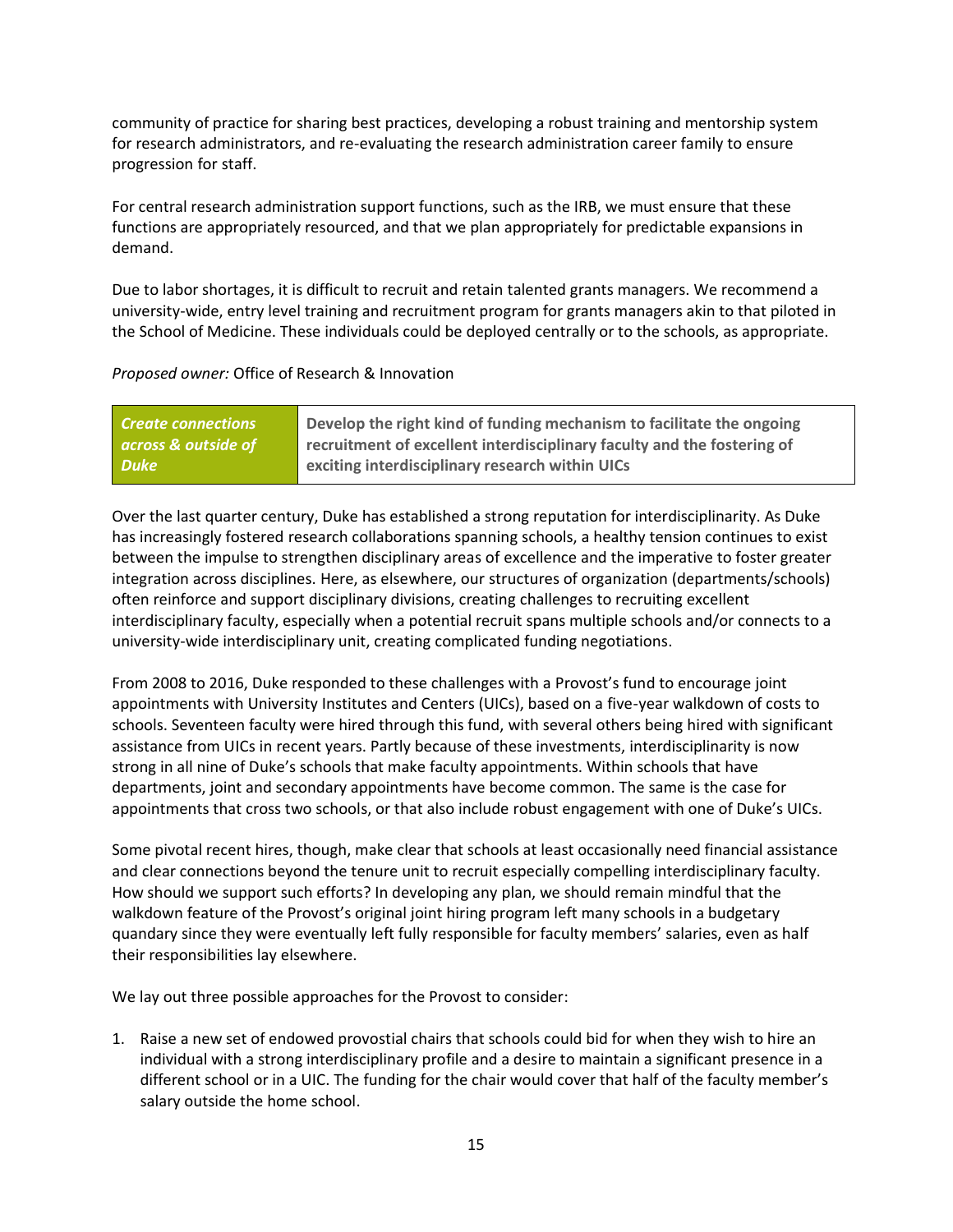- 2. Create a provostial start-up fund to which deans could apply to facilitate recruitment of faculty with joint appointments, whether with another school or a UIC.
- 3. Encourage UIC directors to use their current budgets to increase start-up packages for the very best interdisciplinary recruits.

A related dilemma concerns the right way to reward UICs for catalyzing cross-school research that results in sponsored research funding. Our current arrangement is to send "F&As"—the portion of indirect costs on external grants not covered by core central grants administration—to the school of the primary investigator on the grant. Duke adopted this approach so that deans would not have a financial incentive to discourage their faculty from taking part in UIC activities. If, however, the university provided even a small fraction of F&As to UICs for grants that would not have occurred without their concerted effort, we could anchor UIC funding in a more sustainable framework. Schools, however, might perceive themselves to be worse off under such an adjustment, and they would take a financial hit if the change did not drive sufficient growth in grant activity to increase their income. And any such shift would require a careful specification of when UIC endeavors justified a slice of F&A return.

The Provost should continue to discuss this issue with the Executive Vice President and the deans.

#### *Proposed Owner:* The Provost's Office

| <b>Create connections</b><br>across & outside of<br><b>Duke</b> | Create shared and transparent commitments to MOUs between schools |
|-----------------------------------------------------------------|-------------------------------------------------------------------|
|-----------------------------------------------------------------|-------------------------------------------------------------------|

Deans and their finance leaders spend a great deal of time negotiating memorandum of understandings (MOUs) to govern agreements between schools around hiring of joint faculty, inter-school investments in research centers and equipment, shared services, etc. In addition to the amount of time that units spend on these negotiations, this process can be harmful to relationships between schools, and lead to a lack of clarity or transparency. Further, because there is no central mechanism for tracking these commitments, when there is leadership turnover, new deans or finance staff sometimes are caught unaware of prior commitments.

Templates and models already exist around common negotiations (e.g., joint hires). The challenge is that each negotiation is unique and requires flexibility, making this a difficult issue to solve. We would recommend a few small process adjustments as a starting point:

- 1) Each negotiation around an MOU should begin with a "statement of shared commitment and interests" that articulates each unit's commitment to the issues under negotiation and how the units believe that the partnership will be mutually beneficial. The idea here is to create a more collegial culture and approach to the conversation, reminding each unit of their shared interests.
- 2) Once signed, cross-school MOUs that involve financial flows over a threshold, or that specify responsibilities of a faculty member outside that individual's school, should be entered into a central repository, which should then be made accessible to key personnel in a controlled way. This approach will ensure greater transparency around commitments and facilitate awareness during leadership transitions.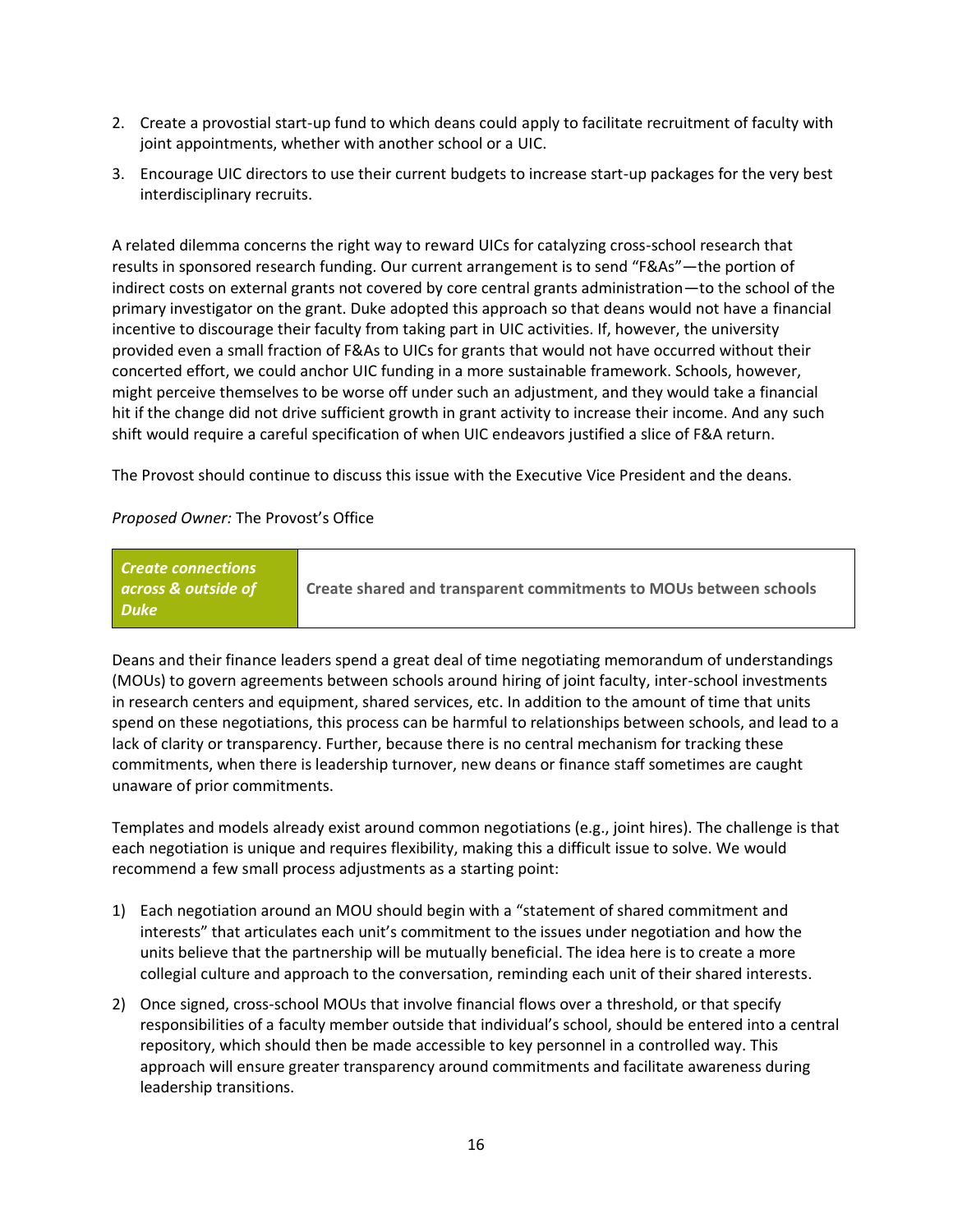3) MOUs should be aligned with the budget process, especially for any unit that has a multi-year budget agreement, so that units revisit their MOUs in sync with that budget cycle and provide a list of current MOUs for discussion and reconsideration.

*Proposed owner:* Executive Vice Provost

| <b>Create connections</b><br>across & outside of | Facilitate greater collaboration with external organizations |
|--------------------------------------------------|--------------------------------------------------------------|
| <b>Duke</b>                                      |                                                              |

The most ambitious research undertakings increasingly require not just collaborations among faculty or across disciplinary lines, but deep engagement with external partners. Sometimes opportunities emerge to join forces with other universities. In other cases, collaborations beckon with firms, NGOs, community organizations, or government agencies. Success in such ventures often requires painstaking efforts to forge relationships and establish appropriate intellectual groundwork. Duke can point to many effective joint ventures over the last decade, but we nonetheless have work to do—to forecast where big opportunities that dovetail with Duke's strengths will emerge, nurture complementary connections, and, especially in the case of community organizations, hone our capacity to listen and co-create research agendas.

Duke, in other words, needs to be more purposeful in pursuing sustainable partnerships with other universities that have complementary capacities, industry, and local community organizations. Our current approach tends to be haphazard and dependent on individual faculty relationships, which is diminishing the potential of these partnerships.

OR&I's Office of External Partnerships is working to strengthen our industry partnerships, while at the same time the Office of Durham & Community Affairs is working to improve our community partnerships. We endorse these efforts. We would further recommend that Duke seek wherever advisable to build more robust partnerships by creating opportunities for:

- Graduate students to do internships and lab rotations with external partners, which not only facilitate career discernment for those students, but can also lead to faculty research collaborations;
- Faculty to take sabbaticals with an external organization, the sort of embedded engagement often necessary to drive long-term partnerships; and
- Career professionals to come to Duke to amplify the ongoing work of an interdisciplinary research team, for the same reason.

All of these avenues appear to be excellent prospects for philanthropic support.

*Proposed owner:* Office of Research & Innovation; Office of Durham & Community Affairs; The Graduate School; Duke Career Center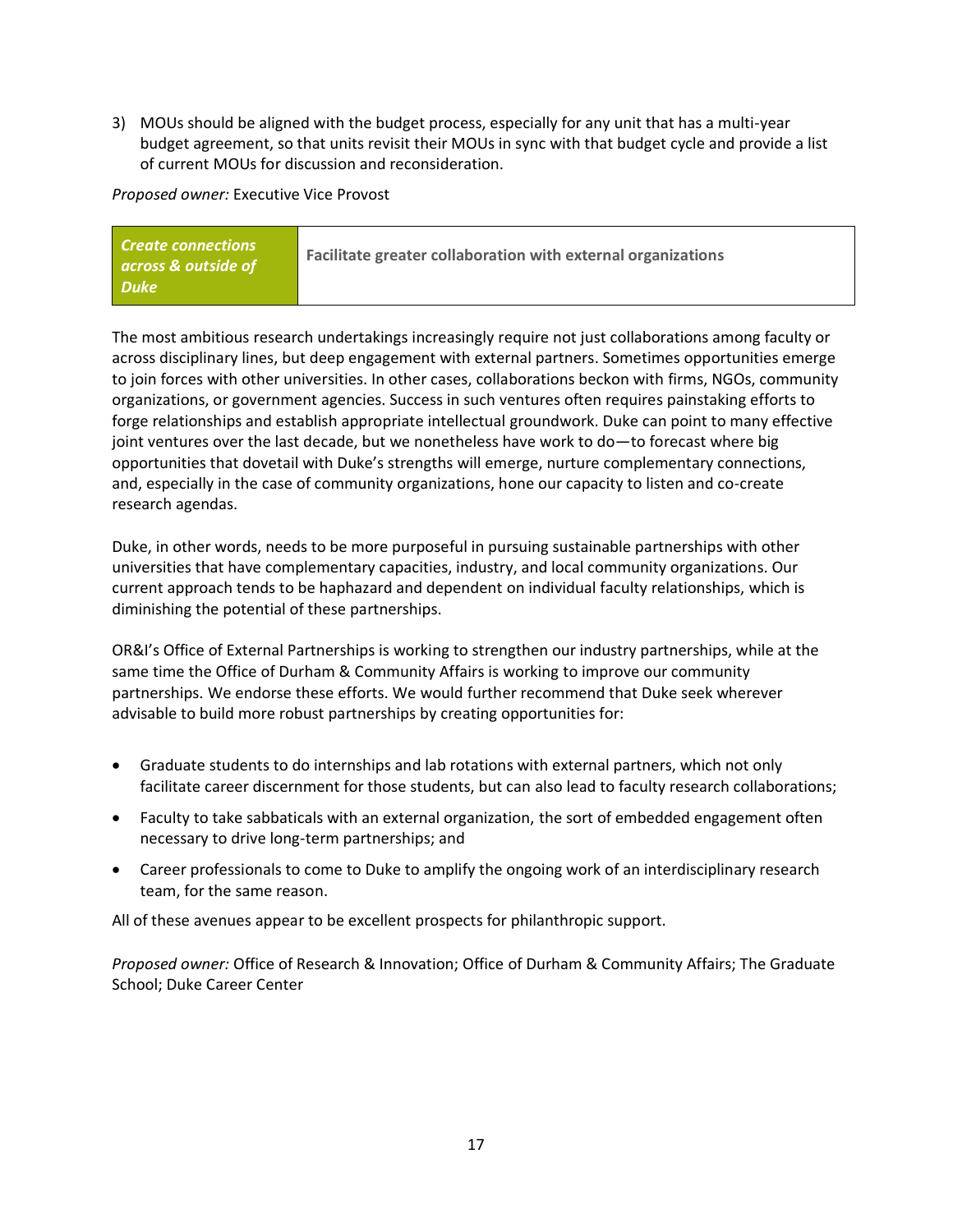*Re-allocate existing resources to magnify impact*

**Create "living wills" to set expectations around the lifespan of centers and institutes**

To support Duke's research strengths and priorities and, frankly, sometimes to retain critical faculty, we tend to create new "things" (e.g., programs, research centers) without an off-ramp. While this approach can allow such units to scale up capacity and undertake long-term initiatives, in some circumstances it can also lead to commitments that limit our flexibility to adapt to a changing landscape.

We recommend creating "living wills" for all research centers and institutes that re-set our culture around the non-permanence of such units, making clear that continuity is not guaranteed—and indeed, that declaring success is to be aspired to above self-preservation. This will require a cultural mindset shift.

Living wills should include:

- A clear statement that units are not funded in perpetuity.
- Articulation of the central goals of the unit.
- Articulation of how the unit will measure progress and what success might look like.
- An assessment of whether the unit will be able to become self-sustainable, and if so, the expected timeline for self-sufficiency (note: we do not expect that all centers/institutes will be self-sustainable and argue that there are some instances of public goods that the university should invest in, but it is important to clearly define these expectations at conception).

This process should be flexible, but also avoid creating loopholes.

*Proposed owner:* Office of Interdisciplinary Studies

| <b>Re-allocate existing</b><br>resources to magnify | Create a central repository for seed grants |
|-----------------------------------------------------|---------------------------------------------|
| impact                                              |                                             |

Various Duke units (schools, departments, centers/institutes, Provost's office, programs) offer seed grants to faculty. However, there is no central repository to identify these opportunities, creating gaps in faculty awareness, difficulty in uniform reporting to funders on other sources of support, and a lack of insight into overlaps and gaps across the university. As part of this process, we have collected information about current seed grant offerings (see Appendix G).

We recommend creating a central repository to house this information. This repository should be used to ensure that our allocation of seed grant resources aligns with the culture we seek to reinforce and with our strategic goals. We further recommend that all units that offer seed grants, or plan to offer seed grants, consult this repository to target their efforts effectively and to become aware of best practices about dissemination of information to faculty, structuring of selection processes, and tracking of research flowing out of seed grant-funded activities. At the same time, we recommend the strategic addition of time-limited seed grant programs to jump start faculty research in particular areas. These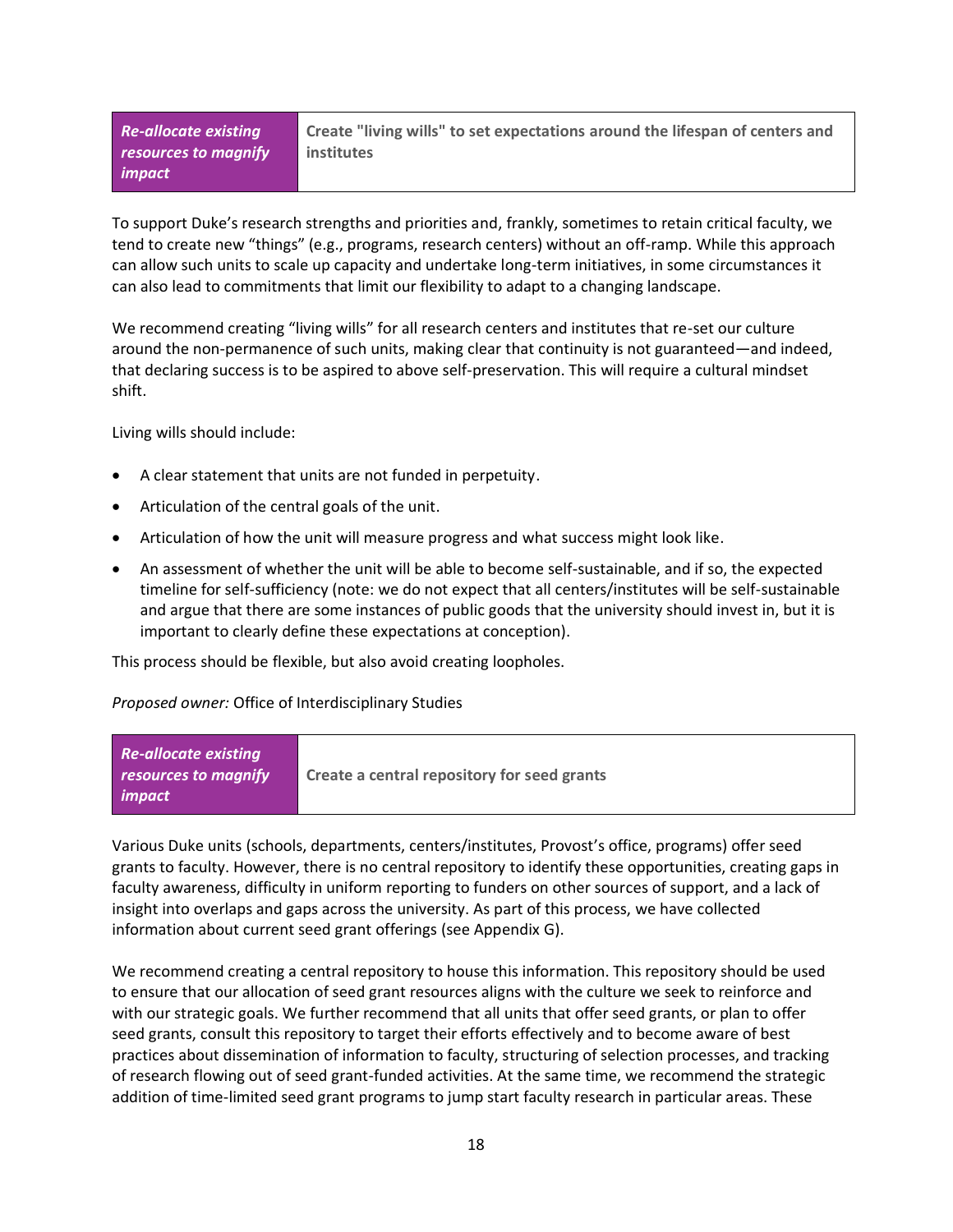can range from small grants that facilitate convening of stakeholders, to somewhat larger seed programs that provide materials or personnel. For example, as we try to incentivize important research in climate change, such seed money could draw researchers into the area to collaborate with our core faculty in the Nicholas School and the newly merged Nicholas Institute–Energy Initiative.

*Proposed owner:* Executive Vice Provost and Office of Interdisciplinary Studies

| <b>Re-allocate existing</b><br>resources to magnify | Develop new principles that support a flexible allocation of space |
|-----------------------------------------------------|--------------------------------------------------------------------|
| impact                                              |                                                                    |

Duke's strategic framework prioritizes investing in people rather than extensive new buildings. Architecture and careful attention to location remain key contributors to a flourishing research environment—both with regards to the functional surroundings needed in certain research fields (e.g., labs), and ready access to collaboration and collision spaces. We must optimize our current space to maximize the impact of our research. This objective requires resetting our culture around space use. Few issues on campus elicit greater interest or more passion. Many units remain convinced that they lack needed space; and once possessed of a given location, units are extremely loath to give it up, regardless of current use or the needs of other parties.

As a starting point, Duke should clearly establish as a core premise that no unit or individual has sovereignty over space or owns it in perpetuity except the university. Deans and the Provost must have the flexibility to reallocate space, and the associated costs to the unit, to meet evolving research priorities. Any dramatic changes to the allocation of space are sure to be controversial. Yet, Duke's current use of space is tremendously costly both financially and in terms of the lost opportunities to align resources with needs and facilitate emerging collaborations.

In 2019, prior to the pandemic, Duke hired an external consultancy to review and recommend changes to our use of space. We encourage the university to revisit the recommendations that emerged from the resulting report, while also considering how the increase in remote and hybrid work arrangements may have created new opportunities to free up space for the highest priorities. Any process for space reallocation should have appropriate representation from across the school or university, depending on the context.

*Proposed owner:* Executive Vice Provost

| <b>Reward &amp; celebrate</b> | Redouble efforts to revise tenure standards to align our rewards system |
|-------------------------------|-------------------------------------------------------------------------|
| what we value                 | with our values                                                         |
|                               |                                                                         |

In 2018, the Duke Tenure Standards Committee issued a series of recommendations to the Provost to revise tenure standards to better recognize the full range of scholarship the university values, including public scholarship, digital scholarship, and artistic scholarship. Despite the headwinds associated with the COVID-19 pandemic, the Office for Faculty Advancement has continued to work with departments and schools to implement these recommendations. In some units, change has been limited.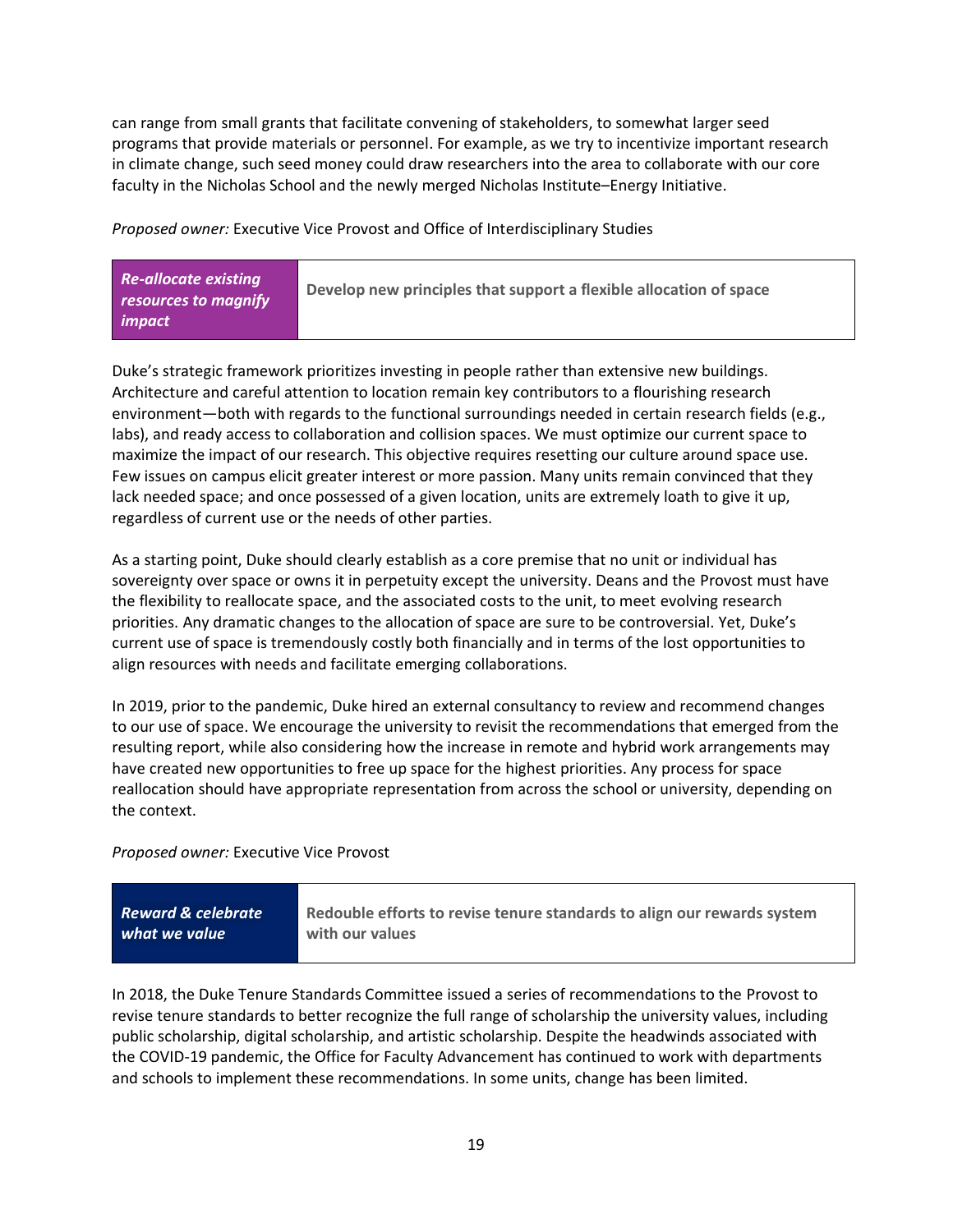We recommend that the university redouble efforts to work with departments and schools to ensure that tenure and promotion standards support the full range of methods and modes of engagement and dissemination that the university stipulates as having a valuable place within Duke's research ecosystem. This goal requires clear standards in relevant units for:

- Community-engaged research, which depends on time-consuming cultivation of relationships with community partners.
- Public scholarship and new developments in how scholars disseminate research.
- Interdisciplinary research, which runs the risk of being undervalued by reviewers with a disciplinary orientation.
- Collaborative research, which by definition raises questions about the role that individual faculty play within larger teams.

In many fields, moreover, faculty from underrepresented groups are more likely to embark on these research avenues. As such, success in facilitating the career trajectories of faculty from those groups has a higher likelihood of depending on attention to these issues.

The Provost's Office should work closely with deans on the ongoing challenge of recalibrating promotion and tenure standards to remain in sync with university priorities, as well as narrower disciplinary norms.

### *Proposed owner:* Office for Faculty Advancement

| <b>Reward &amp; celebrate</b> | Create a new Presidential Award to recognize units that embody an |
|-------------------------------|-------------------------------------------------------------------|
| what we value                 | innovative and collaborative culture                              |
|                               |                                                                   |

The Presidential Awards program is the highest honor given to Duke staff and faculty, seeking to recognize Duke's core values. Awards are given in two categories: individual and team. We recommend adding a new "unit" award to recognize a center, institute, department, or school that exhibits an innovative and collaborative approach to research and education. While the individual and team awards are by open nomination, we anticipate that this approach would be more difficult at the unit level. As such, we recommend that this award would be given to one unit each year and would be selected by the Deans Cabinet.

*Proposed owner:* Duke Human Resources, Office of the President

## Next Steps

As a result of far-sighted investments over the past half-century, Duke has established itself as a leading global university with world-class faculty. A robust future depends on the ongoing willingness to engage in candid assessment of our strengths and limitations. Such clear-eyed evaluation will enable Duke to reinvigorate, diversify, and empower our faculty, wisely update our research infrastructure, and ensure that our research endeavors reach their full potential to have an impact, without compromising integrity or our regulatory obligations.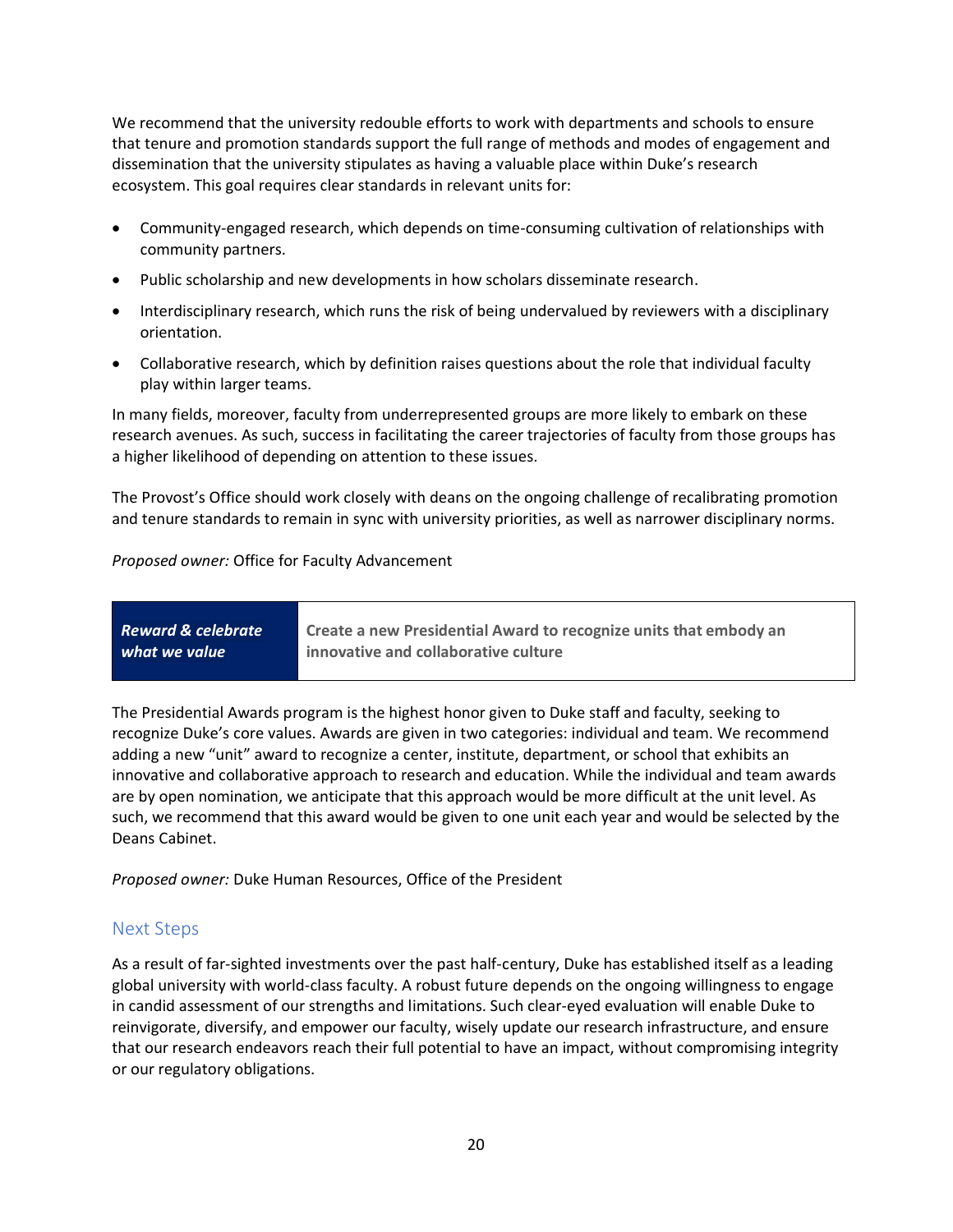As Duke approaches its centennial, there is no better time to honor the best of Duke's research legacy by amplifying what we have learned to do well and improving where we have fallen short. Some of our recommendations will be relatively straightforward to implement. Most entail complex, system-level changes that cannot happen overnight, and that will surely require adjustments, as we learn how they interact with other crucial aspects of our missions and operations. Moreover, some of the recommendations require significant new resources at a time when internal sources of support remain quite restricted. We strongly encourage implementers to think at the outset about how the university should assess the impact of any changes in their areas, both to facilitate that process of refinement and to make sure that reforms prove beneficial. We also advise that Duke revisit the issues we have raised and our recommendations at regular intervals, making this report more of a living and evolving document. The world of research has changed enormously over the past quarter century, and there is every reason to believe that the pace of transformation will only accelerate in the years ahead.

This reality confronts any research university with the daunting imperative of ongoing iteration and adaptation. We are confident that this generation of Duke faculty, staff, and administrators is up to the tasks at hand. Through deliberation, collaboration, and decisive action, we can build a research enterprise at once nimble, creative, and responsive. If we wish to enable our scholars to undertake the critique, discovery, and translation necessary to address challenges like racial injustice and the world's climate crisis, we can do no less.

## <span id="page-20-0"></span>The Educational Enterprise in 2030

### Context Setting for Undergraduate Education

Provost Kornbluth charged the 2030 Education Working Group with attuning Duke's education model to the deep needs of "emerging adults" and the purpose of a liberal arts university, the evolving ecology of residential and online education, and competitive pressures among peers to deliver the highest quality education. The working group's report also begins with consideration of crucial context that frames a more extensive analysis of undergraduate education and then identifies three strategic areas of focus development of more consistently coherent learning trajectories, infused by deeper integration of fundamental and applied research into the undergraduate experience; more clearly defined support and rewards for faculty to develop as excellent teachers; and adoption of more flexible structures for student learning. Some complementary reflections on graduate and professional education follow.

What undergraduates seek when they arrive at Duke, and what they continue to hunger for while they are here, is to grow intellectually and personally to the fullest extent possible: analysis and synthesis, research and composition, thought and action, exploration of the big questions related to self and society and planet. But what many often find (fingers can be pointed in many directions, to their peers, parents and society at large as well as to the signals the university sends) is risk-aversion in pursuit of grade security, a form of pre-professionalism that backfires, a reductive checklist approach to our current Curriculum 2000, and fracturing "certification-itis": too much done too quickly and little of it ever synthesized, most of it originating in the mandates of others, with the total far less than what could have been. Many feel disengaged and exhausted rather than—this is the phrase that invariably resonates—*drawn out in discovery of self and other*, that is, in the development of their deepest curiosities and affinities and commitments.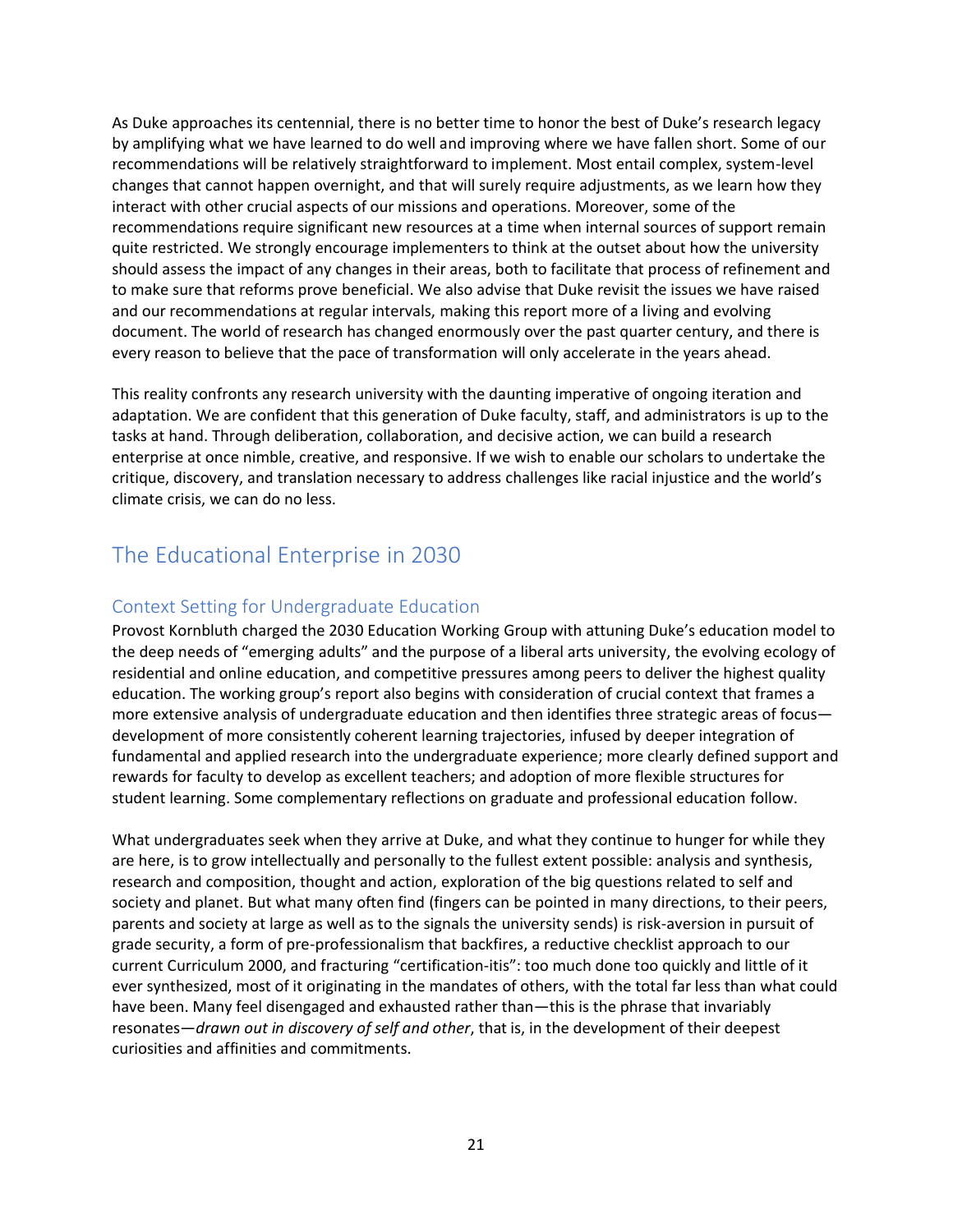Yet we know there are programs here that live alongside our main curriculum (FOCUS, any semester at the Marine Lab, Duke Immerse, DukeEngage, Bass Connections) that foster just exactly that, too often for the select few, who thereafter demand more of themselves. More importantly, Duke has extraordinary resources, especially among its faculty, across Arts & Sciences and the professional schools, many of whom have already chosen (to remain at) Duke because they want to conduct their investigations and create their arts, to nurture wisdom and solve problems, to learn and to make and to institute, *with* students of all ranks and stages, as with colleagues *on the ground* in subfield *and* from far afield.

Stronger collaborative interactions with students via courses and associated co-curriculars can thus not only benefit the students but also open faculty to diverse viewpoints and foster research and artistic endeavors that link to other parts of the campus. Such cultivation is what constitutes an elite residential liberal arts university. Education on this order is expensive (especially in its by-definition inclusivity of students, staff, and faculty) and will become increasingly rare. Yet this type of education shapes students into citizens who are simultaneously wise and adept, generous and informed, serving society in whatever occupation they find their affinity.

The university system is one of the two oldest sustained institutions in the West because it has proven its command over its double mission—to advance philo-aesthetic wisdom (the august English model) and cultivate scientific and social knowledge (the modern German model), at best in relation to one another, in service of and often *by means of* educating the young, determined, and gifted. It is going to take concerted effort over time to formulate strategies including a strong undergraduate curriculum but by no means only that—to implement a singularly "Duke" vision of this double mission for the future. How are we to harness emergent interests, needs, commitments, methods, technologies, and logistics—given financial realities—to the collective life of mind-and-heart that is our liberal arts university? And how do we accomplish this *without* doing what everyone else is doing and thus undercutting our uniqueness of purpose; our claims upon our supporters; our service to constituencies here, near, and far; and, above all, stellar accomplishment itself?

In anticipation of curricular, residential, and technological change, we must strike a distinctively Duke balance in three key areas:

- Between broad exposure to habits of mind *and* specific areas of expertise; between requisite knowledges (such as writing and coding, ecology and equal treatment, numbers and arts) *and* exploratory self-authorship; and between reflective introspection in pursuit of self-discovery *and* immersion to the point of mastery in methods, materials, languages, systems, histories, cultures, geography, geology, and galaxies that are upon first encounter *foreign* to the self.
- Between the substantive recognition of hiring, promotion, compensation for teaching, broadly understood (classroom, advising, mentorship, co-curriculars, residential presence, research advising, theatrical and musical participation, etc.) and scholarly/creative productivity.
- Between the common spaces and pacing of the traditional semester structure and a more flexible, modular and year-round academic calendar and between learning-and-making modalities facilitated by advances in online technologies, including alumni networks, and the high-touch, in-person residential experience.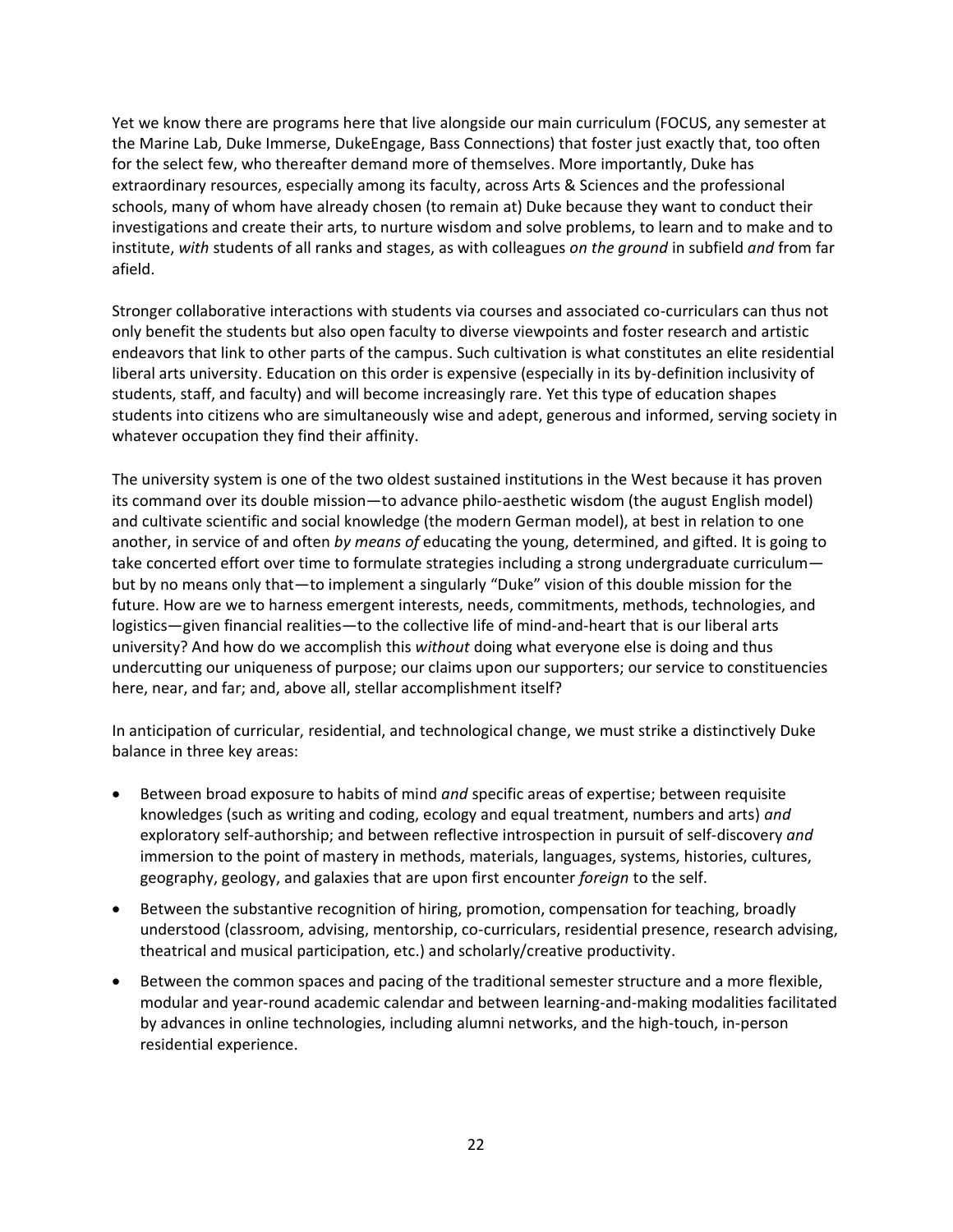## The Vision: Undergraduate Education at Duke by 2030

*We seek to provide our students with more integrated intellectual pathways and deepen their engagement with research, central objectives that depend on cultivating and rewarding faculty who are passionate about teaching and pedagogical innovation, and building more flexibility into our basic structures and systems.*

The education working group identified three primary levers of change to achieve this vision: 1) Deepen the coherence of learning journeys and more firmly build research into the student experience; 2) Attract and retain top faculty teachers by incentivizing innovative pedagogy and high-touch teaching and mentoring; and 3) Reimagine structures and systems to enhance flexibility and integration. These three levers are all inter-related and changes in one area (such as support for faculty engagement) will be necessary to achieve the goals in another area (such as student learning).

| <b>Student Learning</b>                                                                                                                                                                                                                 |                                                                                                                                                                                                   | <b>Faculty Engagement 4 Systems and Structures</b>                                                                                                                                                                                                                                                     |  |  |
|-----------------------------------------------------------------------------------------------------------------------------------------------------------------------------------------------------------------------------------------|---------------------------------------------------------------------------------------------------------------------------------------------------------------------------------------------------|--------------------------------------------------------------------------------------------------------------------------------------------------------------------------------------------------------------------------------------------------------------------------------------------------------|--|--|
| • Introduce university courses<br>• Develop a new curriculum that<br>integrates co-curricular programs<br>and offers a coherent sequence of<br>learning<br>• Feature capstone experiences<br>• Map the landscape to improve<br>advising | • Support high-touch and research-<br>inflected teaching<br>· Better leverage professional<br>school faculty<br>• Focus assessment on the<br>development of critical skills and<br>habits of mind | • Create a more flexible calendar<br>• Explore hybrid courses<br>• Enhance our perpetual learning<br>community through stackable,<br>online learning experiences<br>• Rethink frameworks of teaching<br>expectations to align with student-<br>centered learning<br>• Create adaptable learning spaces |  |  |
| Students gain exposure to a wide range of disciplines, have the opportunity to learn with less pressure                                                                                                                                 |                                                                                                                                                                                                   |                                                                                                                                                                                                                                                                                                        |  |  |

*and in different formats and time frames, experience authentic research undertakings, and construct cohesive intellectual pathways.*

The overarching goal is to expose students to a wide range of disciplines, to give them some opportunity to learn with less pressure than they typically experience now and in different formats and time frames, to build some of what is best about our co-curricular offerings into the curriculum, and, as a research university, to do our best to draw undergraduates into the process of critique and discovery.

## Recommendations

| Deepen the coherence of learning journeys and build research more firmly<br><b>Student Learning</b><br>into the student experience |
|------------------------------------------------------------------------------------------------------------------------------------|
|------------------------------------------------------------------------------------------------------------------------------------|

**Context**: Duke has built a powerful reputation as a research university with a strong commitment to the liberal arts and to a residential undergraduate experience. Yet from Focus and the Marine Lab to Bass Connections and Data+, its signature learning experiences for students can seem isolated and segmented in ways that introduce unnecessary complexity and friction into a student's learning journey. The formal curriculum is often at odds with students' learning goals and the overall Duke education can resemble an ad hoc collection of experiences rather than a powerful and coherent set of learning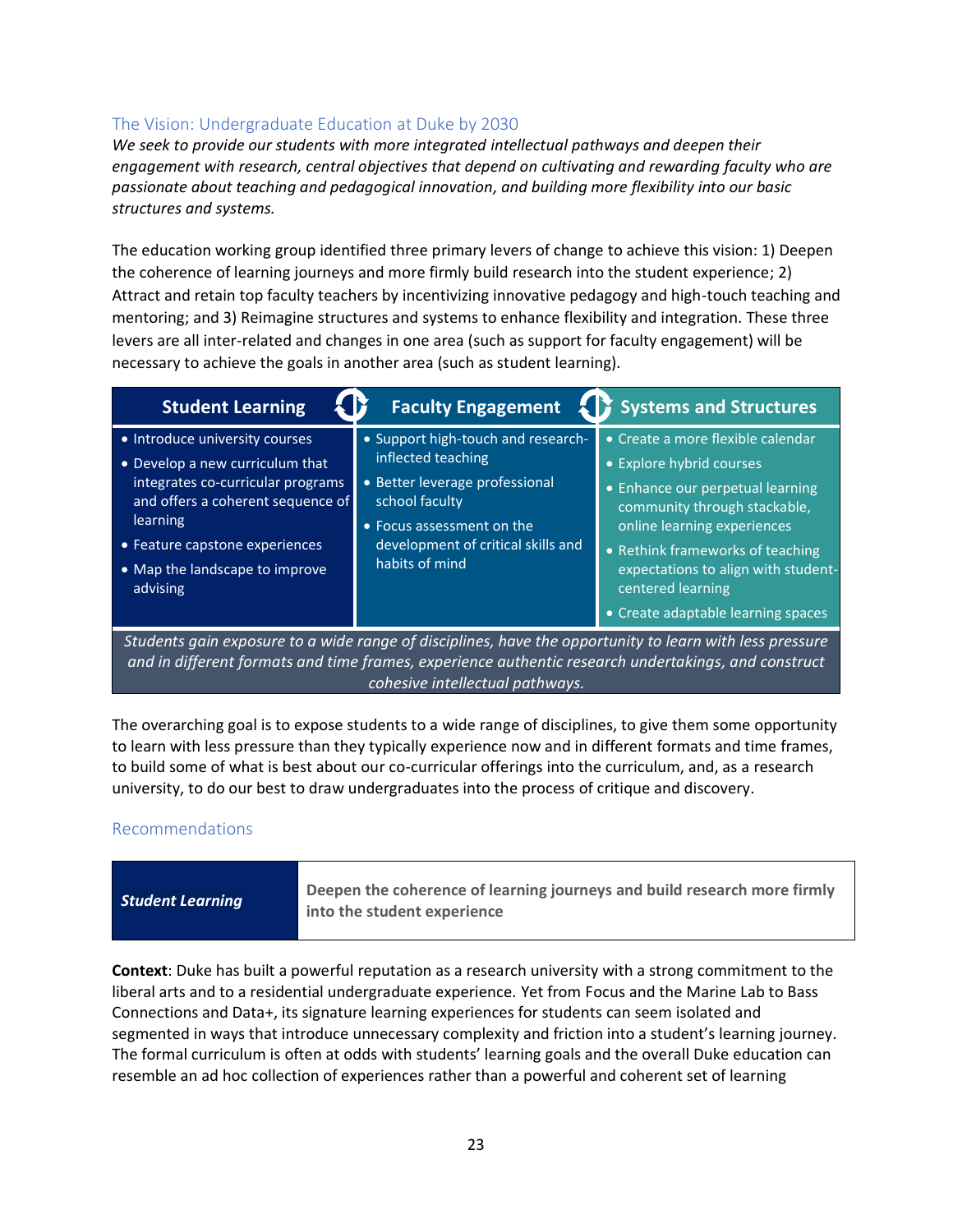opportunities. The result is a fragmented, unnecessarily competitive, and at times inequitable experience.

**Goal:** Create a learning experience in which all students have opportunities to engage in deep moments of discovery, integrate their curricular and co-curricular experiences, and cultivate the habits of mind and essential skills that are necessary to be resilient and adaptive citizens, scholars, and workers in all fields.

#### **Key Features:**

• **Introduce University Courses:** We envision large-format courses covering topical areas of social import as well as areas that are increasingly important for students to understand no matter what their area of interest (e.g., data analysis); these courses will maximally engage Duke undergraduates across all schools and programs of study and will be taught by faculty across the institution. The university courses should showcase how the diversity of questions and methods used by scholars can be powerfully connected to nurture wisdom and solve problems. The courses also introduce students to the myriad curricular and co-curricular opportunities to explore course content in greater depth. These courses should be undergirded by a learning taxonomy of the fundamental habits of mind and essential skills that Duke believes are necessary to developing resilient, collaborative, and curious citizens, scholars, and workers. This year has seen a successful piloting of this approach in the UNIV 101 course: The Invention and Consequences of Race; a second course exploring causes, consequences, and solutions to the climate crisis—is in the planning stages.

*Proposed owner:* Office of Undergraduate Education

• **Develop a new curriculum for the coming decade that integrates curricular and co-curricular programs:** The current undergraduate curriculum, Curriculum 2000, was crafted more than a decade ago and neither meets the needs of our current students nor leverages the extensive menu of cocurricular programs that have flourished in the intervening decades. We urge the Provost, together with the Dean of Arts & Sciences, and in collaboration with the other undergraduate deans, to charge a centralized curriculum committee to reimagine the undergraduate intellectual experience. This group and all of our academic units should intentionally cultivate connections between cocurricular programs and academic courses, sequences, and programs. Doing so will mean strengthening existing pathways of learning and forging new ones. The new curriculum, and the ongoing work between deans and academic and co-curricular units, should use the curriculum to better set up co-curricular engagements, such as by identifying required courses that match with cocurricular programs, and better use co-curricular experiences to fulfill curricular requirements, such as by offering credit for the teaching and learning that takes places in programs such as Bass Connections.

*Proposed owner:* Deans of undergraduate schools, along with Office of Undergraduate Education

• **Feature and expand capstone experiences:** Some academic departments already offer high quality capstone programs. These programs should connect more strongly to co-curricular pathways and they should be prominently featured as central to a Duke education. Deans should work closely with academic units to strengthen and expand existing capstones and to integrate them with studentdriven inquiry pathways. In addition, deans should foster opportunities for academic units to experiment with new ways in which faculty and students can build learning communities for advanced research-infused capstone work. The overarching goal is to find more ways for students to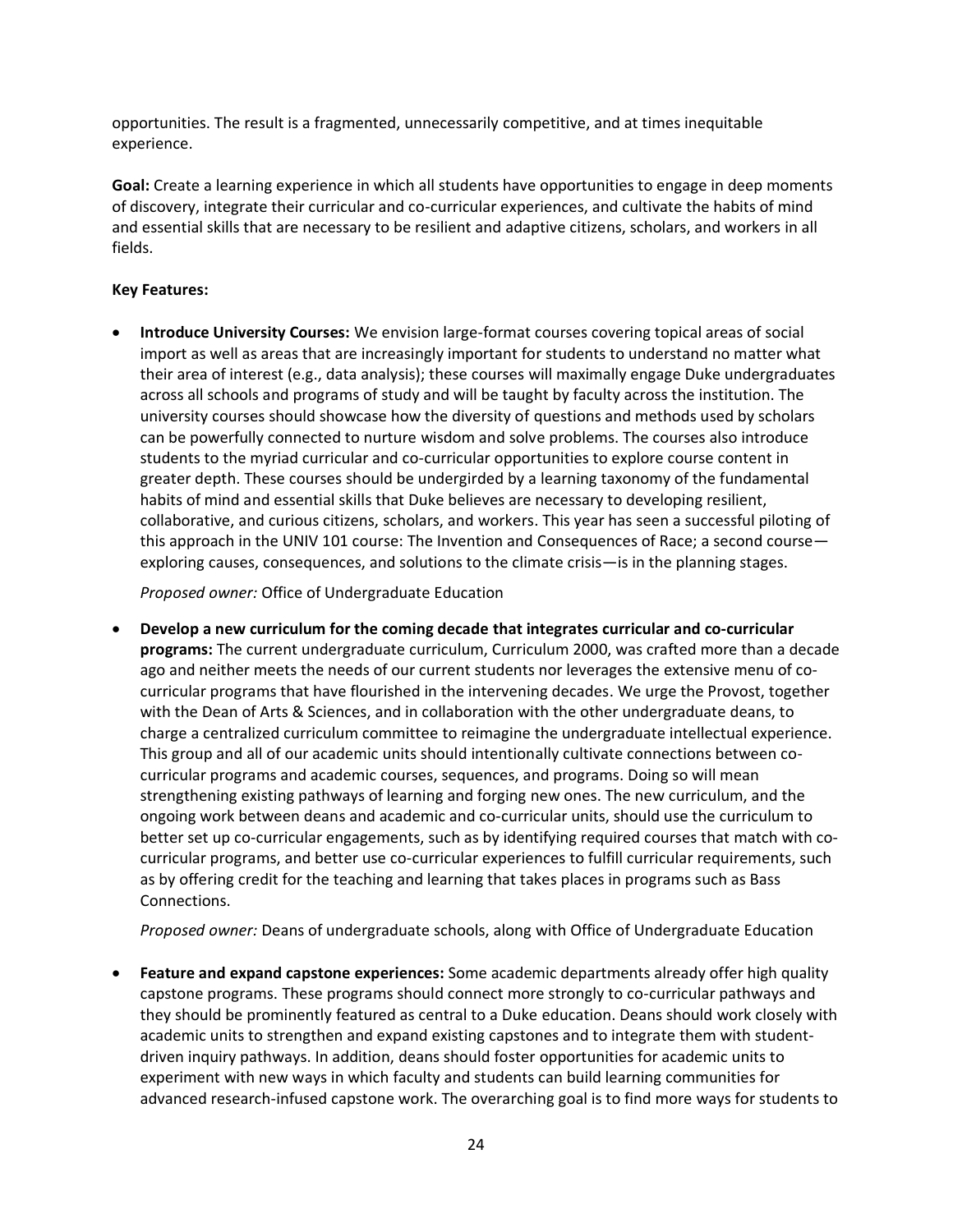participate directly in research projects. These projects come in a variety of forms including individual and group independent studies, participation in faculty research, and structured preparation for senior theses.

*Proposed owner:* Deans of undergraduate schools, in conjunction with offices of Undergraduate Education and Interdisciplinary Studies

• **Map the landscape for individual students:** A Duke undergraduate advisor should provide a map of the different pathways that will enable students to progressively deepen their ability to drive inquiry and creativity and to integrate their academic and co-curricular experiences. From admissions to advising, these pathways—whether pre-structured or self-authored—should be presented as the hallmarks of a distinctively Duke form of education. While not all students will follow a pre-existing pathway, the aim is to create a culture in which students and faculty see key experiential and intellectual moments and their inter-connections as critical features of a Duke education.

*Proposed owner:* Office of Undergraduate Education

Many of our students are great collectors of experiences. Now we want to take the next step and invite them to be connectors and integrators and meaning-makers of those experiences. Some students already do this—they curate and create connected pathways. However, in some ways they create these coherent pathways and connected threads outside of our normative structures and systems. The aim is to nurture an integrative, purposeful, sequenced, scaffolded way of packaging and selling what we already have—and then making it normative, welcoming, and accessible.

For all students, there should be an overarching sequence of learning that encompasses the following:

- Every student should have a Focus-like first semester experience (Focus and What Now are examples, and perhaps versions of UNIV 101 courses could fit this mode as well).
- Every sophomore/early junior should have some type of immersive inquiry-based intellectually disruptive, transformative learning experience deeply connected to a scholarly engagement (the Marine Lab, Duke Immerse, Data+, Bass Connections, DukeEngage, Study Away, Humanities Labs, Story+ are examples).
- And every late junior/senior should have at least one integrative synthesizing capstone or culminating experience (honor thesis, capstone course, capstone project, public-facing work, solitary intellectual creation).

We aim for a three-part sequence:

- 1. The welcoming invitation to deep inquiry, wonder, and discovery;
- 2. Transformative experiences that disrupt default ways of seeing, thinking, and doing; and
- 3. The culminating synthesis and creation of an intellectual "product."

This overarching sequence would make visible the multiple, diverse, and flexible pathways that enable students to create a coherent, holistic journey. Some pathways may in large part be predetermined and other pathways might be almost entirely student-faculty constructed.

The key question for the faculty is how to make this experience normative. More specifically:

• What form of curricular structures would make it so?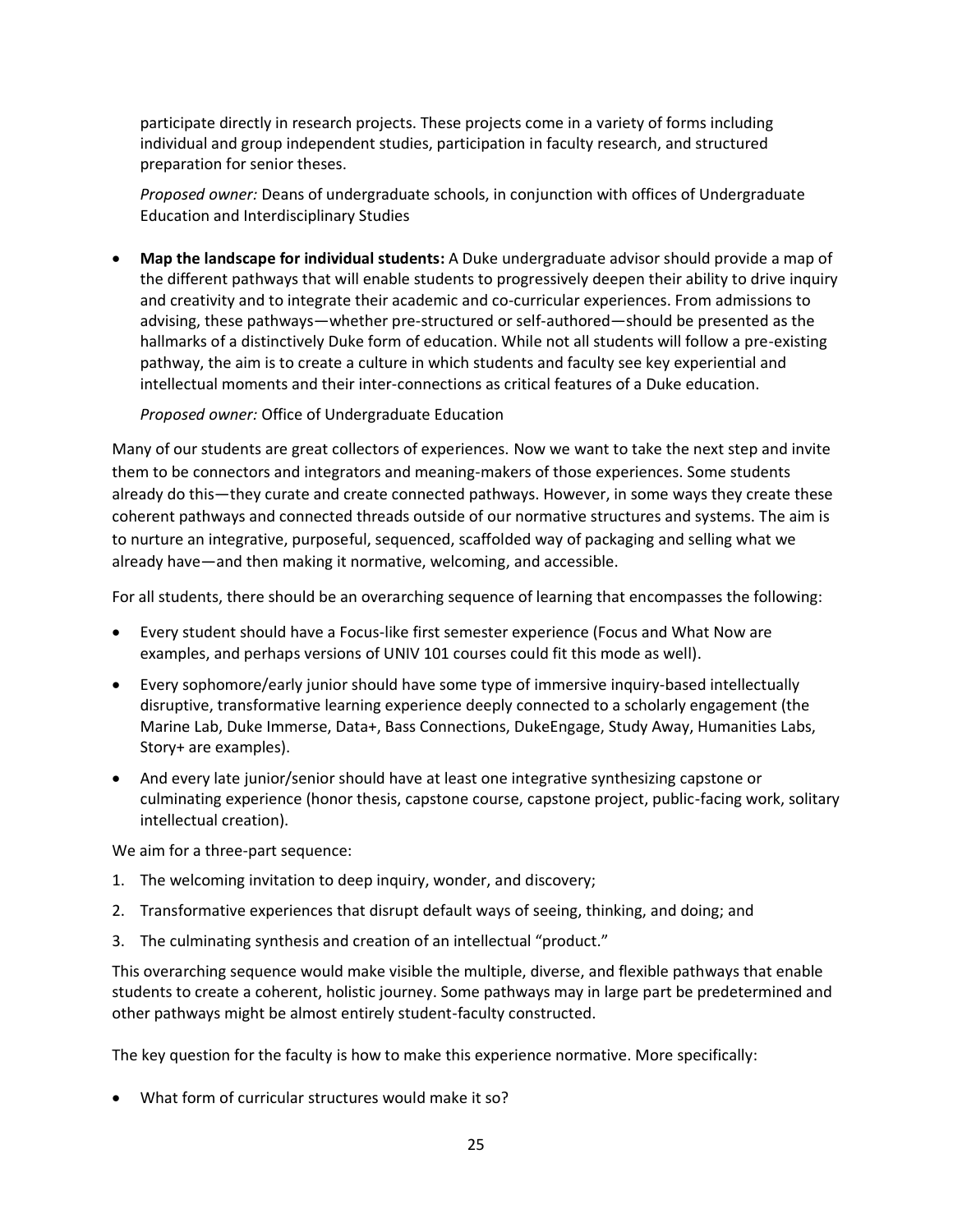- Should we institute a set of distributed core requirements that provide a foundation and framework for these pathways?
- Can we give students significant choice while more strongly delineating required pathways that they can choose among or self-create?
- What do we think about requiring every student to complete an immersive, co-curricular experience as a distinctive aspect of a Duke education?
- Can we require that students take at least one UNIV 101 class that addresses big questions and scaffold it with smaller cohort discussion groups that form the kind of learning communities that fit into our sequence above?
- Should we create an undergraduate faculty designation—not unlike the graduate faculty model that helps cultivate a group of scholar-teachers who work collectively to architect, instruct, advise, and support students through this expansive and, we hope, revelatory journey?

These considerations will be discussed with the new curriculum committee, proposed above, to guide the formulation of an enriching and exciting new curriculum for the coming decade.

| <b>Faculty Engagement</b> | Attract and retain top faculty teachers by facilitating innovative pedagogy<br>and high-touch teaching and mentoring |
|---------------------------|----------------------------------------------------------------------------------------------------------------------|
|---------------------------|----------------------------------------------------------------------------------------------------------------------|

**Context**: While Duke fosters a collaborative and interdisciplinary community of teachers and scholars, some policies and practices diminish teaching excellence. Explicit reward systems and implicit cultural norms pit significant student involvement against faculty scholarly accomplishment and reduce commitment to methods of assessment that promote learning, collaboration, and authentic feedback. Some professional school faculty who deeply enjoy teaching undergraduates and value working alongside colleagues across Duke remain largely siloed. They find it fiscally and administratively difficult to teach or mentor undergraduate students, even as more undergraduate students want the kinds of learning opportunities that these faculty can provide.

**Goal:** Create sustainable structures and pedagogical tools for faculty from all schools at Duke who are passionate about pedagogical innovation to deepen their engagement with undergraduates in preparation for, and as part of, this learning community. Funding for facilitating cross-school teaching should be a target for philanthropy.

#### **Key Features:**

**Support more high-touch teaching, mentoring and research-guidance**: Duke should reimagine contracts, compensation, and requirements for promotion across employment status/ranks, divisions, and schools so as to better support faculty committed to student-focused and transformative pedagogies. As part of this process, it should intentionally foster a vibrant community of faculty innovators contributing to the scholarship of teaching and learning. Enabling conditions for teachingforward faculty to flourish will cultivate an environment of inquiry-based, research-oriented, pedagogical experimentation and innovation on Duke's campus. To motivate and facilitate the hightouch engagement of faculty with undergraduates, we will need to find a balance in the substantive recognition of hiring, promotion, and compensation between teaching, broadly understood (classroom,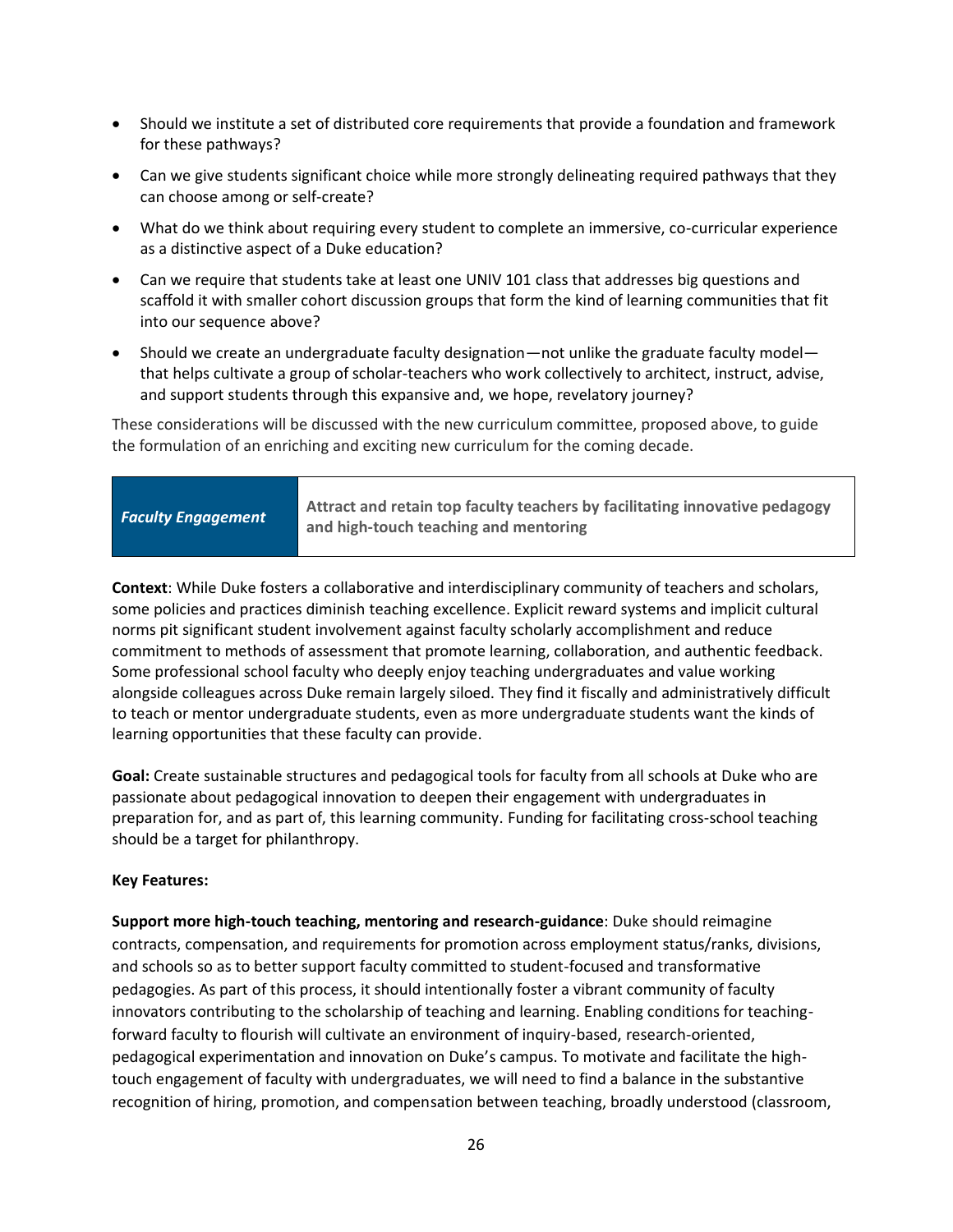advising, mentorship, co-curriculars, residential presence, research advising, theatrical and musical participation, etc.) and scholarly/creative productivity. One way to achieve this is by cultivating faculty who do key forms of research alongside their students, such as in Bass Connections, or whose own scholarship is advanced by working one-to-one with stellar undergraduates. At the same time, Duke could *also* honor both the minority of truly innovative and productive scholars who engage minimally with classroom teaching as well as that other minority of truly effective instructors who embrace intensive or extensive instructional work and engage more minimally with research.

*Proposed owner:* Deans and Office for Faculty Advancement

• **Enable deep collaborations between professional school faculty and students across Duke:**  Removing barriers (for example, providing central funding to "backfill" professional school faculty members' courses) will allow professional school faculty to engage in pivotal undergraduate moments. A rotating undergraduate teaching designation for select graduate and professional school faculty could create a cohort of cross-university faculty devoted to new forms of teaching and learning. Facilitating deeper forms of secondary appointments for faculty will also open possibilities for research assistants and Ph.D. advisee relationships for professional school faculty.

*Proposed owner:* Offices of Undergraduate Education and Interdiscplinary Studies

• **Focus learning on measuring mastery of content and the development of critical skills and habits of mind, instead of "seat time":** Designing more flexible summative assessments has the potential to increase retention of students across diverse backgrounds in large introductory courses and to build more solid foundations of essential content knowledge as students move into upper-level courses. An example might include options for students to take summative assessments up to three times to provide more opportunities to demonstrate that they have achieved competency. In other courses, students might design individualized learning canvases that provide avenues for selfevaluation.

*Proposed owner:* Office of Undergraduate Education



**Context:** The 21st century higher education landscape has revealed a generation of students who seek more flexibility, depth, and immediate access than generations before. Throughout the pandemic, our students, faculty, and staff have all experienced rapid shifts in learning modalities, course calendars and schedules, and even the very places they live and learn. Yet the current curriculum can never truly evolve and change until we address the dated systems and structures that currently define it. As we emerge from the chaos of the pandemic, now is that time to intentionally rethink these systems and structures. Duke education is already not "one size fits all" and our courses, calendar, and modalities of instruction should better reflect these different types of learning experiences.

**Goal:** Dramatically increase the flexibility of Duke's current calendar, learning modalities, and space policies to produce deeper, more integrated, and more accessible learning experiences and, as a new curriculum is developed, build in more systems and policies (e.g., pass/fail, ungraded options) that offer low-pressure opportunities for learning and encourage risk-taking in course selection.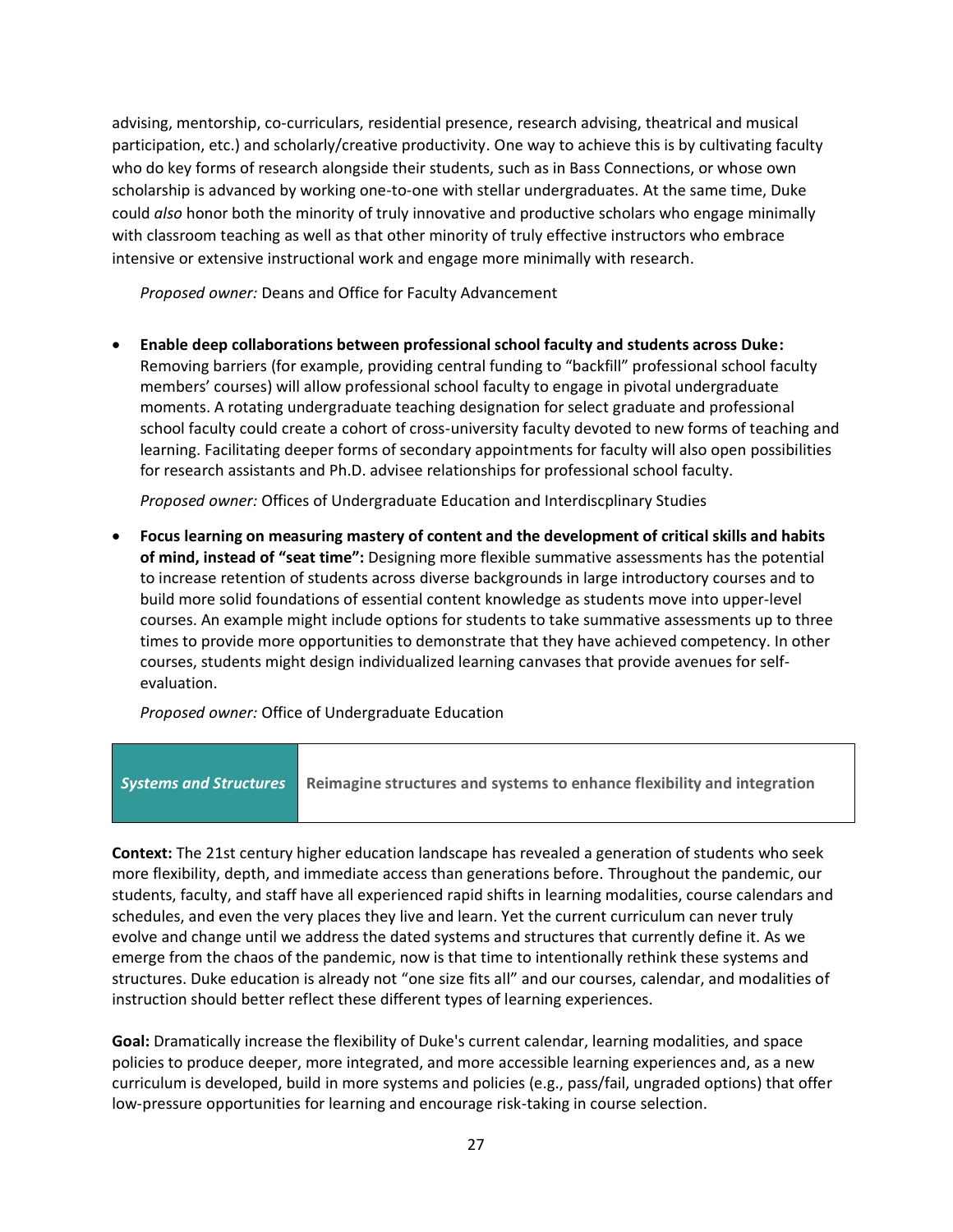**Key Features:**

• **Imagine new possibilities for the undergraduate academic calendar to increase flexibility and facilitate deeper experiential learning:** We are still on an agrarian calendar and our residence hall space is sub-optimally deployed outside of the standard academic terms. Might we reorganize our teaching periods altogether? Require at least one summer residence? Reduce the undergraduate experience to less time for those who need to do so or restructure it to enable for a 4th year devoted to experiential learning or research and publications? Consider different away experiences as part of the curriculum so that the full undergraduate experience may not necessarily be shortened? Could opening up summers as bona fide Duke semesters create opportunities for new educational experiences and goals? Could flexibility in which semester students attend open up more internship opportunities during a traditional semester when there is less competition for internships?

We should also imagine new possibilities for the undergraduate academic calendar that can accommodate different durations of learning experiences. Doing so can create more opportunities for student exploration and experimentation and create the conditions for faculty to imagine transformative experiential offerings that can be interspersed throughout the semester (and with less of the operational burden that currently challenges such engagements). Courses could be offered within traditional semester blocks that make the most sense for their content and desired learning outcomes. For example, some courses might benefit from deeper, more frequent class time and be offered in 8-week modules within a standard 15-week semester. Consideration could also be given to modifying the 3 year on-campus housing arrangements, which will also open possibilities for integrating more experiential learning opportunities.

*Proposed owner:* Executive Vice Provost, Office of Undergraduate Education and Student Affairs

• **Introduce greater flexibility in completing a Duke undergraduate degree by exploring how to offer certain classes in hybrid format**: The pandemic has illuminated both the limitations and the possibilities for high quality online and hybrid learning. It has also illustrated the rapidity with which our peers are experimenting with ways to deliver the highest quality education based on both welltested traditional approaches and the insights drawn from cognitive, psychological and humanistic research about student learning. Can we find ways to reach more students, deliver an improved educational experience, and identify more sustainable financial models? Hybrid and online learning modalities—either in modules and/or in entire courses—will expand options and increase flexibility for faculty and students participating in key pivot points (and other courses as appropriate). Additional support will be provided by options that increase access, flexibility, and affordability by allowing students to complete a semester of coursework online before coming to campus (e.g., students taking a gap year) or to take some courses online/hybrid as they pursue research and practice opportunities off campus.

*Proposed owner:* Executive Vice Provost, Offices of Undergraduate Education and Learning Innovation

• **Re-imagine Duke as a perpetual learning community that expands Duke's impact beyond campus:** Leverage the opportunity to create stackable, reusable learning experiences to reach new audiences and improve learning outcomes from high school to retirement. Enhance the Duke brand and amplify recruitment channels by increasing upstream, downstream, market share and blue ocean channels without undermining the prestige of Duke's conferred degrees and certificates. Generate revenue for the schools, centers, and other Duke entities by investing in and/or partnering with the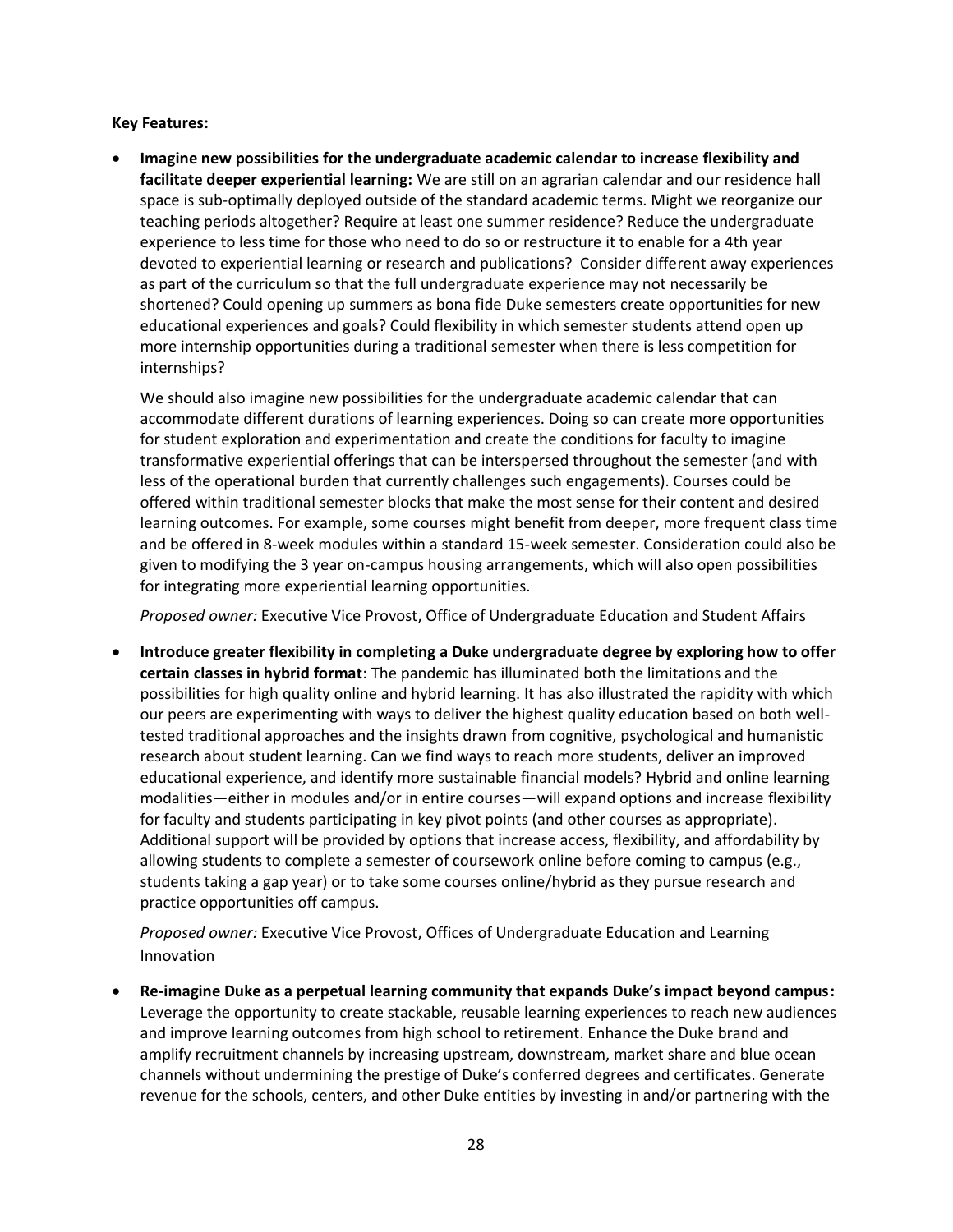schools to provide a complement of services while helping to align individual school goals with overall Duke strategies. Activate Duke's global alumni network as a key node in this expanded network of teaching and learning.

*Proposed owner:* Executive Vice Provost and Office of Learning Innovation

• **Rethink the basic frameworks for teaching expectations to align with key goals for studentcentered learning:** Policies around teaching credit, modalities and collaborations should be rethought to enable more flexibility and encourage the integration of research, teaching, and mentoring as a collective whole that puts students and their learning first. For example, faculty could experiment with innovative assessment models that are designed to provide deeply informative feedback, in contrast to traditional grading mechanisms. The aim is to establish a cadence—try, learn, modify, repeat—that makes learning more powerful and combines patterns of intensive collaborative work with self-paced discovery that is free from the space and place confines of a traditional academic calendar.

*Proposed owner:* Deans and Office for Faculty Advancement

• **Ensure that physical formal and informal learning spaces reflect and enable existing and new forms of high-quality teaching and learning:** For example, gateway courses could leverage hybrid modalities to allow for smaller, student-centered experiences that provide more equitable assessment strategies, making them "on-ramp" courses that better enable all students to undertake advanced forms of independent work. At the same time, the large stadium seating-style lecture halls so often deemed necessary for large introductory courses can be redesigned for more flexible arrangements to better facilitate teams, and smaller cohort and collaborative work. And the introduction or retro-fit of more tiered, tabled, U-shape classrooms and gathering rooms similar to the professional schools, could, if used innovatively, have the potential to be transformative.

*Proposed owner:* Executive Vice Provost

## Graduate and Professional Education

## Context Setting for Graduate and Professional Education

The education section of this report focuses primarily on undergraduate education, in part because the university takes a far more decentralized approach to graduate and professional education, though it should be noted that graduate students have an enormous impact on our research operation and agenda, described elsewhere in this report. The latter encompass nearly 150 degree programs, each governed in large measure by the faculty within the units that provide them. Duke has opted for a high degree of delegation here because of the extraordinary heterogeneity across graduate and professional training. The Master's in Divinity degree or the Master's in Critical Asian Humanities, like the Ph.D. in Physics, the Nursing Master's in Adult Gerontology Nurse Practitioner Acute Care, and the Juris Doctor in Law, have distinctive intellectual objectives and relationship to eventual career trajectories.

Nonetheless, three in five Duke students are now either graduate or professional students, and they deserve attention as well, as we envisage a path toward educational excellence in 2030. These students already play crucial roles in undergraduate education, mostly as teaching assistants but also as instructors of record. They also take on pivotal positions within many of the co-curricular programs, serving as sub-team leaders in Bass Connections or as mentors in Data+, Story+, and DukeEngage.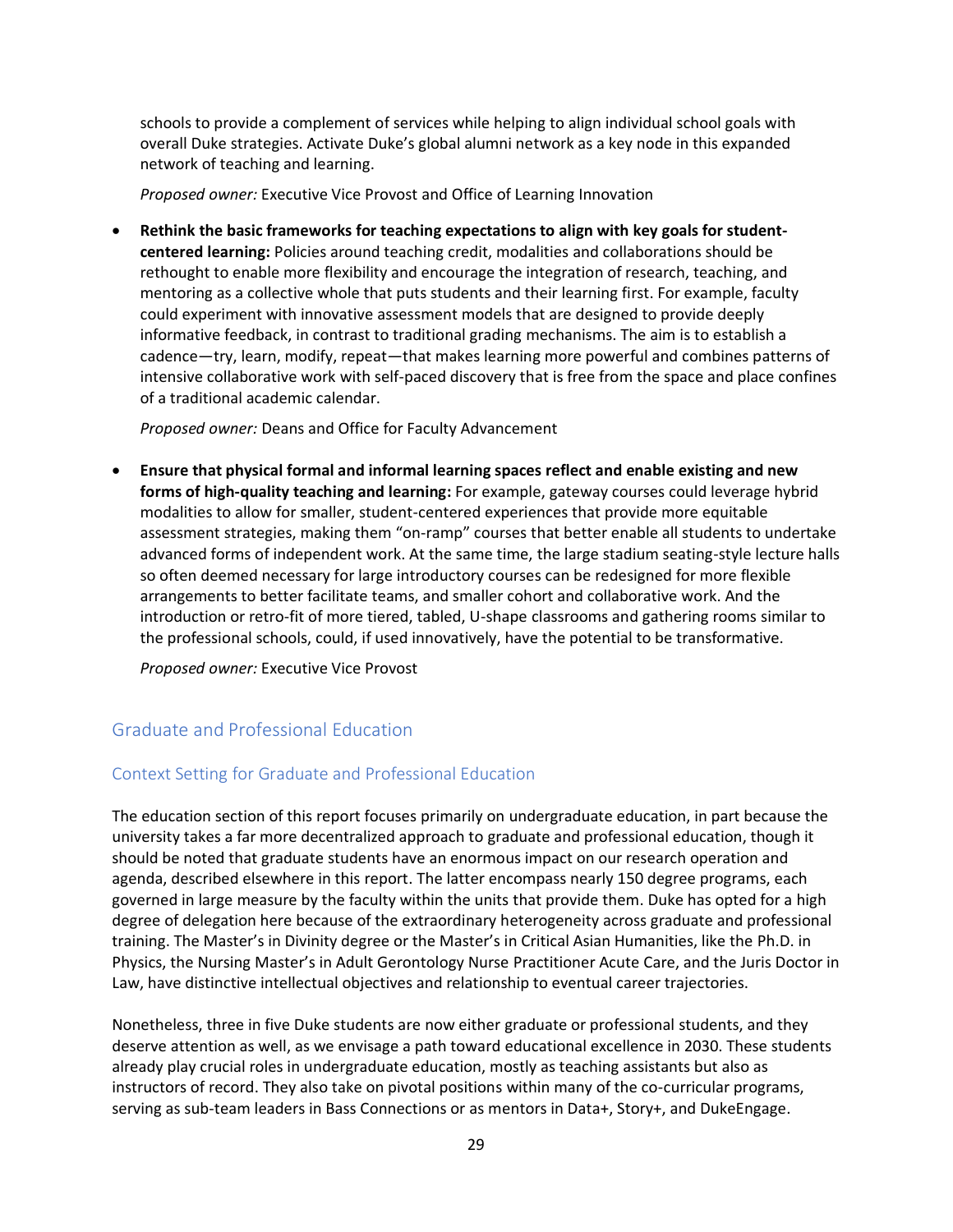Indeed, following through on our key recommendations for undergraduate education will require intensified deployment of our graduate and professional students as mentors and teachers, and integration of those experiences into their own curricular trajectories.

Our vision for undergraduate education calls for expansion of current co-curricular opportunities, as well as the widening of capstone and honors experiences. Even with the more substantial faculty engagement that we forecast, robust opportunities for the more immersive undergraduate experiences will surely depend on heighted participation by graduate and professional students as intermediary mentors. This kind of leadership experience should become a hallmark of Duke graduate and professional training.

In considering broad goals for graduate and professional education in 2030, we must take cognizance of three crucial aspects of these programs. The first concerns an important divide that parallels key dimensions of the undergraduate context. Most graduate programs place a significant premium on intellectual specialization and deep engagement with focused research. By contrast, all of our professional programs, along with some graduate programs in more applied fields, now include a curricular anchor for experiential learning, whether through practicums, internships/externships, courses designed around client-driven group projects, apprenticeship-style provision of services in clinical, legal, or pastoral settings, or some mix thereof. Students in Master's or Ph.D. programs with more of a focus on disciplinary research have access to experiential learning through our co-curricular offerings. But uptake has been more uneven, partly because of the need to focus on program requirements. Many graduate students also perceive, sometimes accurately and sometimes inaccurately, that their faculty advisers see such activities as less important, or even distractions from the core aspects of their training.

The second pattern involves evolving student demographics. Individuals who reside outside the US have become a growing fraction of those enrolled in graduate and professional degree programs, and have become a majority of students in many programs. This development has widened the base of talent at Duke and expanded our global footprint. But it raises challenges around inclusivity, from welcoming international students and helping them acclimate to Durham, to engaging cultural differences within and outside classroom settings. Within many programs, moreover, our progress in attracting students from underrepresented groups has continued to lag our relative successes in diversifying the undergraduate student body.

Finally, as mentioned above, we must reckon with the crucial role that graduate and professional students, and especially Ph.D. students, continue to play in our research enterprise. Especially in STEM fields, graduate students provide essential contributions to laboratory teams, bringing fresh ideas and amplifying a lab's analytical power.

Our proposed objectives for graduate and professional education engage with these realities, as well as the related findings and analysis of the 2018 Report of the Re-imagining Doctoral Education Committee (RiDE) and recent deliberations of the Board of Trustees Graduate & Professional Education & Research Committee (GPER). The RiDE report, reflecting our most recent deep dive into doctoral education, underscored the importance of diversifying our doctoral student cohorts, and ensuring that all Ph.D. students have access to appropriate professional development opportunities that complement core training. GPER discussions have emphasized that Master's students also should be able to take advantage of opportunities beyond their programs, interacting and collaborating with peers across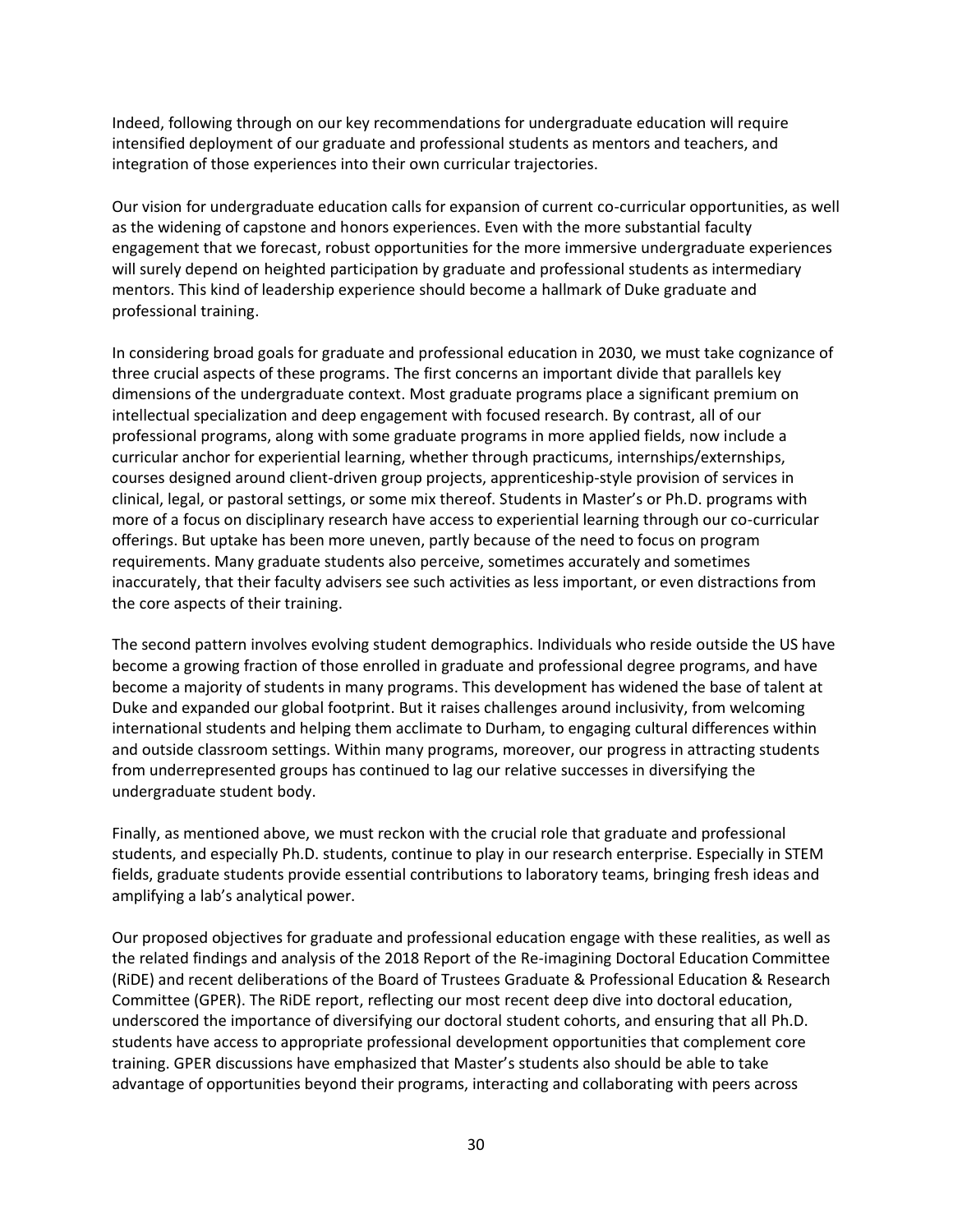campus, and that we need to make sure that we have the support structures in place for international students to make the most of their Duke experience.

#### Recommendations

| <b>Embed Experiental</b> | Embed engagement with experiential learning more deeply into curricular |
|--------------------------|-------------------------------------------------------------------------|
| Learning                 | options for Graduate School Ph.D. and Master's programs                 |
|                          |                                                                         |

For many years, national reports on graduate education have emphasized the importance of sufficient attention to professional development and the cultivation of excellent communications skills, project management, and leadership, alongside research methods and substantive content knowledge. Duke now offers many co-curricular avenues that foster such experience, including the Certificate in College Teaching, Bass Connections, GradEngage, and the new certificate in Innovation and Entrepreneurship. In scattered programs, such as Pharmacology and Cancer Biology; Art, Art History, & Visual Studies; and the Master's in Interdisciplinary Data Sciences, graduate students encounter robust opportunities along these lines. We need more programs to craft analogous offerings, and to look for ways to link their own requirements and expectations to university-wide programs.

*Proposed owner:* Dean of The Graduate School, Executive Vice Provost, and Associate Deans for Graduate Education in the other schools

| <b>Foster Boundary-</b><br><b>Spanning Intellectual</b><br>Engagement | Expand the avenues through which graduate and professional students<br>intellectually engage across the boundaries of programs and schools |
|-----------------------------------------------------------------------|--------------------------------------------------------------------------------------------------------------------------------------------|
|-----------------------------------------------------------------------|--------------------------------------------------------------------------------------------------------------------------------------------|

Duke's professional schools have invested heavily in experiential learning, often designed around collaborative research and analysis, and/or sustained interaction with clients or other stakeholders outside the university. In addition, they have worked hard to facilitate joint degree programs with both The Graduate School (TGS) and their sister schools. TGS has also made it possible for Ph.D. students to pick up a Master's degree in a different discipline en route to the Ph.D. These investments have created a strong platform for even more expansive interactions across schools. One especially compelling opportunity involves group Master's capstones that grapple with priority areas like climate mitigation/resiliency, social justice, and health and environmental inequities. Applied research in these domains tends to call for expertise that cuts across disciplines and zones of professional expertise. Duke can deepen its capacity to prepare professional and graduate students for careers in these areas by providing funds for pilot cross-school group capstones in these domains.

*Proposed owner:* Deans and Office of Interdisciplinary Studies

| Accelerate the diversification of student cohorts in graduate and<br><b>Diversify Student</b><br>professional programs, and invest in greater supports for students from<br><b>Cohorts</b><br>underrepresented groups and international students |  |
|--------------------------------------------------------------------------------------------------------------------------------------------------------------------------------------------------------------------------------------------------|--|
|--------------------------------------------------------------------------------------------------------------------------------------------------------------------------------------------------------------------------------------------------|--|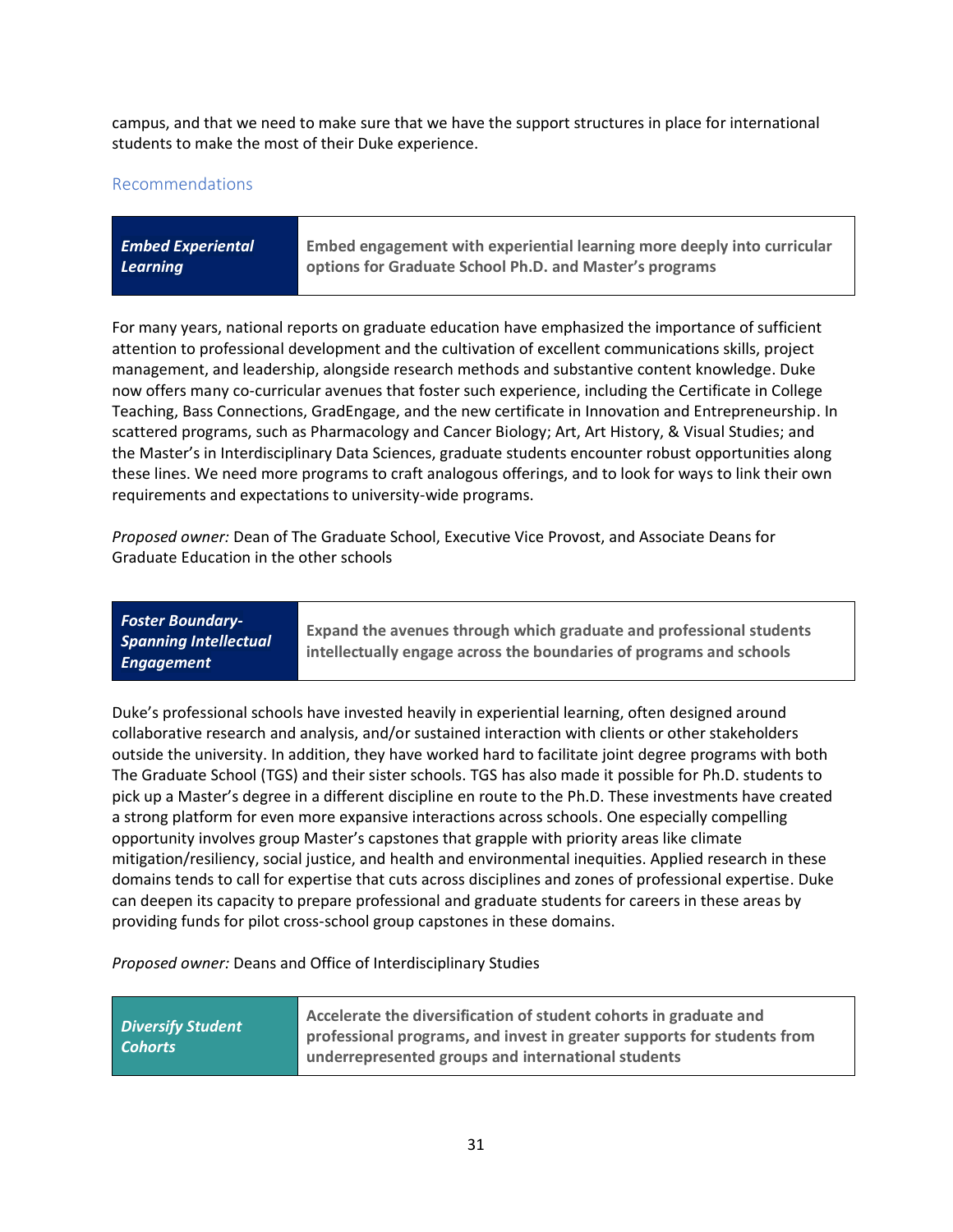Across campus, schools and programs are redoubling efforts to achieve the level of demographic diversity that Duke has established among its undergraduates. A growing set of undertakings focus on pipeline development, such as through summer research programs to bring promising undergraduates from underrepresented groups to Durham. Holistic approaches to admissions are becoming the norm, accelerated by the pandemic, which compelled suspension of required standardized test scores.

Throughout Duke, however, more administrators and faculty have come to recognize that making progress on issues of culture, especially around inclusion and belonging, are crucial for recruitment and retention of admitted underrepresented minority students. Again, we have strong models to build on, such as TGS's University Center of Exemplary Mentoring, which has facilitated a much stronger sense of community among underrepresented minority STEM graduate students. And Student Affairs, previously focused primarily on undergraduates, has made several moves to expand its work to graduate and professional students. Further investments in affinity groups, peer mentoring, the development of inclusive curricula, the diversification of our faculty, and the collection and analysis of survey data about the student experience all stand out as key priorities if Duke is to benefit fully from a diversity of experiences and backgrounds among its graduate and professional student bodies.

*Proposed owner:* Dean of The Graduate School and Office of Student Affairs

| <b>Ensure Excellence in</b><br><b>Advising</b> | Achieve greater consistency in excellent faculty advising |
|------------------------------------------------|-----------------------------------------------------------|
|------------------------------------------------|-----------------------------------------------------------|

The quality of faculty advising and mentoring matters enormously for students undertaking high-level research, whether undergraduates, professional students, or graduate students. Through the work of the RiDE Committee, as well as the graduate student surveys that we have conducted, we know that our record is patchy here in research Master's and Ph.D. programs. Duke is lucky to have many excellent faculty advisers in every school, who provide student-centered guidance to the individuals whose research they oversee. But too many students have less positive experiences.

One key issue concerns the formal articulation of advising/mentoring standards. The School of Medicine and Arts & Sciences have taken the lead with regard to Ph.D. education, asking departments to formulate explicit statements of expectations for both faculty and students. One ongoing challenge here, though, mirrors the situation with undergraduate education, since our incentive structures emphasize faculty research output much more than excellent graduate advising and mentoring.

There is much that can be done through better support for faculty, including workshops and similar mechanisms of peer mentoring and group coaching to those described in the research section. As with undergraduate education, we need as well to give attention to frameworks of faculty compensation and advancement. Directors of Graduate Studies stand out as requiring particular attention for both training and salary enhancements. Directors of Graduate Studies play essential roles as monitors of faculty advising, providers of supplemental engagement, and sources of information about opportunities in the wider university.

*Proposed owner:* Dean of The Graduate School and Office for Faculty Advancement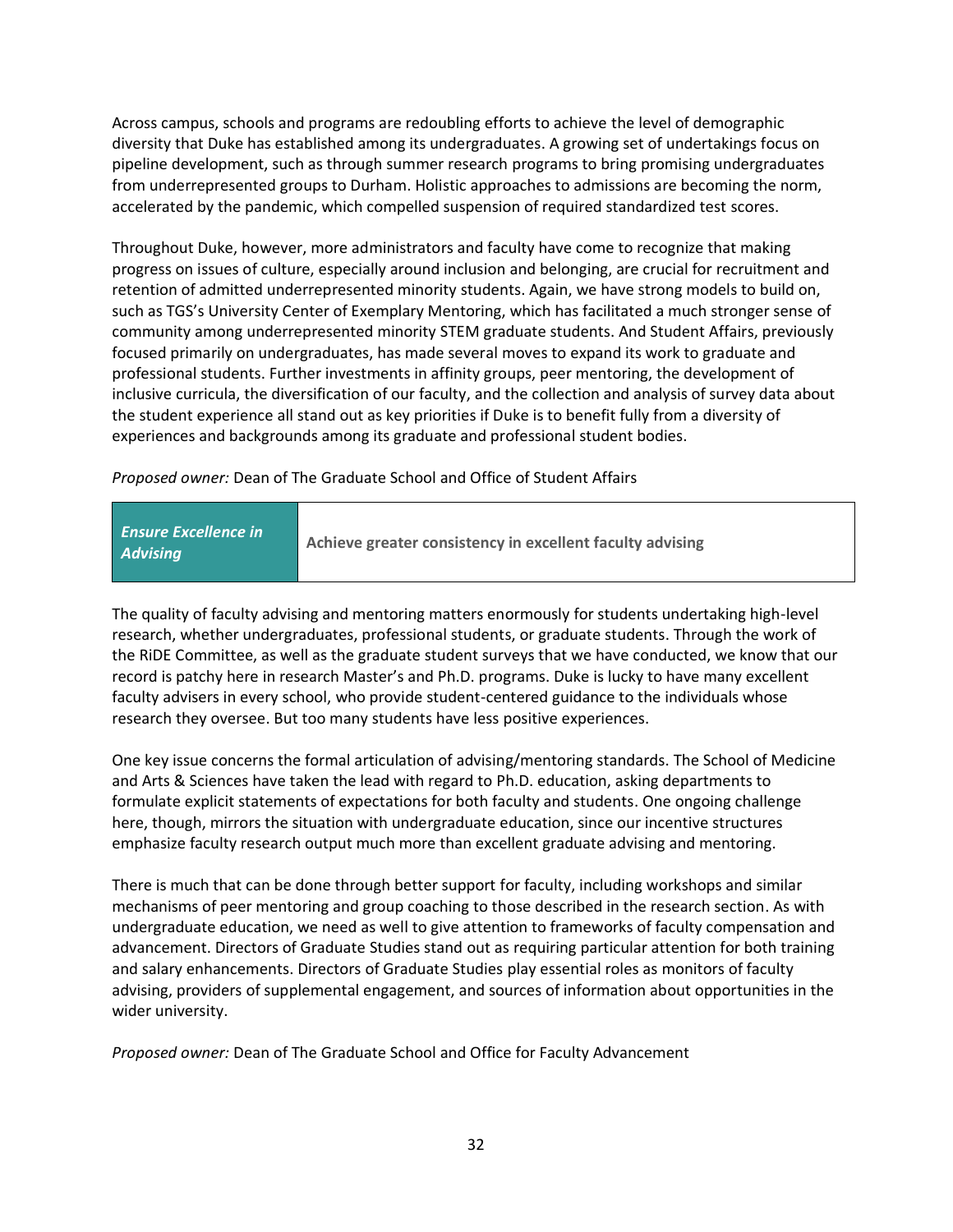#### Next Steps

Our recommendations for undergraduate, graduate, and professional education account for Duke's existing strengths and culture as an R1 liberal arts university and seek to set it on a trajectory toward an even more robust culture of innovative and meaningful learning among students and faculty. All of these recommendations will require an experimental approach in which faculty and students conceive, build, and test out the best ways to achieve the larger goals. This iterative process can begin immediately with any eye toward both short-term changes and long-term review and adjustments on the way to 2030.

## <span id="page-32-0"></span>Mechanisms of Faculty Governance

Implementation of the recommendations from the 2030 research and education working groups depends critically on input from and approval by faculty governance groups. Duke has a robust faculty governance structure and senior leadership at the university look to faculty governance processes and participants frequently for informal advice and, in many cases, direct approval of university processes. The overarching guiding principle for faculty governance at Duke derives from the Christie Rules, which state: "except in emergencies, all major decisions and plans of the administration that significantly affect academic affairs should be submitted to the Academic Council for an expression of views at some time prior to implementation or submission to the Board of Trustees."

Accordingly, as part of the 2030 process, the Provost convened a group to discuss possible changes in current governance processes that might best facilitate implementation of 2030 recommendations. After extensive discussion, the working group arrived at a few recommendations as noted below, but believes that the balance of these issues, as well as the details, require deliberation and decision-making by the existing faculty governance structures at Duke.

#### **The working group achieved consensus on the following issues:**

- Christie Rules update: The working group submitted to the Executive Committee of the Academic Council and the Provost a potential addition to the faculty handbook that provided more details about the Christie Rules. This addition would provide clarifying examples of expected consultation to reduce the chances of erosion of this norm in the future. Some working group members, however, argued against this tack noting that the Christie Rules as written have served Duke well for several decades, and there is a risk that specifying some included items will invite a legalistic and narrowing approach to interpreting what should be shared. The working group recommends that the Executive Committee of the Academic Council decide how to proceed.
- The working group recommends a revision of the faculty governance structure over undergraduate curriculum issues. Some members felt that Duke should have a university-wide curriculum committee with representatives from all 10 schools that is respected by faculty and administration, given our goal of a "One Duke" essence, and the fact that professional schools have both a stake, as well as insight into how undergraduates are educated. Others felt that schools that do not teach undergraduates should not be represented on such a committee. In the past, the Arts & Sciences Council has served as a de facto committee of this type, but it does not contain representation of all the relevant faculty voices. The Provost has recommended a committee comprised of all divisions of Arts & Sciences along with representatives from the other undergraduate schools. Formation of this committee and vetting with the Executive Committee of the Academic Council has begun.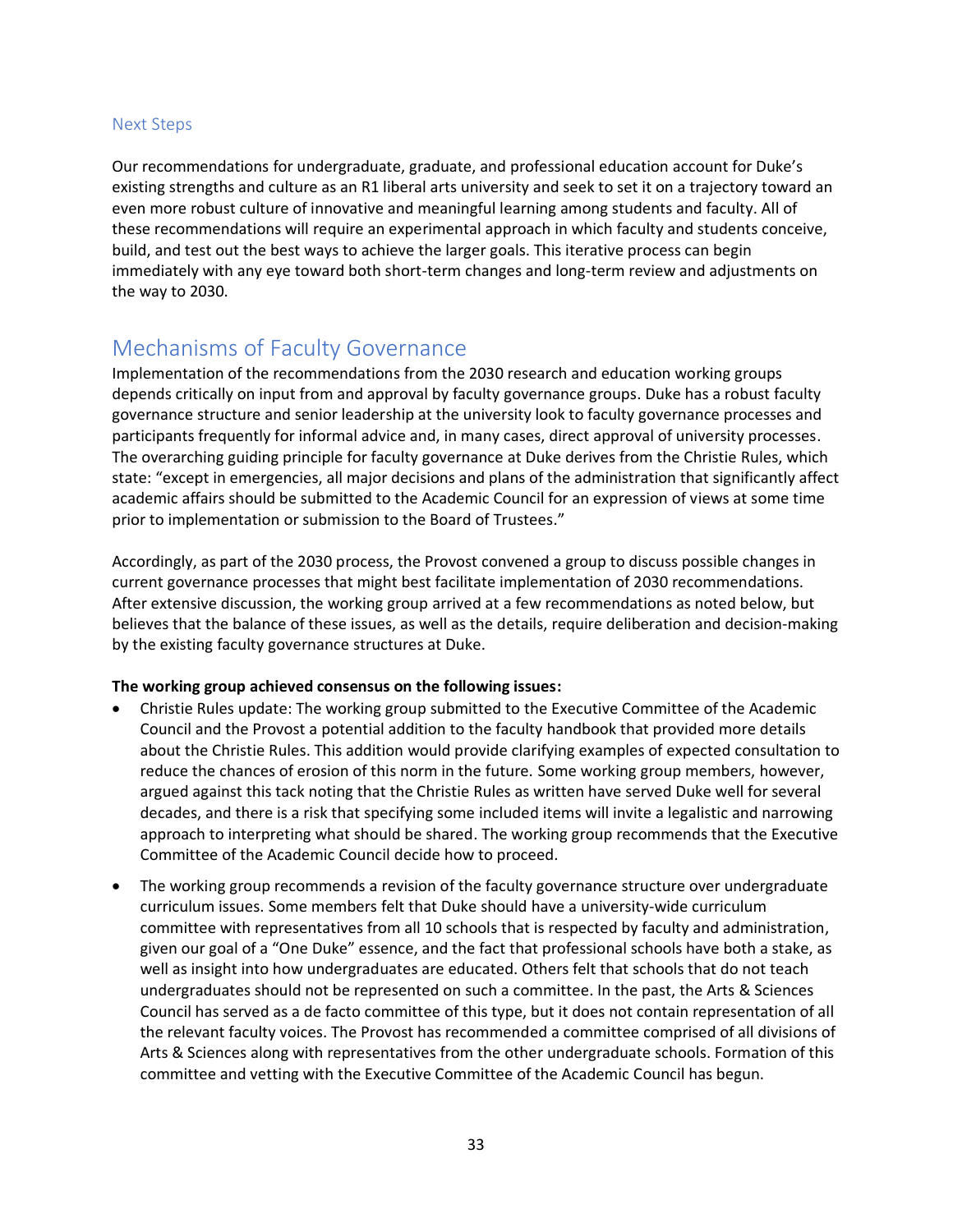- We see a need for more clarity on the practical meaning of the phrase "the faculty own the curriculum;" we note that faculty don't own hiring so cannot fully "own the curriculum."
- Faculty certainly have academic freedom to determine how to teach their assigned classes, though the Provost, deans and chairs certainly have a role in assigning the topics/classes that should be taught. We believe this distinction to be crucial, and an equipoise is needed.

**The working group discussed the following issues but did not achieve consensus.** These matters are referred to the Executive Committee of the Academic Council and the Provost to determine how to proceed, including making no change:

- The working group discussed the issue of Academic Council representation rules and noted several points. First, the current rules identify 12 divisions representing all 10 schools at Duke, and the number of faculty elected to each division have been in place for some time (last updated when the Sanford School became a school more than a decade ago). Second, regular rank, non-tenure track (NTT) faculty may be elected to the council, but the number is limited to 1 in 10 for a given division. Third, two regular rank, NTT faculty have recently been elected to service on the Executive Committee of the Academic Council. Fourth, the School of Medicine arguably is under-represented on the Academic Council because they are so much more numerous than any other school. This means the default is not "representative" in any sense of how numerous are the various faculty. We note that it is often difficult to get School of Medicine faculty to be willing to stand for election to the Academic Council. Fifth, non-regular rank, NTT faculty may not be elected under the current rules. There was discussion of this fact and whether it constituted an inappropriate truncation of representation by a group of faculty that has grown more numerous over time. There was also an issue raised about unionized faculty not being eligible for election to the Academic Council, regardless of their appointment type. The working group understands this to be a legal issue, and assignments of committees cannot be made to unionized faculty without explicit payment. The union itself serves the function of an Academic Council to represent the perspectives of the faculty who are members of the Union.
- Arguments for and against changes can be made, and the working group identifies the principle that there should be a compelling reason to change the representation rules because the Academic Council has operated well for some time.
- Clarity is needed on this topic—deciding not to change the rules, for example, is a policy decision and should be noted as such. The working group also notes that we are made up of "insiders" to the current and past systems of faculty governance. This topic goes to broader question about what various faculty career tracks look like at Duke, and what they should look like in 2030.
- The current slate of committees (both Provostial and Presidential) should be re-evaluated by the President and Provost in concert with the Executive Committee of the Academic Council.
- Revision of the committee slate should be driven by the following principles: 1) Don't waste anyone's time; 2) Committee work should provide for the ability for faculty to learn about the university as well as to provide meaningful input, guidance and oversight; 3) When in doubt, reduce the number of committees; 4) Clarify the goal/role of committees and the sunsetting of committees is a sign of a healthy change (see principle (1) above).
- The Provost/President Committee division is not meaningful in terms of function.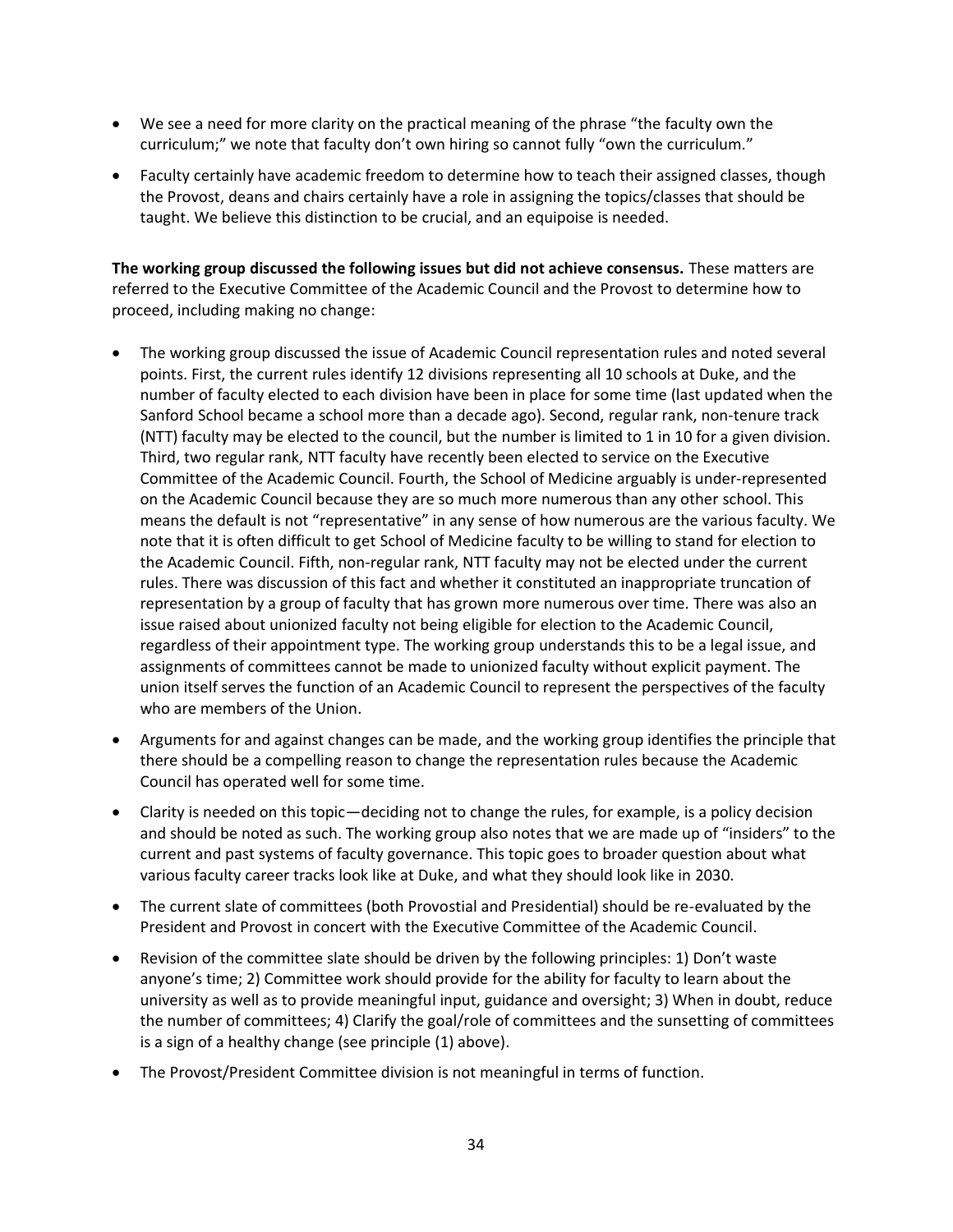- The President's Athletic Council is more of a "show and tell" experience than any type of faculty oversight committee. This committee is in need of being rethought.
- As above, the working group recommended the addition of a University Curriculum Committee.

## <span id="page-34-0"></span>Next Steps

Our next steps will include determining financial support for the activities laid out in this report. In addition to philanthropic support and other external sources of funding, Executive Vice President Daniel Ennis and his team are actively engaged with the 2030 finance working group to consider additional internal resources and/or reorganization of existing resources.

Furthermore, this spring, the Provost and President, in consultation with the Executive Committee of the Academic Council, should engage with the issues laid out above to determine a timetable for funding and implementation of the recommendations contained in this report.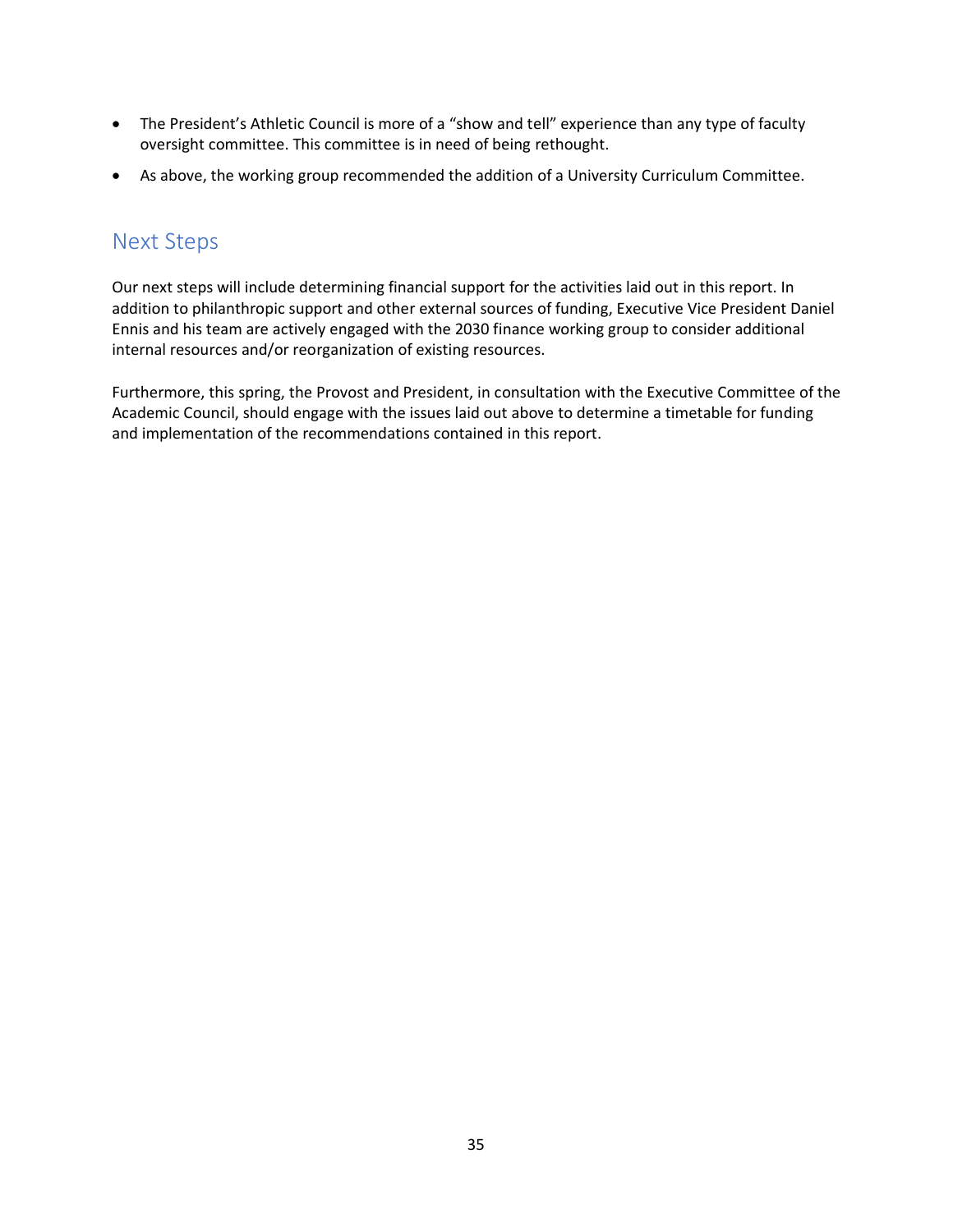## <span id="page-35-0"></span>Appendix A: President Price's Initial Charge to Strategy Team 2030

**Charge President's Strategy Team 2030 April 10, 2020**

Purpose: The President's Strategy Team 2030 is charged with identifying and recommending key strategic opportunities for Duke as we recover from the severe disruptions of COVID-19. The University faces unprecedented financial challenges that must be navigated thoughtfully and with firm resolve, both to secure for the future the resources needed to carry out our core academic missions and to capitalize on Duke's historic agility and innovative spirit to secure a true leadership role in defining higher education for the 21st century.

Charge: To this end, the President's Strategy Team 2030 will seek to develop informed responses to the following questions:

What are the most central areas of activity for Duke, across our schools and programs, that warrant high priority for financial and other resources?

What areas of activity for Duke, across our schools and programs, presently consume resources that might more profitably be directed to other, more compelling activities?

What are the novel areas of activity for Duke that stand to bring highest distinction in line with our missions, and which consequently warrant high priority for financial and other resources?

In developing its responses, the Strategy Team should be guided by the following assumptions and general principles:

- Considerations and recommendations should be closely aligned with Duke's overarching strategic framework, [Toward our Second Century.](https://president.duke.edu/strategic-framework/)
- Recommendations should assume that the university's financial resources will be severely restricted, and that school and unit operating budgets will be reduced by up to 25%, with approximately half of that reduction coming from central administrative functions.
- Recommendations should be grounded in a recognition of the centrality of Duke's regular-rank faculty to the academic mission, and our ongoing commitments to diversity and inclusion.

Membership: The Strategy Coordinating Team will be appointed by the President and include the Provost, Executive Vice President, Chancellor for Health Affairs, Deans of the Schools, and Chair of the Academic Council, and will constitute any working groups as necessary and consult with a broad range of university stakeholders, including critically members of the President's Cabinet, University Priorities Committee, and Academic Programs Committee, in conducting its work.

Schedule: A preliminary report is due to the President on or before September 1, 2020 with a final report due by December 31, 2020.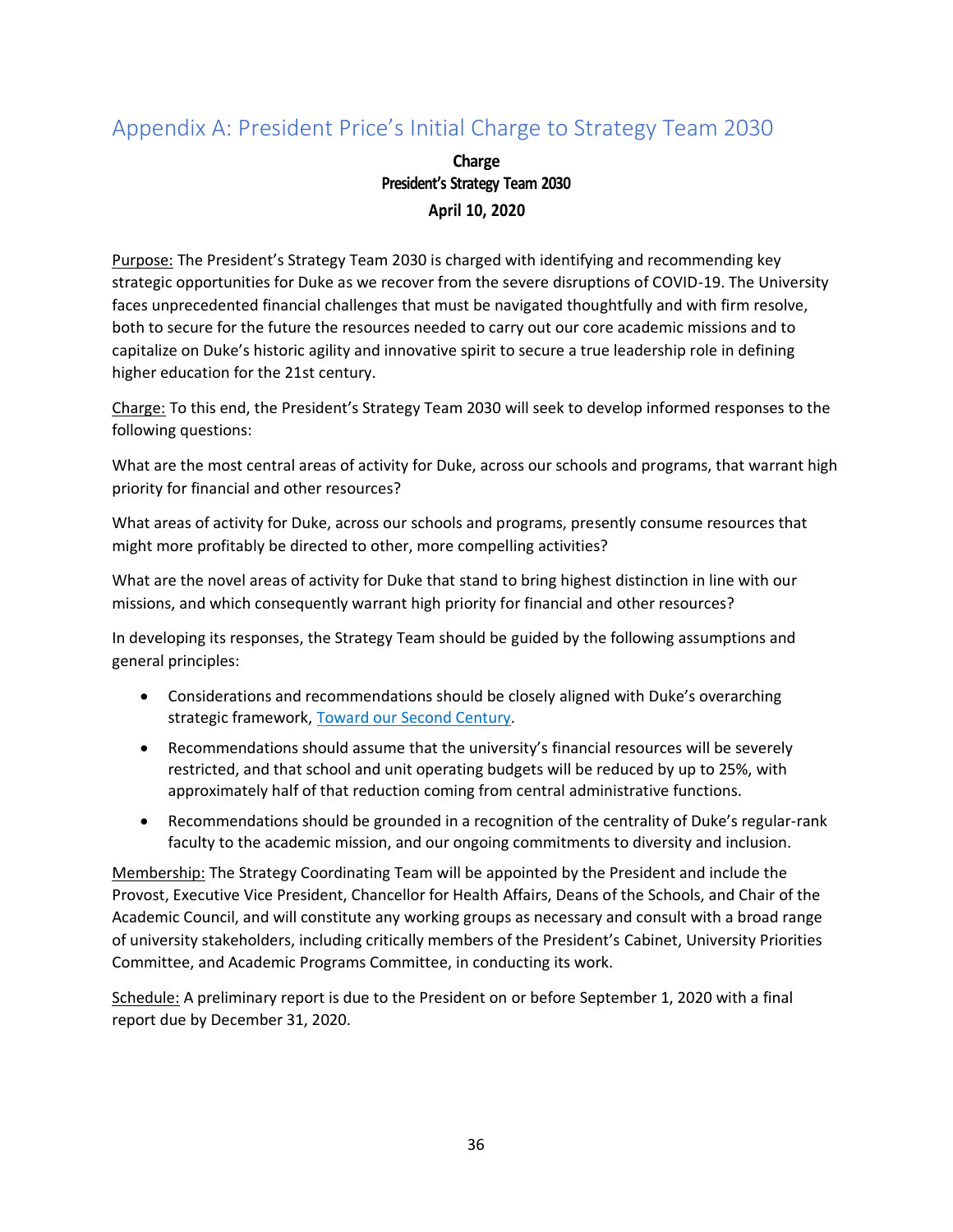## <span id="page-36-0"></span>Appendix B: Strategy Team 2030

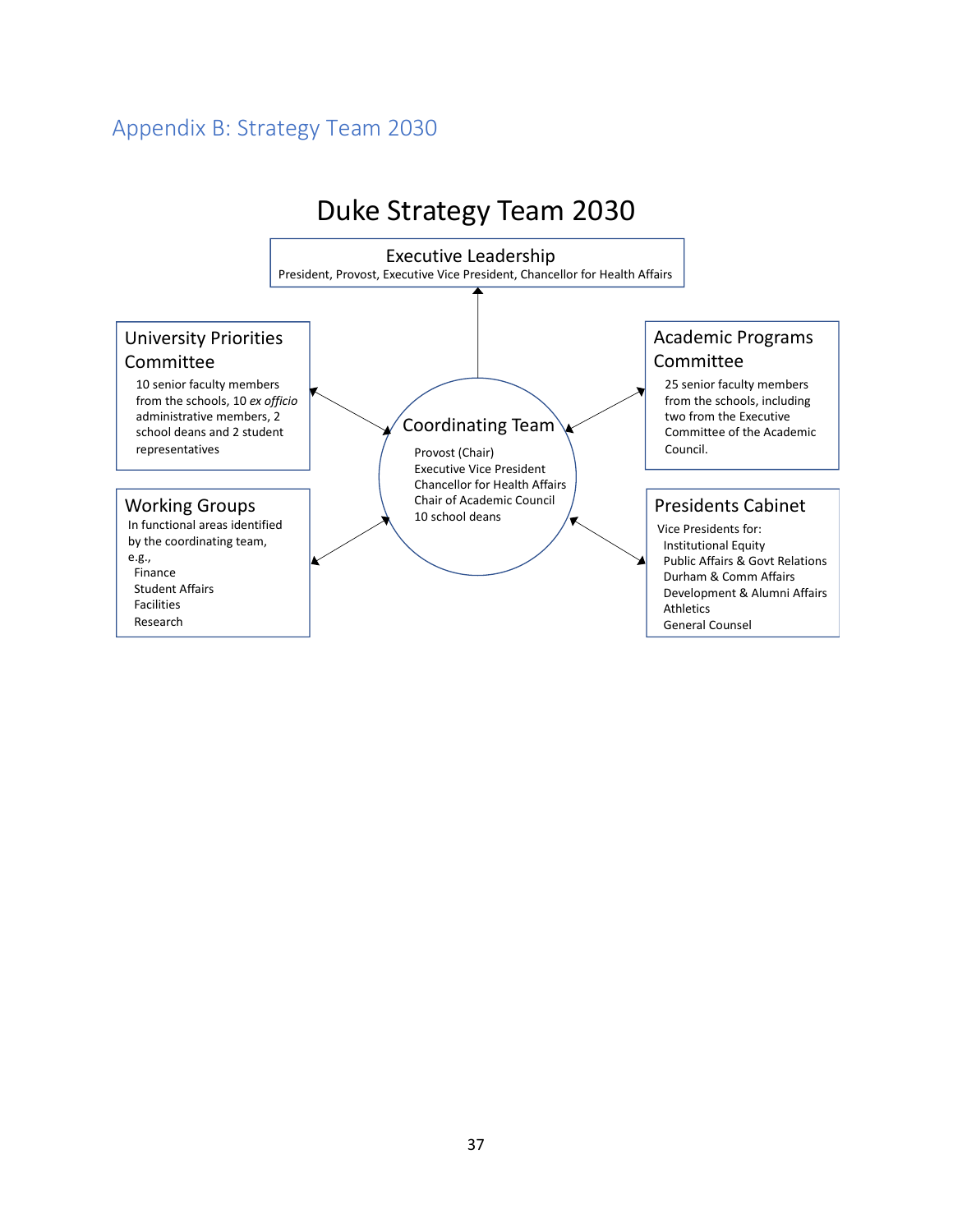## <span id="page-37-0"></span>Appendix C: 2030 Working Groups

#### **Steering Committee**

Sally Kornbluth Noah Pickus Ed Balleisen Gary Bennett Daniel Ennis Peter Feaver Don Taylor Anne West

### **New Modes of Research & Collaboration** Ed Balleisen Anne West Lori Bennear Chris Freel Jeff Glass Dave Hansen Mary Klotman Fan Li Tim McGeary Deondra Rose Josh Sosin Toddi Steelman

#### **Renewing a Duke Education**

Noah Pickus Kerry Abrams Valerie Ashby Gary Bennett Tyson Brown Tom Ferraro Judith Kelley David Malone Mohamed Noor Shrey Majmudar (student)

| <b>Reimagining Shared Governance</b> | <b>Refreshing Financial Structures</b> |
|--------------------------------------|----------------------------------------|
| Don Taylor                           | Daniel Ennis                           |
| <b>Steffen Bass</b>                  | <b>Bill Boulding</b>                   |
| Abbas Benmamoun                      | Peter Feaver                           |
| Sara Galletti                        | Jennifer Francis                       |
| Kerry Haynie                         | Scott Gibson                           |
| William Johnson                      | Debu Purohit                           |
| Paula McClain                        | Emma Rasiel                            |
| Josh Socolar                         | Jim Roberts                            |
| <b>Beth Sullivan</b>                 |                                        |
| Victoria Szabo                       |                                        |
| Erika Weinthal                       |                                        |
| Joseph Winters                       |                                        |
| Larry Zelenak                        |                                        |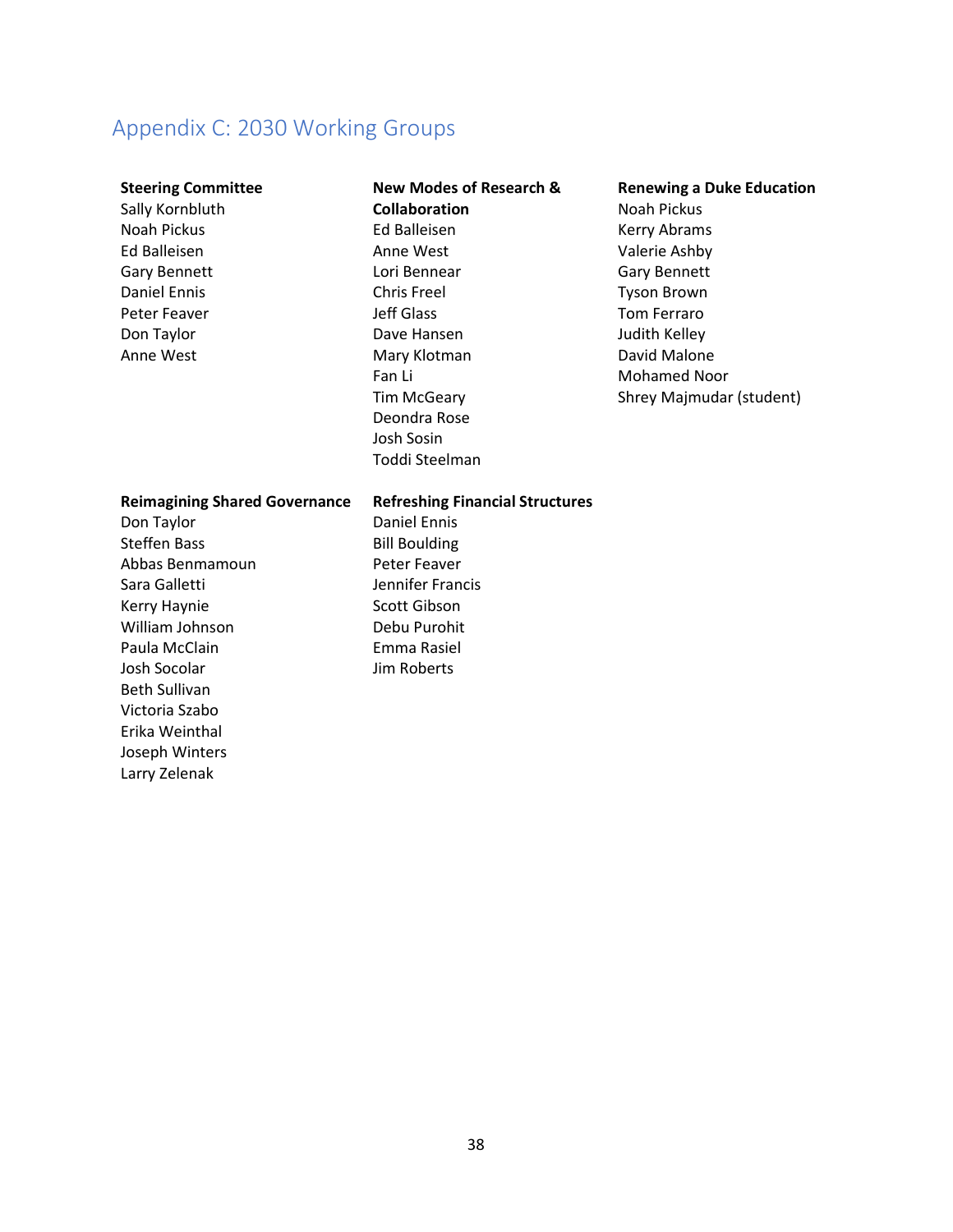# <span id="page-38-0"></span>Appendix D: Project Management Offices at Other Institutions

| <b>University</b>                                                             | <b>Oregon State</b><br>University                                                                                                                               | <b>ARIZONA STATE</b><br><b>UNIVERSITY</b>                                                                                                                                | Carnegie<br>Mellon<br><b>University</b>                                                                                         | <b>BATH</b>                                                                                                                  |
|-------------------------------------------------------------------------------|-----------------------------------------------------------------------------------------------------------------------------------------------------------------|--------------------------------------------------------------------------------------------------------------------------------------------------------------------------|---------------------------------------------------------------------------------------------------------------------------------|------------------------------------------------------------------------------------------------------------------------------|
| Unit                                                                          | <b>Office of Research</b><br>at the College of<br><b>Engineering</b>                                                                                            | Knowledge<br><b>Enterprise</b><br>Research<br>Administration<br>Project<br>Management<br><b>Office</b>                                                                   | <b>Engineering</b><br>Research<br>Accelerator                                                                                   | <b>Research Project</b><br><b>Management</b><br><b>Service</b>                                                               |
| Organizational<br><b>Model</b>                                                | Decentralized                                                                                                                                                   | Centralized                                                                                                                                                              | Decentralized                                                                                                                   | Centralized                                                                                                                  |
| <b>Research Project</b><br>Management<br><b>Staff Funding</b><br><b>Model</b> | Hard-funded for<br><1 year, soft-<br>funded after via<br>grant money                                                                                            | Mostly soft-funded,<br>academic<br>departments<br>sometimes allocate<br>general funds                                                                                    | Soft-funded via<br>grant money                                                                                                  | Junior staff fully<br>soft-funded,<br>senior staff 80%<br>soft-funded                                                        |
| <b>Service</b><br>Prioritization<br>Approach                                  | Staff initially hired<br>to support PIs<br>who request<br>support (demand-<br>based approach)                                                                   | Prioritized to large,<br>complex projects<br>(e.g., large value,<br>demanding<br>sponsor)                                                                                | Prioritized to<br>large, institution-<br>wide projects<br>(e.g., large federal<br>grant with<br>multiple PIs)                   | Prioritized to<br>high-risk,<br>transformative<br>projects (difficult<br>sponsor;<br>science/eng.)                           |
| <b>Current Team</b><br>Size (not<br>including unit<br>head)                   | 4 Research<br>Program<br>Coordinators                                                                                                                           | 8 Project Managers<br>and several Project<br>Coordinators                                                                                                                | 2 Project<br>Coordinators                                                                                                       | 2 Research<br><b>Project Managers</b><br>and 8 Research<br>Project<br>Administrators /<br>Assistants                         |
| <b>Minimum FTE</b><br>Per Project                                             | 20%                                                                                                                                                             | 10%                                                                                                                                                                      | Unspecified                                                                                                                     | 20%                                                                                                                          |
| <b>Key Interview</b><br><b>Takeaway</b>                                       | Implemented at<br>the school level<br>because Oregon<br>State is highly de-<br>centralized;<br>Started with one<br>person but grew<br>quickly to meet<br>demand | Most sponsors with<br>difficult<br>administrative<br>requirements (i.e.,<br>NASA, DARPA,<br>NIH); Central office<br>allows for a career<br>path and staff<br>development | Technical /<br>functional<br>expertise not<br>critical; main<br>objective is to<br>lower the<br>administrative<br>burden on PIs | Managing fixed-<br>term contract<br>staff is stressful,<br>some central<br>funding enables a<br>sustainable<br>working model |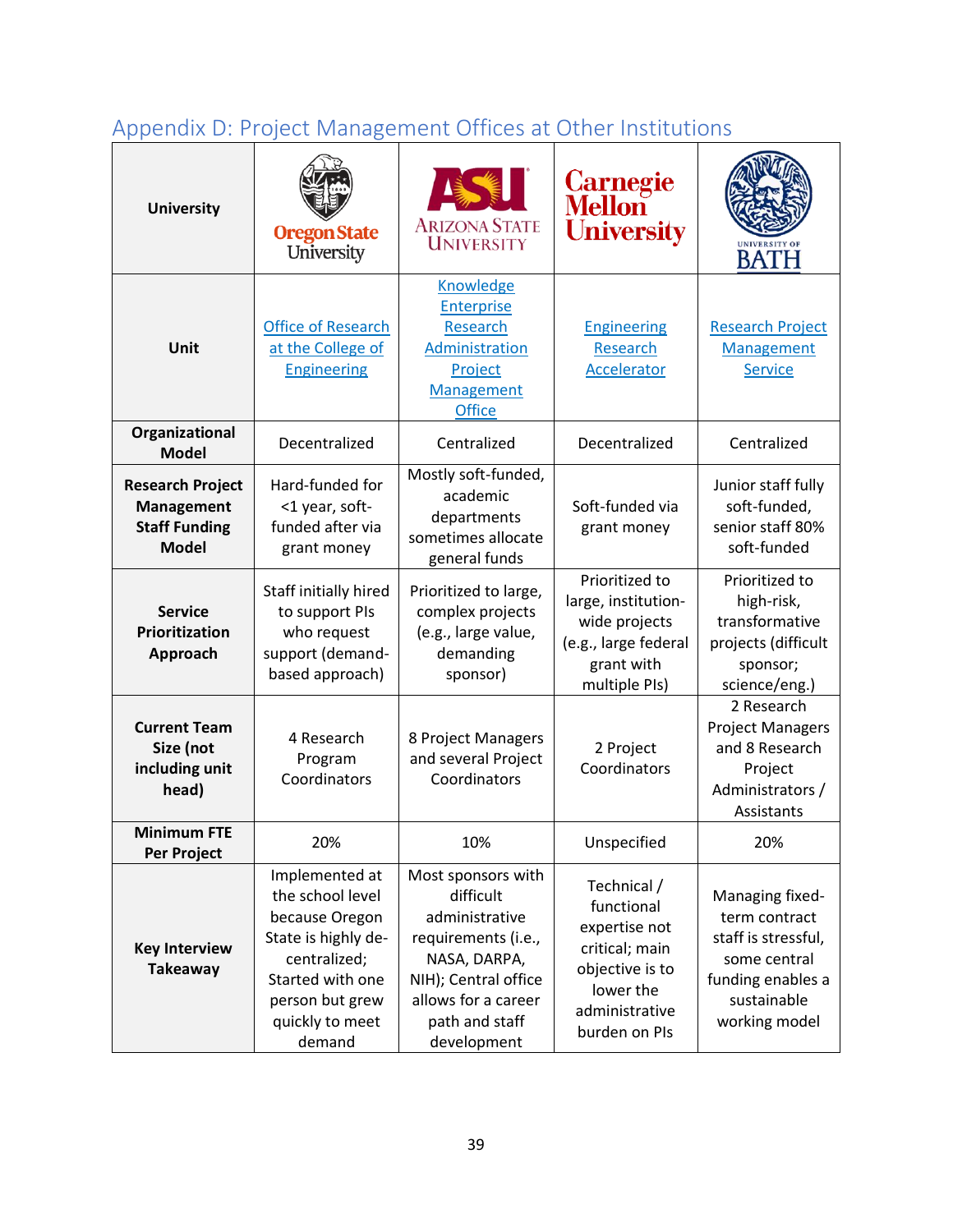## <span id="page-39-0"></span>Appendix E: Sample Project Manager Job Descriptions from Other Institutions

Oregon State University and the University of Bath kindly shared project manager job descriptions with us to further inform our sense of how these positions are structured within their institutions. These sample job descriptions can be accessed by any Duke user via Box:

<https://duke.box.com/s/pj21zfy2cg4o2fq537bkrzqx5kzo0x79>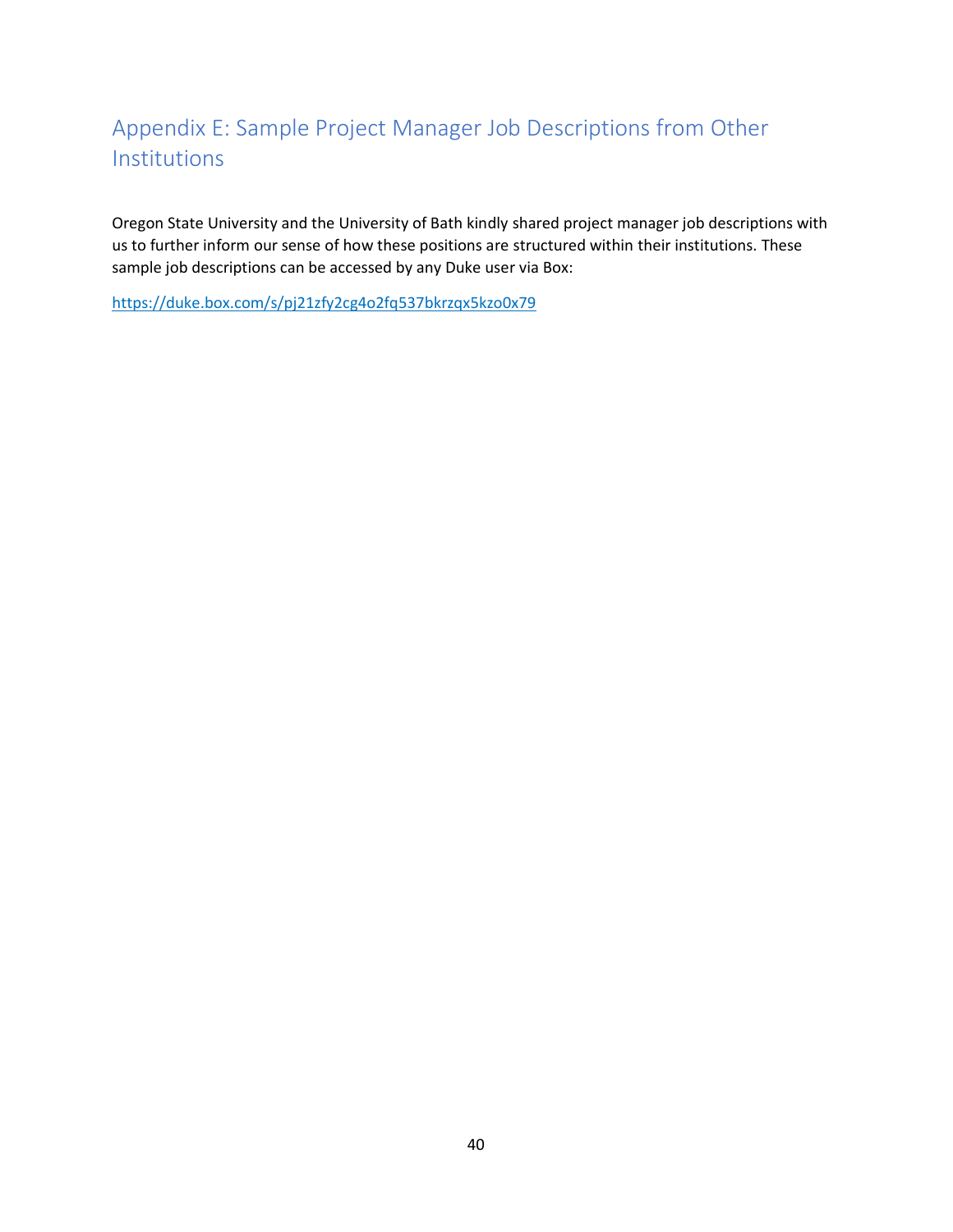## <span id="page-40-0"></span>Appendix F: Recommended Approaches to Implementing a Project Management Office at Duke

Based on our initial benchmarking of project management functions at other universities, and conversations with faculty and staff at Duke who currently have someone playing a project management role on research projects, we recommend the following initial ideas for how we might create a project management function at Duke:

- This office should start small, with two to three project managers, to build proof of concept, and then expand to meet demand. As the office grows, there is a potential to create sub-teams with project managers aligned to broad disciplinary areas (social sciences; engineering and health sciences; natural sciences; humanities).
- Project managers should be hired as full-time staff (not soft money positions), though we may consider creating a term limited position during the pilot phase.
- These positions will primarily be paid for by budgeting for their time in grants.
- In fields where external funding will be difficult to secure, project management support may be included as cost-sharing for applicable grants. If no external funds are available, faculty may be granted institutional project management support in the following circumstances:
	- There is a project manager available (has time unsupported by funded projects)
	- The project meets a complexity threshold (while this needs further definition, complexity might include: the number of stakeholders, the inclusion of external partners/community-engaged research, complex data management needs, interdisciplinarity, high regulatory barriers, complex tracking and reporting requirements)
- Project management support may also be funded using institutional funding when warranted and approved. Examples may include large, interdisciplinary internal seed grants or community-engaged research initiatives.
- The project management office will also be integrated with pre-award functions and available to help faculty plan and write large, complex grants. This time would not be fundable and would need institutional support, but would provide a flexible model for using unallocated staff time that also furthers the research mission in productive directions.
- In general, we expect that a project manager will provide 25%-75% effort to projects, resulting in an average load of 2-4 projects being managed at a time. We should create a floor of 25% to ensure that project managers can be sufficiently integrated into the project.
- In creating this office, thought should be given to creating a job family that includes opportunities for career progression.
- Duke units that require highly specialized project management (e.g., clinical research) may continue to maintain independent project management offices. Faculty who can afford a full-time project manager may also continue to hire such individuals. This model is intended to close the gap for the majority of faculty who do not have such resources at their disposal.
- The project management office should set clear expectations for what tasks project managers undertake. Common tasks envisioned include managing timelines, budgets, and resources; facilitating the development of a common set of methodological understandings among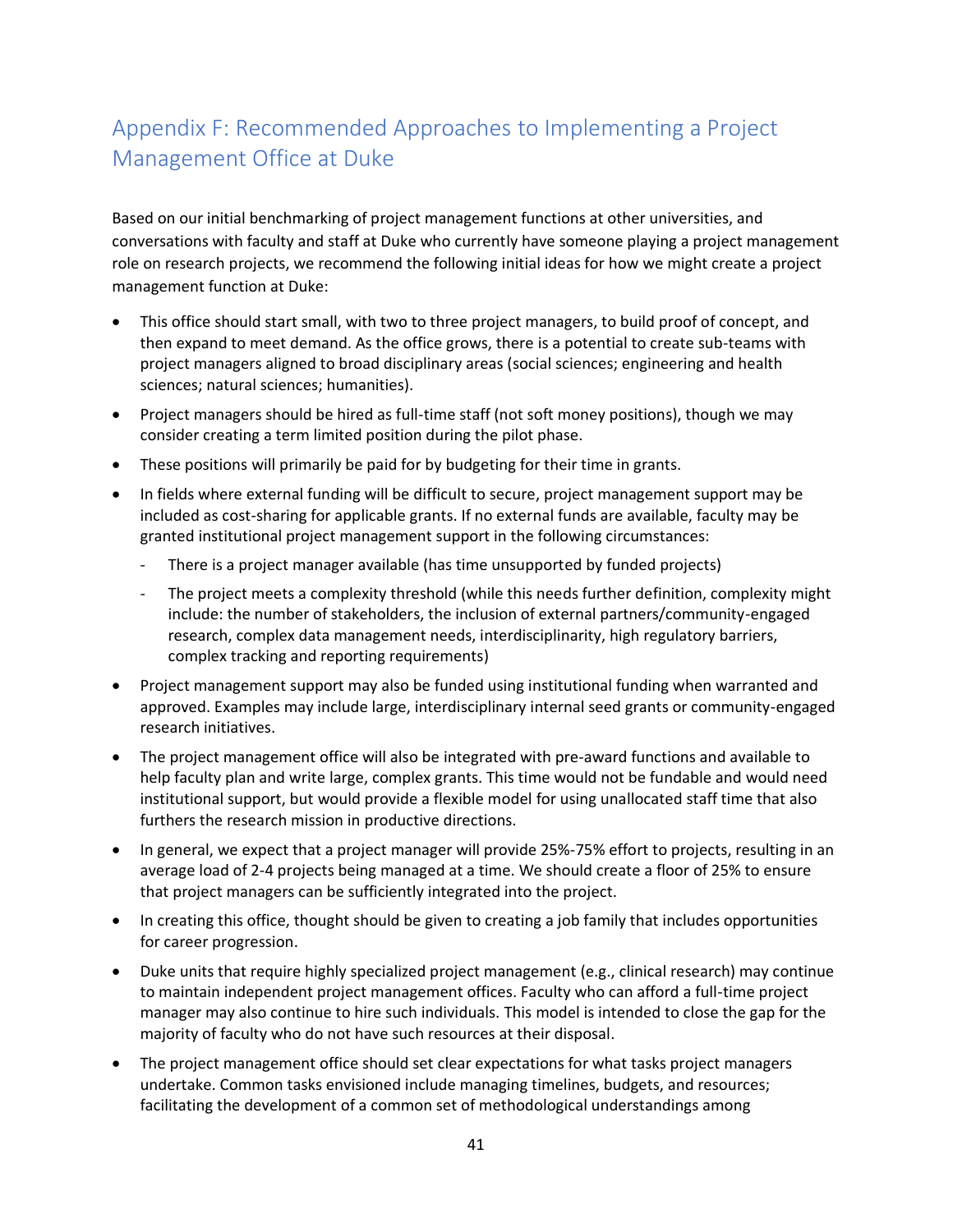collaborators from different disciplines; hiring and onboarding staff and students; compiling reports; helping disseminate research findings; overseeing financial processing and contracting; communicating with project stakeholders; managing regulatory requirements such as IRB, data management, and animal care.

• Project managers do not need to have technical expertise but should be trained in research administration and applying project management fundamentals in an academic environment and have excellent interpersonal and communication skills.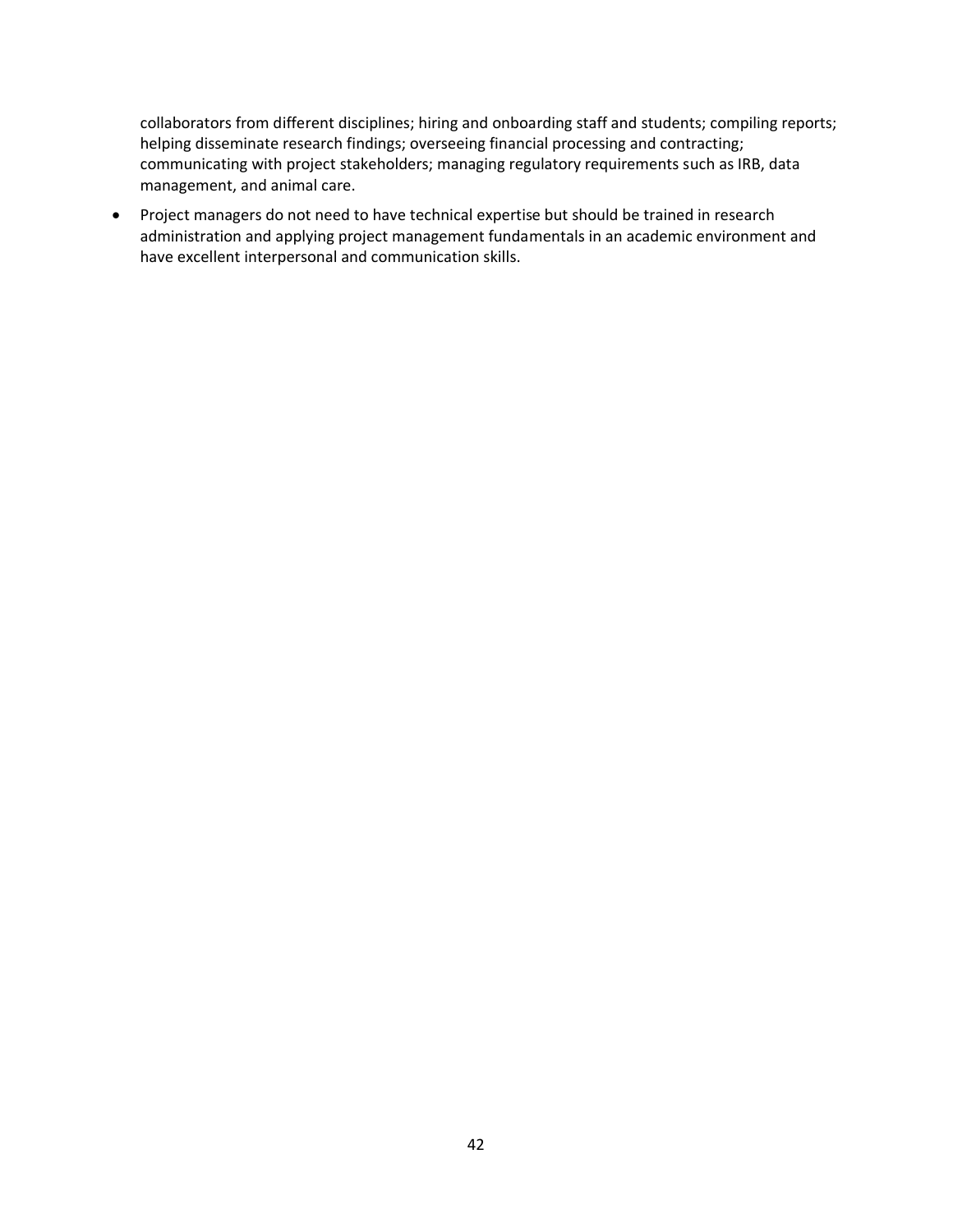## <span id="page-42-0"></span>Appendix G: Current Internal Seed Grants

We identified 55 seed grant opportunities that have been regularly offered over the past three years. For the 51 programs on which we have sufficient financial data, total seed grant spending is \$31,139,237, with an average award of \$52,263 (excluding two outliers with >\$250,000 value). We believe this inventory encompasses a representative overview of seed grants at Duke, though it excludes one-off opportunities and may not be comprehensive. Of the 55 identified seed grants, the majority are offered by the School of Medicine, followed by centers, initiatives, institutes or other central administrative offices. While a select number require that projects be led by faculty of different disciplines (interdisciplinary), the vast majority (45/55) do not require an interdisciplinary approach. A spreadsheet with this list, and additional detail, can be accessed by Duke users on Box: [https://duke.box.com/s/pcbcd6disq7al8jpi1rw8djptby138cy.](https://duke.box.com/s/pcbcd6disq7al8jpi1rw8djptby138cy)

| <b>Grant Name</b>                                                                      | <b>Sponsoring Unit</b>           | <b>Average</b><br><b>Amount Per</b><br>Award | <b>Average</b><br><b>Awards per</b><br>Round | <b>Estimated</b><br><b>Total</b><br><b>Spending</b> |
|----------------------------------------------------------------------------------------|----------------------------------|----------------------------------------------|----------------------------------------------|-----------------------------------------------------|
| 1. Translating Duke<br>Health (TDH) Pilot Awards                                       | <b>School of Medicine</b>        | \$248,611                                    | 72                                           | \$17,900,000                                        |
| 2. Core Facility Voucher<br>Program                                                    | <b>School of Medicine</b>        | \$7,345                                      | 27                                           | \$198,315                                           |
| 3. Duke/Duke-NUS<br><b>Research Collaborations</b><br><b>Pilot Projects</b>            | School of Medicine /<br>Duke-NUS | \$173,740                                    | 14                                           | \$2,432,360                                         |
| 4. Several grants offered<br>in the past 3 years (not<br>named specifically)           | <b>School of Medicine</b>        | \$100,000                                    | 11                                           | \$1,100,000                                         |
| 5. Genomic Technologies<br><b>Pilot Grant</b>                                          | <b>School of Medicine</b>        | \$20,000                                     | $7 - 8$                                      | \$150,000                                           |
| 6. Population Health<br><b>Improvement Grants</b><br>Program                           | <b>School of Medicine</b>        | \$2,000                                      | 6                                            | \$12,000                                            |
| 7. DCRI Innovation<br>Campfire                                                         | <b>School of Medicine</b>        | \$150,000                                    | 5                                            | \$750,000                                           |
| 8. Duke Physician-<br><b>Scientist Strong Start</b><br>Award                           | <b>School of Medicine</b>        | \$75,000                                     | 5                                            | \$375,000                                           |
| 9. Hammond Research<br>Fund                                                            | <b>School of Medicine</b>        | \$8,696                                      | 5                                            | \$44,000                                            |
| 10. Children's Health &<br>Discovery Initiative (CHDI)<br><b>Pilot Research Grants</b> | <b>School of Medicine</b>        | \$110,000                                    | 4                                            | \$440,000                                           |
| 11. Duke Mobile App<br><b>Gateway Funding</b><br>Opportunity                           | <b>School of Medicine</b>        | \$5,000                                      | 4                                            | \$20,000                                            |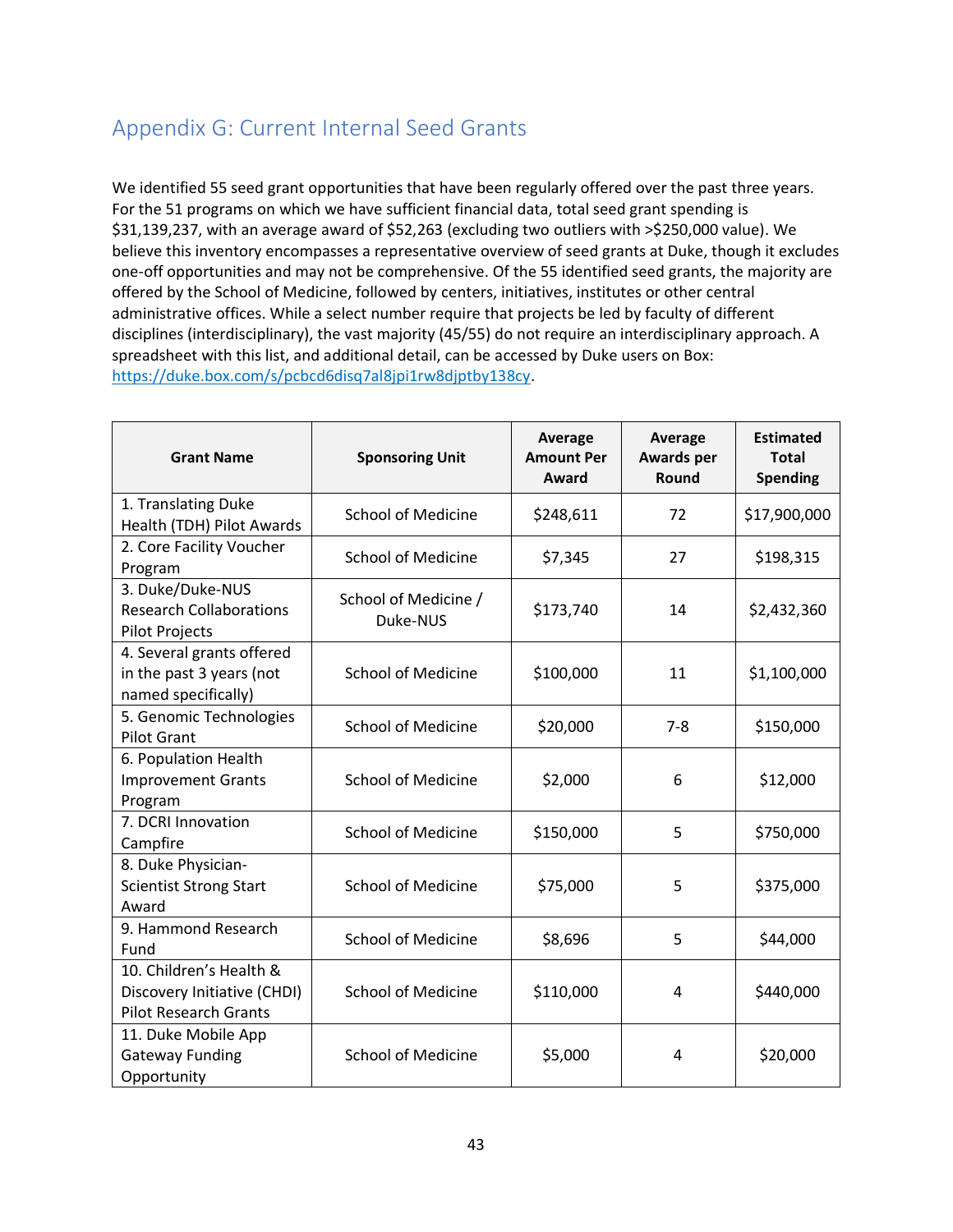| <b>Grant Name</b>                                                                                                            | <b>Sponsoring Unit</b>    | <b>Average</b><br><b>Amount Per</b><br>Award | <b>Average</b><br><b>Awards per</b><br>Round | <b>Estimated</b><br><b>Total</b><br><b>Spending</b> |
|------------------------------------------------------------------------------------------------------------------------------|---------------------------|----------------------------------------------|----------------------------------------------|-----------------------------------------------------|
| 12. Departmental Small<br>Grants Program for<br>Research & Scholarship                                                       | <b>School of Medicine</b> | \$4,000                                      | 4                                            | \$16,000                                            |
| 13. The Duke Pepper<br><b>Older Americans</b><br>Independence Center<br>(OAIC) Pilot Studies<br>Program in Aging<br>Research | <b>School of Medicine</b> | \$35,000                                     | 3                                            | \$105,000                                           |
| 14. Duke Pepper Center<br><b>Research Career</b><br>Development Award                                                        | <b>School of Medicine</b> | \$60,000                                     | 3                                            | \$180,000                                           |
| 15. DREAM Innovation<br>Grant                                                                                                | <b>School of Medicine</b> | \$30,000                                     | 3                                            | \$90,000                                            |
| 16. Duke/NCCU<br>Collaborative<br><b>Translational Research</b><br>Awards                                                    | <b>School of Medicine</b> | \$50,000                                     | 3                                            | \$150,000                                           |
| 17. Duke CTSI<br><b>Translational Accelerator</b><br><b>Research Funding</b><br>Agreement                                    | <b>School of Medicine</b> | \$125,000                                    | 3                                            | \$375,000                                           |
| 18. Carolinas<br>Collaborative (CTSI<br>Accelerator)                                                                         | <b>School of Medicine</b> | \$25,000                                     | 3                                            | \$75,000                                            |
| 19. Department of<br><b>Medicine Chair Award</b>                                                                             | <b>School of Medicine</b> | \$95,000                                     | 3                                            | \$285,000                                           |
| 20. Clinical Trainee Pilot<br><b>Research Grants</b>                                                                         | <b>School of Medicine</b> | \$15,000                                     | 3                                            | \$45,000                                            |
| 21. DMPI Borden Scholar<br>Awards                                                                                            | <b>School of Medicine</b> | \$50,000                                     | $2 - 3$                                      | \$125,000                                           |
| 22. CTSI Community<br><b>Engaged Research</b><br>Initiative Population<br>Health Improvement<br>Awards                       | <b>School of Medicine</b> | \$25,000                                     | 2                                            | \$50,000                                            |
| 23. Duke Microbiome<br>Center Development<br>Grants                                                                          | <b>School of Medicine</b> | \$60,000                                     | 2                                            | \$120,000                                           |
| 24. ADRC Developmental<br>Project award                                                                                      | <b>School of Medicine</b> | \$87,500                                     | $1 - 2$                                      | \$131,250                                           |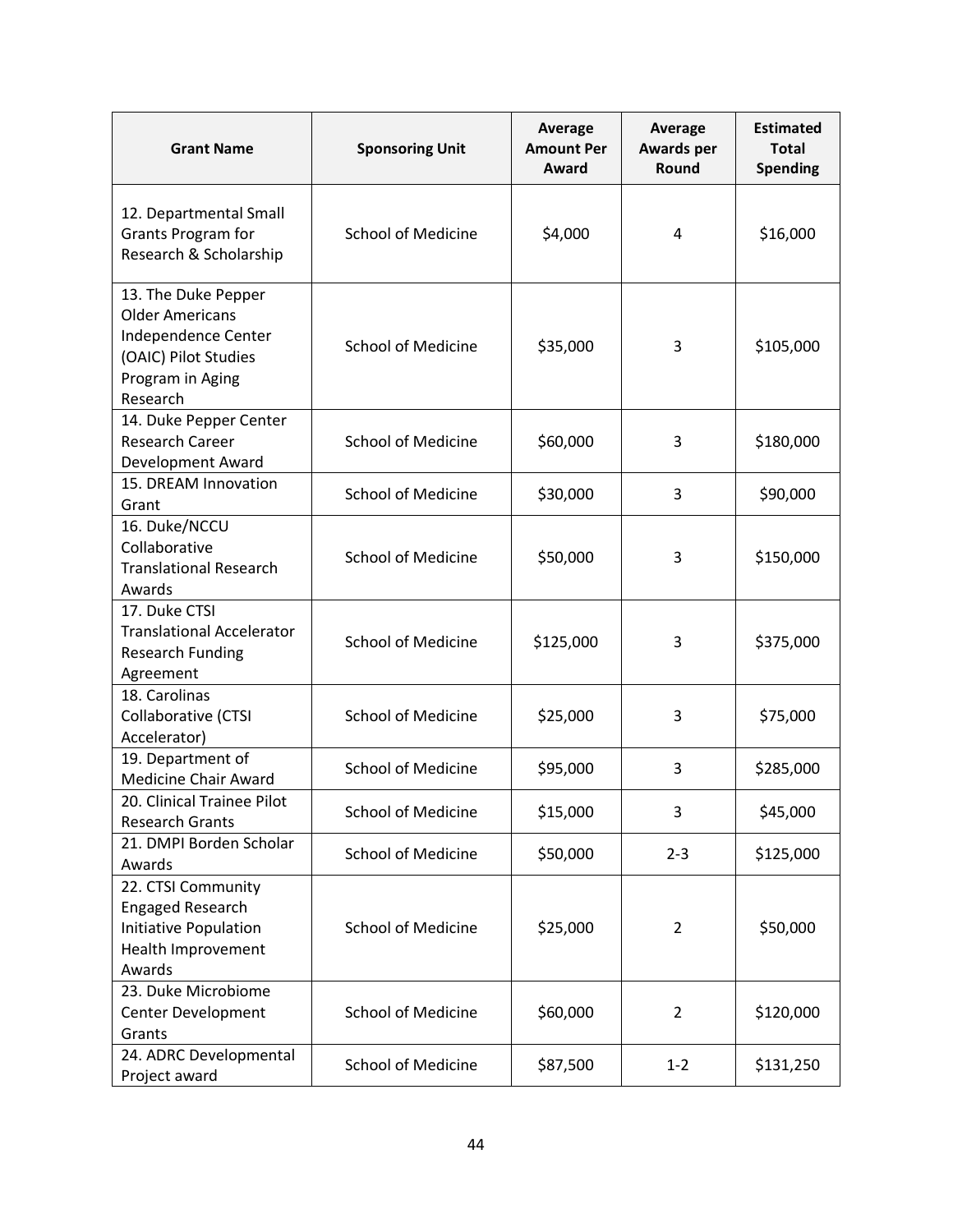| <b>Grant Name</b>                                                                             | <b>Sponsoring Unit</b>                                                                       | Average<br><b>Amount Per</b><br>Award | <b>Average</b><br><b>Awards per</b><br>Round | <b>Estimated</b><br><b>Total</b><br><b>Spending</b> |
|-----------------------------------------------------------------------------------------------|----------------------------------------------------------------------------------------------|---------------------------------------|----------------------------------------------|-----------------------------------------------------|
| 25. ADRC Research<br>Scholar award                                                            | <b>School of Medicine</b>                                                                    | \$10,000                              | $\mathbf{1}$                                 | \$10,000                                            |
| 26. Duke/RTI<br>Collaborative<br><b>Translational Research</b><br>Grants                      | <b>School of Medicine</b>                                                                    | \$50,000                              | $\mathbf{1}$                                 | \$50,000                                            |
| 27. Duke/UNC CTSA<br>Consortium Collaborative<br>Pilot Project Award                          | <b>School of Medicine</b>                                                                    | \$50,000                              | 1                                            | \$50,000                                            |
| 28. Duke/NC State<br><b>Translational Research</b><br>Agreement                               | <b>School of Medicine</b>                                                                    | \$50,000                              | 1                                            | \$50,000                                            |
| 29. Duke CTSI Special<br><b>Populations Pilot</b>                                             | <b>School of Medicine</b>                                                                    | \$30,000                              | $\mathbf{1}$                                 | \$30,000                                            |
| 30. Duke CTSI<br><b>Transformative Funding</b><br>Agreements                                  | <b>School of Medicine</b>                                                                    | \$500,000                             | $\mathbf{1}$                                 | \$500,000                                           |
| 31. CTSI Population<br>Health Improvement<br><b>Collaboration Seed</b><br>Awards              | <b>School of Medicine</b>                                                                    | \$1,500                               | $\mathbf{1}$                                 | \$1,500                                             |
| 32. Children's Health &<br>Discovery Initiative<br>(CHDI)/MEDx Pilot<br><b>Research Grant</b> | <b>School of Medicine</b>                                                                    | \$50,000                              | $\mathbf{1}$                                 | \$50,000                                            |
| 33. Therapeutic Area<br><b>Investment Funds</b>                                               | <b>School of Medicine</b>                                                                    | \$1,750,000                           | Unspecified                                  | Unspecified                                         |
| 34. Faculty Research<br>Grants                                                                | Trinity College of Arts and<br><b>Sciences</b>                                               | \$5,000                               | 20                                           | \$100,000                                           |
| 35. Catalyst Program                                                                          | Nicholas School of the<br>Environment                                                        | \$25,000                              | 6                                            | \$150,000                                           |
| 36. DGHI-NSOE joint<br>climate call                                                           | Nicholas School of the<br>Environment (NSOE) /<br>The Duke Global Health<br>Institute (DGHI) | \$50,000                              | $\overline{2}$                               | \$100,000                                           |
| 37. Dean's Research<br>Venture Initiative                                                     | Nicholas School of the<br>Environment                                                        | \$100,000                             | $\overline{2}$                               | \$200,000                                           |
| 38. Pilot Funding Program                                                                     | Sanford School of Public<br>Policy                                                           | \$20,000                              | Unspecified                                  | Unspecified                                         |
| 39. Bass Connections                                                                          | Office of the Provost                                                                        | \$20,724                              | 66                                           | \$1,367,784                                         |
| 40. Intellectual<br><b>Community Planning</b><br>Grants                                       | Office of the Provost                                                                        | \$4,500                               | 10                                           | \$45,000                                            |